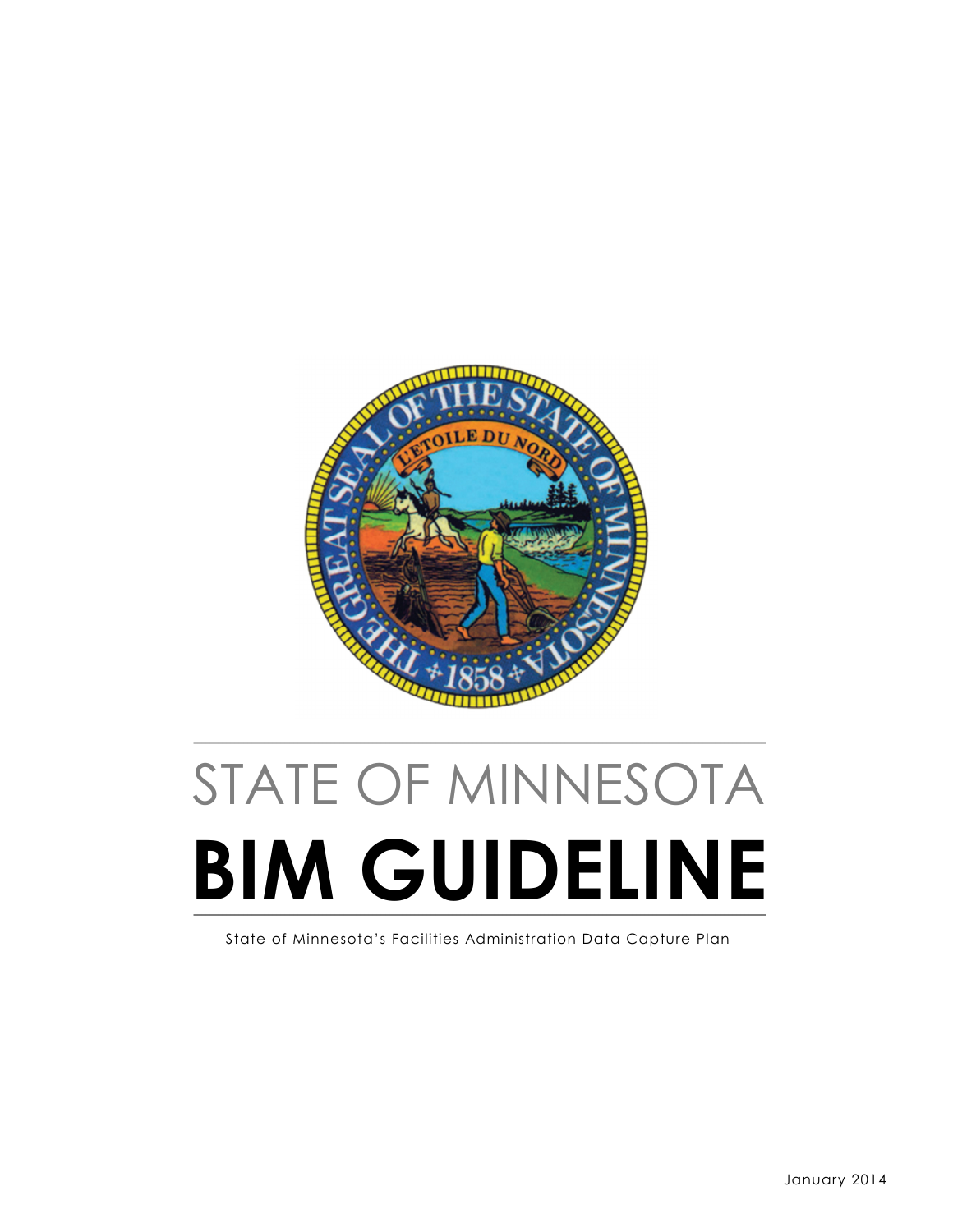## TABLE OF CONTENTS

## **GENERAL INFORMATION**

### **REQUIREMENTS**

## **DELIVERABLES**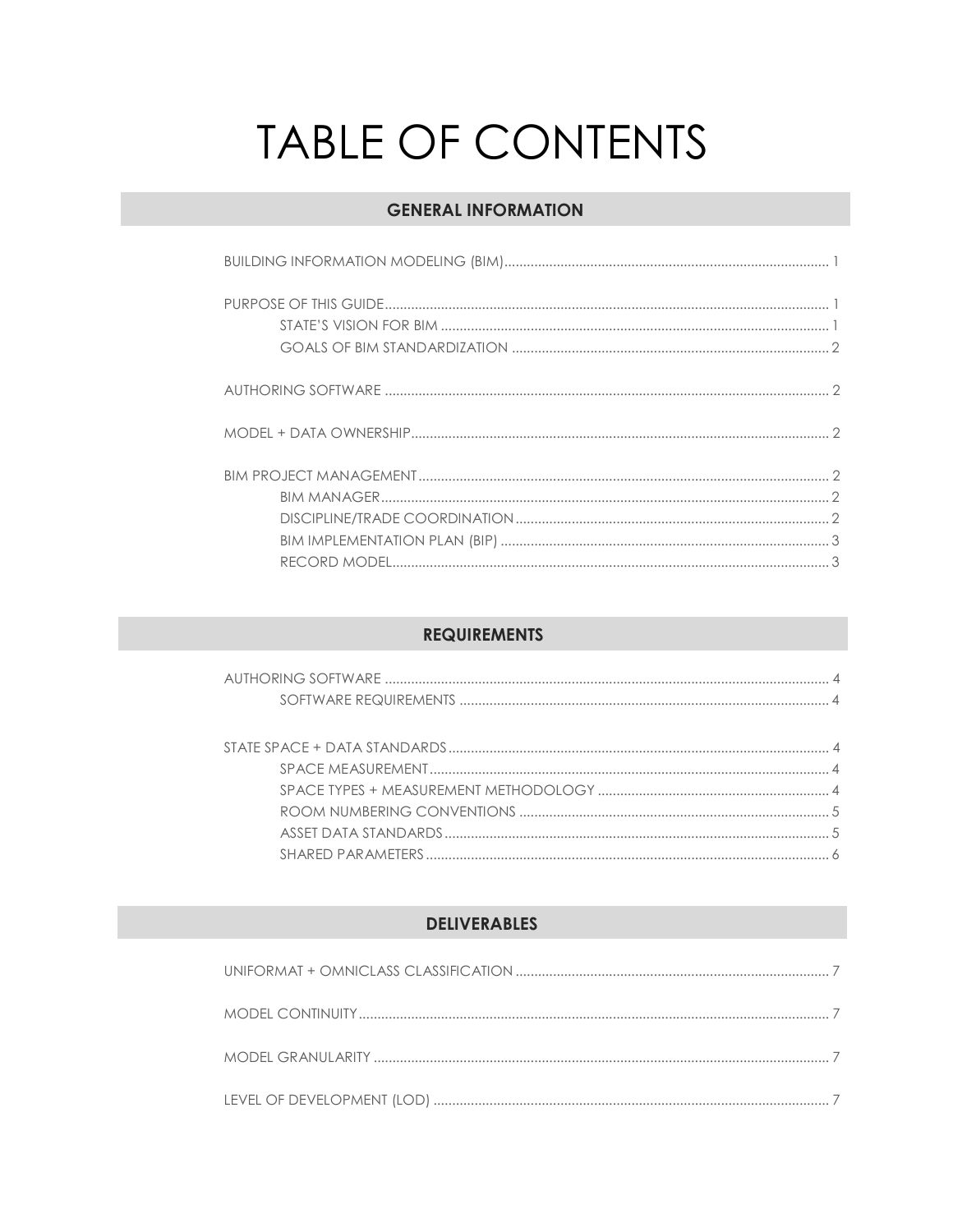## **GLOSSARY + APPENDIX**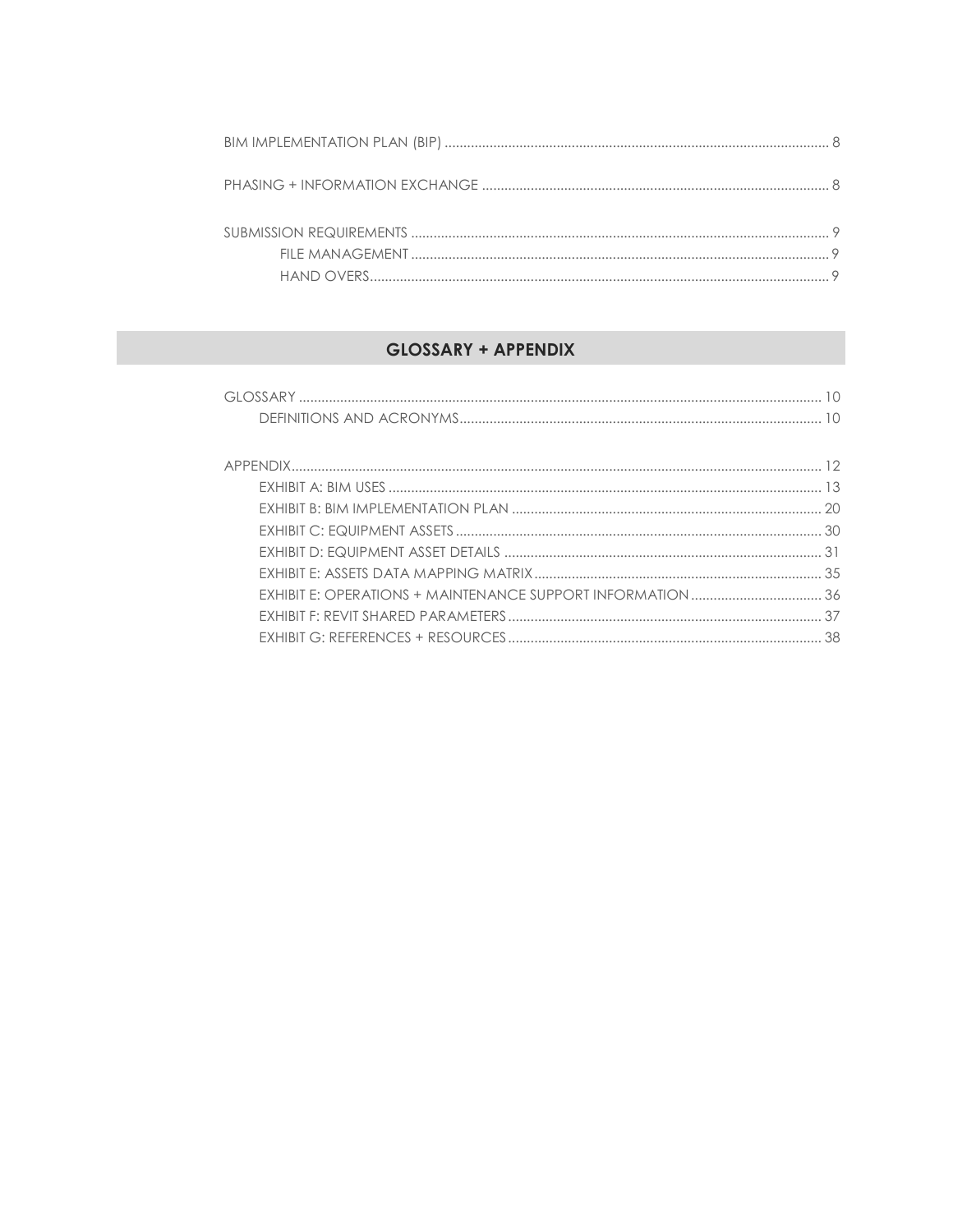#### GENERAL INFORMATION

## BUILDING INFORMATION MODELING (BIM)

#### What is BIM? Who's using BIM? What are the benefits of BIM?

Building Information Modeling (BIM) is a collaborative effort involving the creation and management of digital, 3D building models and their associated data. BIM and Facility Management (FM) systems form a bi-directional link which allows for immediate information exchange, enhanced data accuracy, and increased productivity

BIM allows various stakeholders to participate in the building construction and management process beginning at design inception and extending all the way to facilities management. As a project develops, detailed asset information is tracked and stored for future reference. BIM can accomplish a wide variety of objectives depending upon the goal and scope of a given project.

Building Information Models (BIMs) are multidimensional; they function in 3D, 4D (time) and 5D(cost). BIMs can be assigned a nearly unlimited range of visual and non-visual building related information. The unique functionality of BIM makes it a very effective interdisciplinary coordination tool. It provides building stakeholders the benefit of seeing a building and its components in a virtual environment prior to physical construction. For additional information on the multitude of BIM applications please see **Exhibit A: BIM Uses.** 

#### Benefits of BIM include but are not limited to:

- A collaborative and integrated approach to design.
- Use of 2D and 3D visualization of the building for marketing materials, and use of 4D (scheduling) and 5D (estimating) process modeling for construction sequencing and planning.
- Faster project delivery through design practicality, integrity and real-time estimating
- Project waste reduction through exact quantity take-offs, model schedule scenarios and site logistic planning.
- Increased construction and public safety through the review of complex structural details and crowd/fire modeling.
- Lifecycle asset management including information on product installation, warranties, serial numbers and preventative maintenance.

## PURPOSE OF THIS GUIDE

#### State's Vision for BIM

The following document is provided to assist in the development of Integrated Lifecycle Management (ILM) strategies through Building Information Modeling (BIM) and Data Management.

The Building Information Modeling (BIM) Guideline represents a BIM pilot program and lifecycle data capture effort by the State of Minnesota. This guideline reflects an effort to enhance the technologies and processes employed by the State and its participating Agencies in the realms of construction and facilities management. The State of Minnesota is committed to adopting BIM as effectively and efficiently as possible.

The State of Minnesota has issued these instructions to aid in the implementation of current and future BIM projects.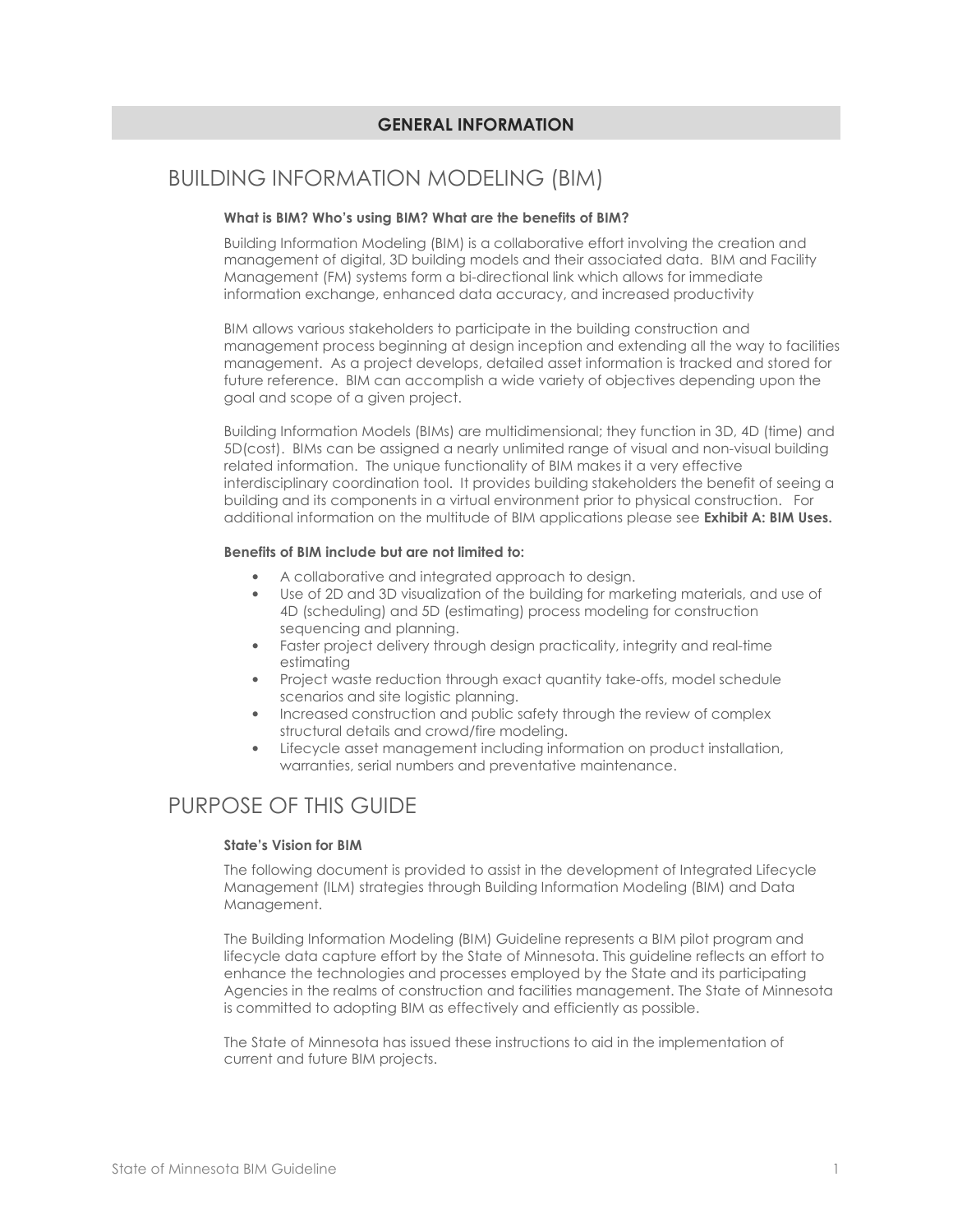#### Goals of BIM Standardization

The goal is to promote facility management standards and practices by gathering relevant data and documentation from the Architectural, Engineering and Construction (AEC) team for a given project. BIM allows for earlier and more accurate data collection during the construction process and assures that facility information is available in the web-enabled real property management system, Archibus. The State of Minnesota plans to integrate the data present in the Record BIM Model into its communal databases while also employing BIM as a tool for effective construction project management.

Objectives:

- Establish an environment to collaborate and coordinate BIM data and metadata for the life of the project.
- Transfer modeling content from one party to another
- Prepare accurate construction documents derived from the model
- Verify equipment asset attribute data in the model
- Integrate model metadata into the current web-enabled real property management system
- Track manufacturer, commissioning, and maintenance records
- Develop a Record BIM Model for integration into a facility management system
- Control and map metadata into the real property management system

## AUTHORING SOFTWARE

The State of Minnesota acknowledges that there are numerous BIM authoring software programs available, but requires all record BIM models to be submitted with Autodesk Revit version 2013. This requirement is due in part to the statewide integration of the facility management software, Archibus.

## MODEL + DATA OWNERSHIP

The State of Minnesota retains ownership of all BIMs, Building Data, and electronic CAD files, including, but not limited to, the designs, ideas, and inventions developed within the project. The State of Minnesota shall have ownership of all contents within the BIMs from schematic design to project delivery.

## BIM PROJECT MANAGEMENT

#### BIM Manager

The BIM Manager shall act as the primary contact with the State of Minnesota for all BIM related activity on a given project. This individual will have the necessary experience and knowledge required for successful BIM implementation as it relates to the scope and complexity of the given project.

General Responsibilities:

- Assures development and compliance with State of Minnesota BIM Guidelines.
- Overall Responsibility for the coordination, creation, and implementation of BIM during design and Construction.
- Coordinates and Manages BIM related meetings with Lead BIM developers.
- Manage and maintain all creation of BIM content.

#### Discipline/Trade Coordination

All parties involved in the creation of a BIM shall communicate changes to the record file in real time. Each discipline or team should elect a BIM Coordinator to serve as a lead technician and communicator to ensure that information is shared in a transparent and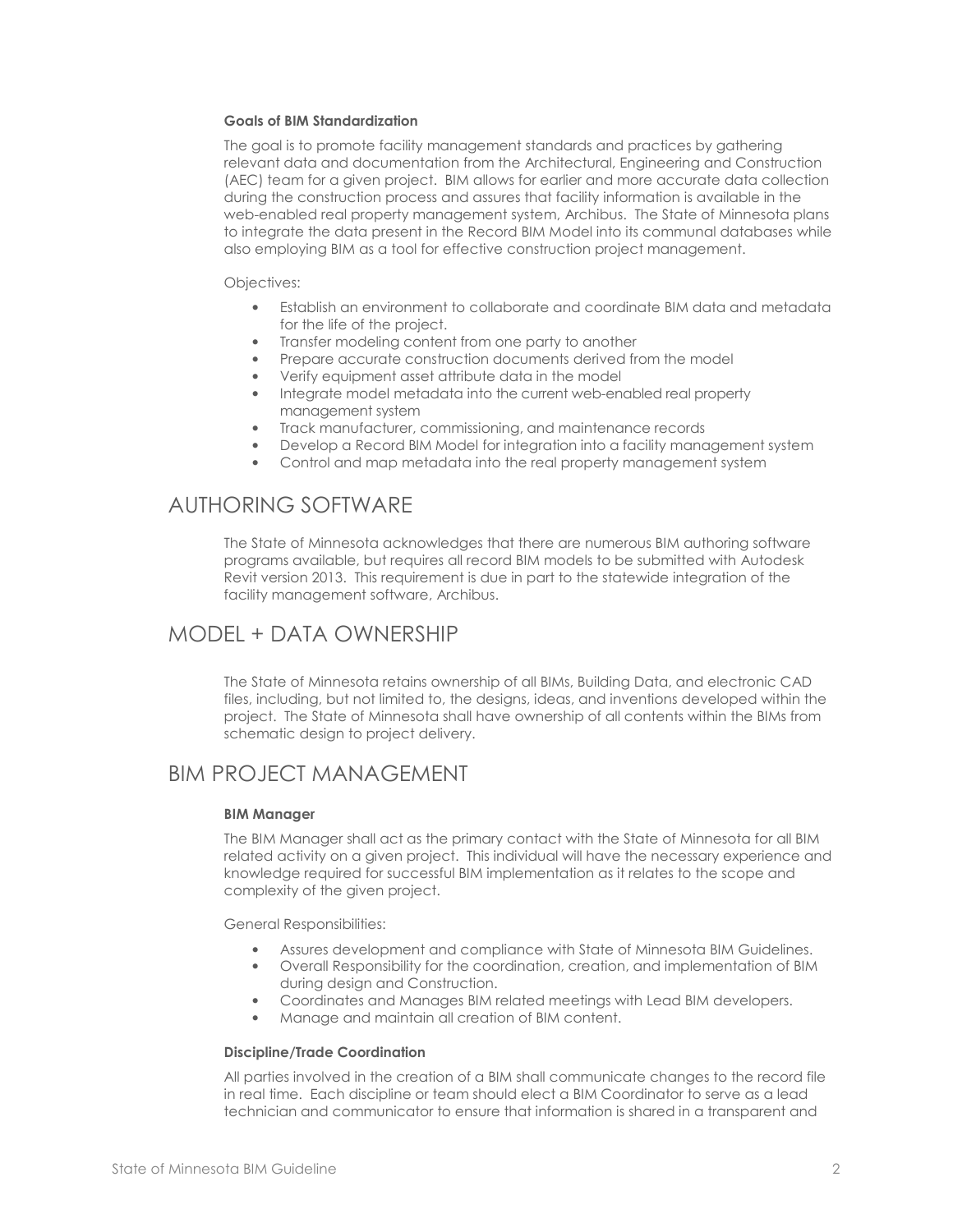timely manner. BIM is a multidisciplinary effort and it is therefore imperative that project teams communicate and coordinate effectively.

#### BIM Implementation Plan (BIP)

The BIM Implementation Plan addresses the targeted BIM Uses on the project, delineates roles and responsibilities of each company. The BIP defines the detail and scope of information to be modeled and shared, as well as relevant processes, team setup, and rules of engagement. This document is intended to be complimentary to the State of Minnesota BIM Guideline. At any point in time, this document along with the Level of Development (LOD) Matrix, are the governing documents that determine all aspects of BIM Implementations on the project. Changes to the BIM Implementation Plan will be incorporated only after owner and project team reach consensus and will be shared as a new version of this document.

#### Record Model

The Record Model shall be delivered to the State of Minnesota to depict an accurate representation of the physical conditions, environment, and assets of a facility. The Record Model should contain information relating to the main Architectural and MEP elements in addition to information including equipment and space planning systems to be used for building maintenance and operations. The Record Model contains a true depiction of space and equipment with information such as finishes, serial numbers, warranties and manufacturer of components in the building. The AEC Team shall submit a negotiated LOD Record Revit Model to the State of Minnesota for their Lifecycle Operations and Maintenance process.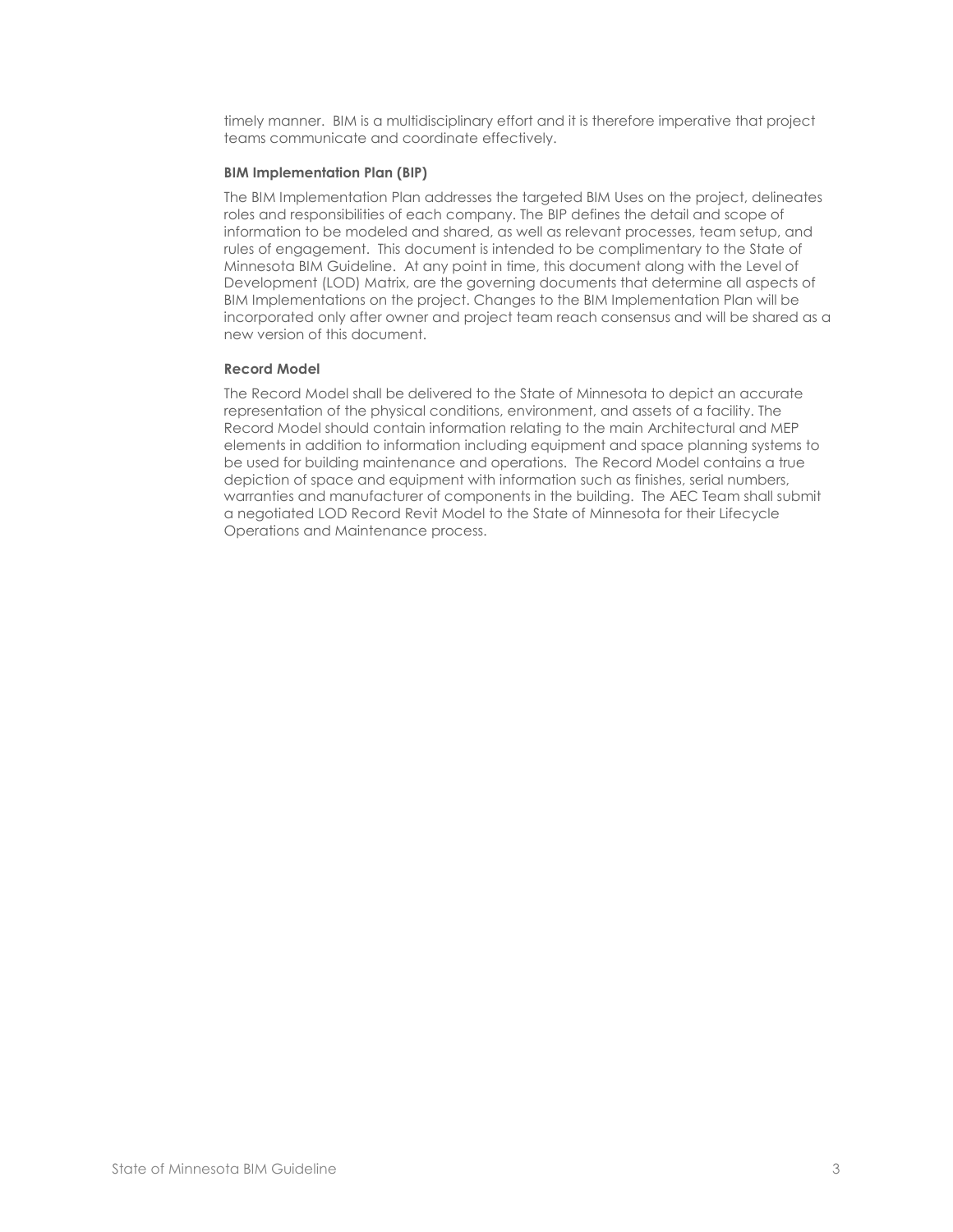#### REQUIREMENTS

## AUTHORING SOFTWARE

#### Software requirements

The State of Minnesota requires all Record BIM models to be submitted with Autodesk Revit version 2013.

## STATE SPACE + DATA STANDARDS

#### Space Measurement

The State of Minnesota has a standard method of measuring Room Square Footage. A designated party shall be responsible for setting up Area Plans and Area Boundary lines to track tenant areas. The designated party will be responsible for making any updates to these areas until the Record Model is complete. No Additional Room data is required by the Design or Construction Team for Lifecycle Management. Existing parameters at the Room's Instance Level will provide the necessary data. This method is summarized in the table below:

#### Space Types + Measurement Methodology

Source: State of Minnesota Space Management Background Data Formats & Standards

| <b>Space Type</b>         | <b>Definition</b>                                                                                                                                                                                                                                                                                                                                                                                     | <b>Comments</b>                                                                                                                                                                                               |
|---------------------------|-------------------------------------------------------------------------------------------------------------------------------------------------------------------------------------------------------------------------------------------------------------------------------------------------------------------------------------------------------------------------------------------------------|---------------------------------------------------------------------------------------------------------------------------------------------------------------------------------------------------------------|
| <b>Exterior Gross</b>     | The Exterior Gross is measured by drawing an area<br>boundary line tracing the outside surface of the<br>exterior wall.                                                                                                                                                                                                                                                                               | Not used in remaining area<br>calculations                                                                                                                                                                    |
| Interior Gross*           | The Interior Gross is measured by drawing a closed area<br>boundary line along the inside finished surface of the<br>exterior wall. If more than 50% of the vertical height of<br>an exterior wall is glass, the area boundary line is drawn<br>along the inside face of the glass.                                                                                                                   | Area boundary lines to inside<br>face of the building                                                                                                                                                         |
| Vertical<br>Penetrations* | A Vertical Penetration is measured by drawing area<br>boundary lines around the outside finished surface of its<br>enclosing walls. When the Vertical Penetration is<br>adjacent to another Vertical Penetration, the space is<br>measured to the centerline of the connecting wall.                                                                                                                  | Any vertical penetration is a<br>location on a floor plate<br>where no floor exists. Space<br>such as stairwells, elevator<br>shafts, mechanical shafts,<br>plumbing chases, atriums, etc                     |
| Rentable Area             | Internal Gross Area - Tot Vert Pen Area = Rentable Area                                                                                                                                                                                                                                                                                                                                               | Calculation                                                                                                                                                                                                   |
| Service Area*             | Service area is measured to the outside finished<br>surface of its enclosed walls, except when adjacent to<br>a Vertical Penetration. When adjacent to a Vertical<br>Penetration, the Service Area is measured to the inside<br>finished surface of its enclosed walls. When service<br>areas are adjacent to other service areas, the space is<br>measured to the centerline of the connecting wall. | Space that supports building<br>functions such as mechanical<br>rooms, utility closets, janitor<br>closets, and docks or is<br>available to all persons in the<br>building such as corridors and<br>restrooms |
| Useable Area              | Rentable Area - Total Service Area = Usable Area                                                                                                                                                                                                                                                                                                                                                      | Calculation                                                                                                                                                                                                   |
| Groups*                   | Group areas are measured by drawing an area<br>boundary line around the perimeter of offices,<br>workstations and internal circulation areas that are<br>occupied by a single cost center or division. Where<br>workspaces are allocated to different cost centers or                                                                                                                                 | Referred to as Group Area or<br>Chargeable Area<br>Groups may be assigned to a                                                                                                                                |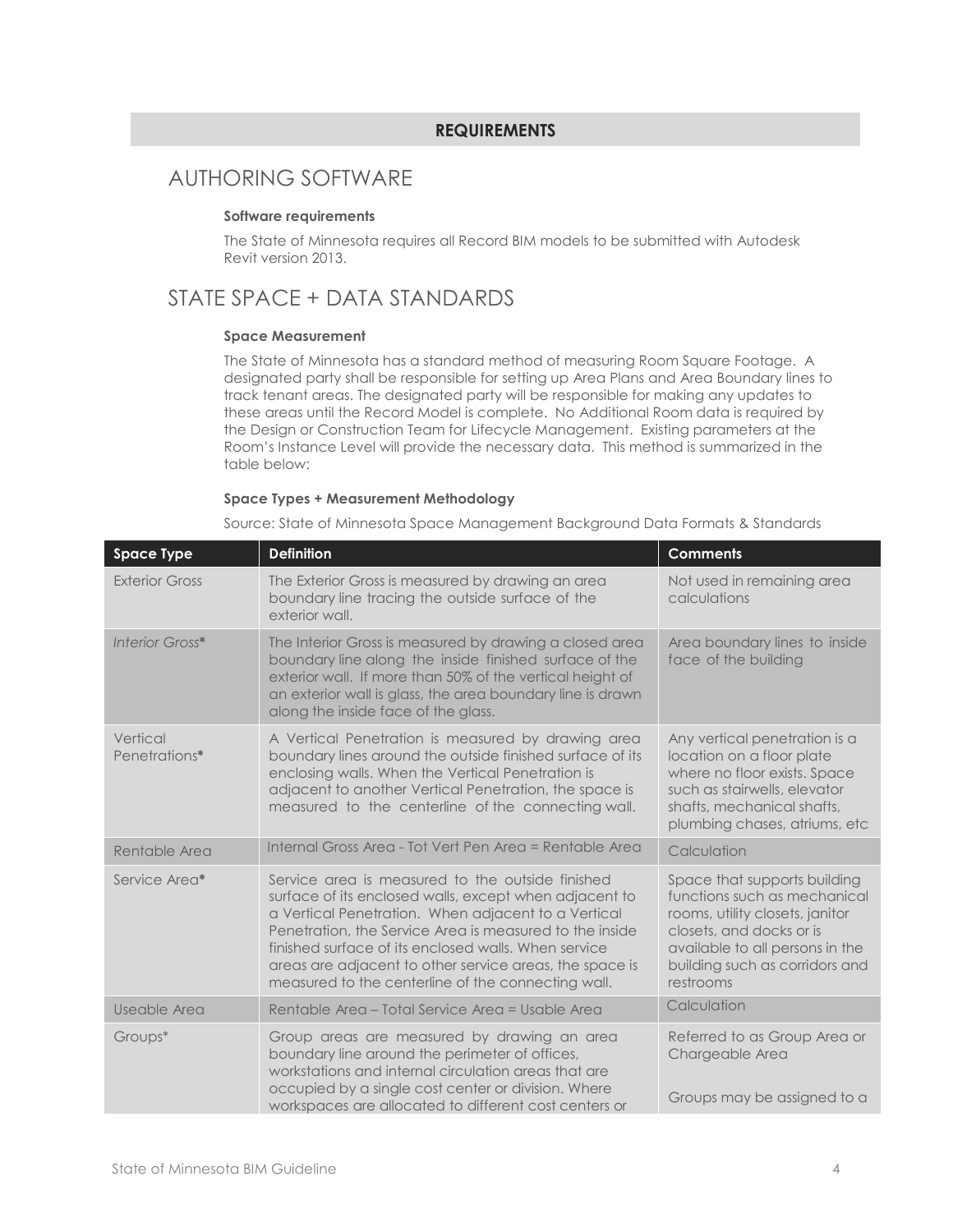|                         | divisions, the group line is drawn down the centerline of<br>the wall dividing the allocated areas. Group areas are<br>drawn along the previously drawn area boundary lines<br>for interior gross, vertical penetrations, and<br>service/common areas. No deductions are made for<br>columns, pilasters, or other projections necessary to the<br>building or for interior walls. The sum of all group areas<br>on a floor equals the useable area of a floor. Group<br>areas should be drawn around unallocated space as<br>well, to insure accuracy by identifying Remaining Area. | Division and a Cost Center<br>The remaining area shall be<br>equal to "0" with a<br>tolerance of +/- one (1)<br>square foot. |
|-------------------------|--------------------------------------------------------------------------------------------------------------------------------------------------------------------------------------------------------------------------------------------------------------------------------------------------------------------------------------------------------------------------------------------------------------------------------------------------------------------------------------------------------------------------------------------------------------------------------------|------------------------------------------------------------------------------------------------------------------------------|
| Remaining Area          | Usable Area - The sum of the group areas on a floor =<br><b>Remaining Area</b>                                                                                                                                                                                                                                                                                                                                                                                                                                                                                                       | Calculation                                                                                                                  |
| $DWS^*$                 | Dead Wall Space is any wall measuring a minimum of<br>12" thick with an area of four or more square feet<br>or any column or pilaster whose area is equal to or<br>greater than four square feet.                                                                                                                                                                                                                                                                                                                                                                                    | Dead Wall Space is<br>subtracted from a group to<br>determine their useable area.                                            |
| <b>RPMN Usable Area</b> | Rentable Area - Service - DWS = RPMN Usable Area                                                                                                                                                                                                                                                                                                                                                                                                                                                                                                                                     | Calculation                                                                                                                  |

\* Indicates Space Types used in calculations

#### Room Numbering Conventions

The State's Room numbers will be assigned to the Room Number Parameter in Revit for each individual room. This process gives the space a Unique Identifier understood by the State of Minnesota while also allowing the developed space to be connected to complex space standards inside the State's Real Property Management System. This serves as the Primary Connector for Room Data between Revit and the System.

#### Asset Data Standards

#### Asset Management

Tracking specific Assets during Design & Construction aids the State of Minnesota in more efficient maintenance and operation procedures of a facility. Having data in the model early allows the FM team to start planning for building start up and tracking of building operations, instead of spending time on data entry or searching for O&M documentation. The Shared Parameter file will provide fields to track this data on equipment during the Construction process. All asset naming and definition standards for data capture during construction can be found in **Exhibit C-Equipment Assets** and Exhibit D-Equipment Asset Details.

The Mark field in Revit is to be coordinated with the State's FM Equipment Use field. This creates a relationship between the names of unique equipment and their associated equipment tags. The Equipment Code serves as the Primary Connecter for Equipment Data between Revit and the State's Real Property Management System, which will be the barcode number authored into the model during Construction by the Construction Manager/Contractor or Sub-trade.

#### Types of Model Elements

Model elements will be derived from the following sources to include specific Shared Parameters for Room and Equipment:

#### Manufacturer's Model Elements

 Elements created by and acquired from manufacturers often have more information than is prudent to keep in the model; the level of detail as defined in the LOD Matrix should be retained for the design element. However, embedded performance data shall remain for analysis and specification purposes.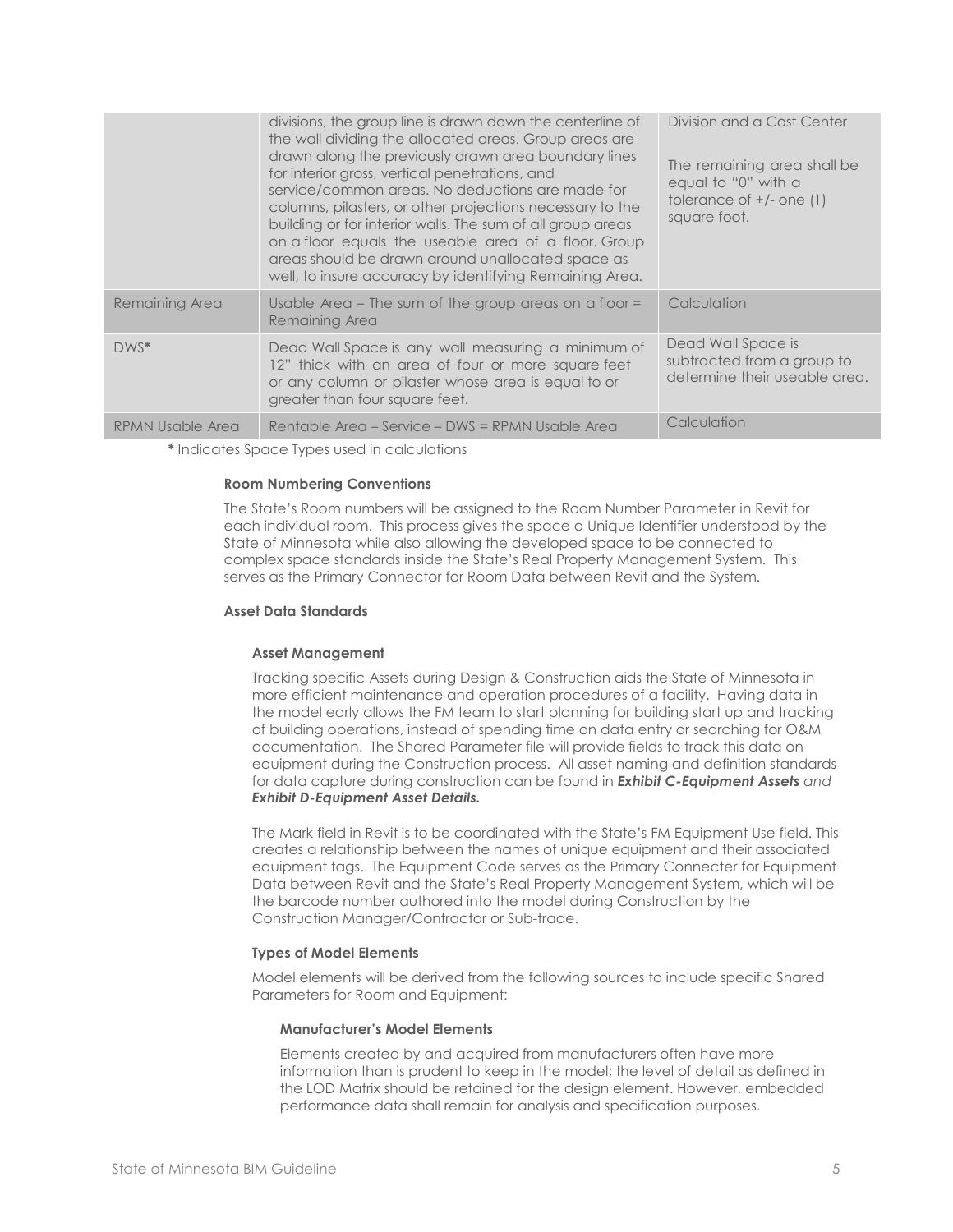#### Custom Created Model Elements

 Custom model elements that are created must utilize appropriate BIM Authoring tool templates. Custom models components need to be assigned as a part and part of a family or group.

#### Shared Parameters

The required Shared Parameters can be issued by the State of Minnesota as a Revit Template file so those Instance Parameters can be transferred to the Design model. Facilities Data will be entered into these fields in the Construction model and eventually be passed to the Record Model. These Shared Parameters will exist at the Instance Level, not the Family Level. If Parameters requested by the State of Minnesota exist at the Family Level for the Manufacture's Elements or Custom Elements, that data will have to be duplicated at the Instance Level as well. Please refer to Exhibit E: Asset Data Mapping Matrix for the responsibility of populating the Shared Parameters data.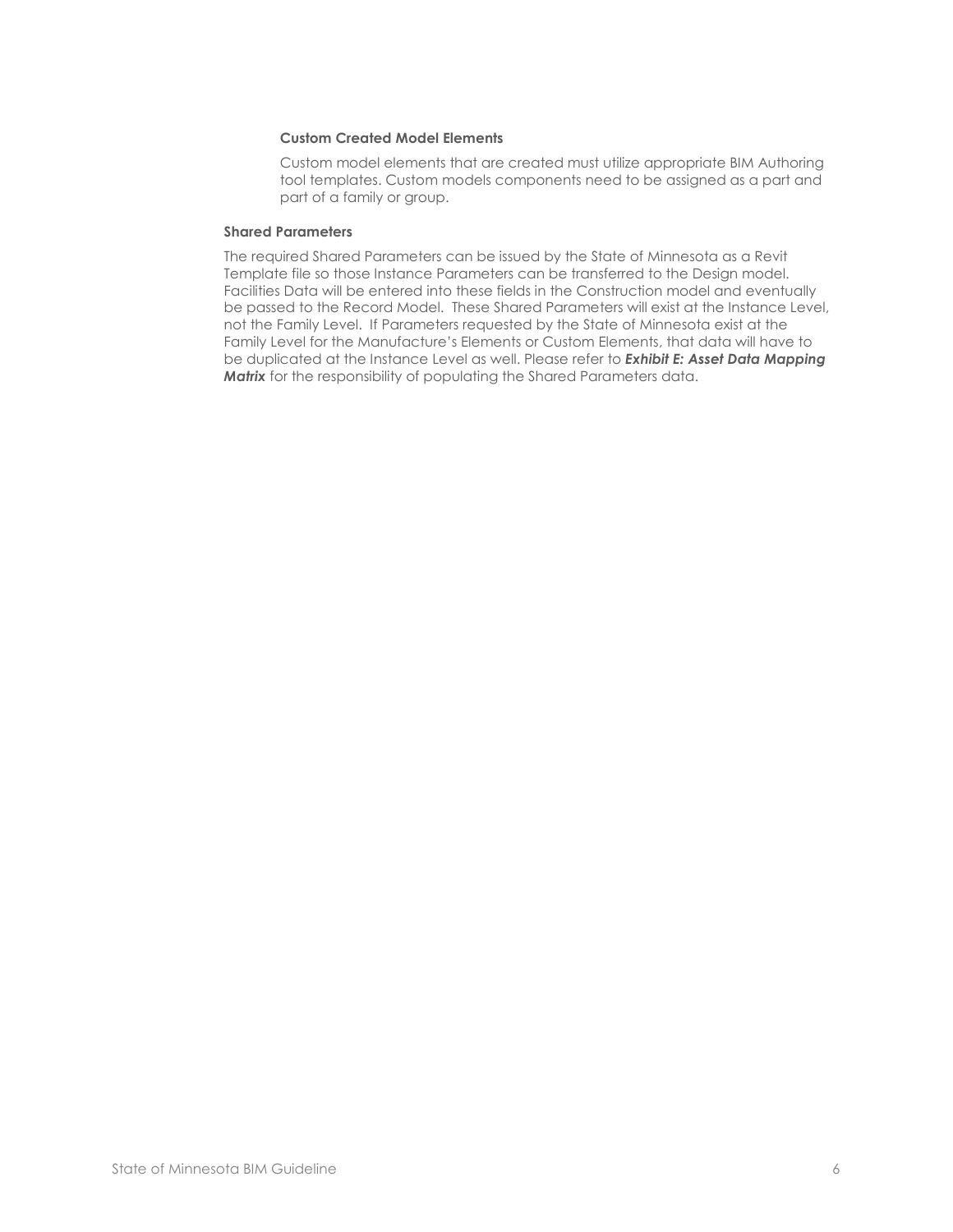#### **DELIVERABLES**

## UNIFORMAT + OMNICLASS CLASSIFICATION

The State of Minnesota classifies and organizes its building components and assets according to the UniFormat and OmniClass systems as defined by the Construction Specifications Institute or CSI. UniFormat is a standard for classifying building specifications based upon system function rather than construction materials or methods. The OmniClass Construction Classification System or OCCS organizes information from other extant systems including UniFormat and MasterFormat into normalized tables.

UniFormat 2010 and OmniClass 2010 as released by the CSI should be referenced when classifying objects within a Building Information Model.

## MODEL CONTINUITY

In order to ensure model continuity, the State of Minnesota requires that all models be developed using exclusively object based elements. This means that elements such as windows, doors, floors and roofs shall be associated with parametric information and will not exist as simple geometry. Continuity ensures consistency in the creation and development of a BIM, allowing a single model to be utilized from the conceptual design phase all the way to building operation and maintenance.

## MODEL GRANULARITY

Model granularity determines the detail or accuracy with which geometry is represented within a specified Building information Model. The level of development will vary by project and for any given object. It is possible with a low granularity that a BIM will not accurately communicate form, and in turn, design intent; this is important to keep in mind when determining the goal or purpose of a BIM.

It is generally accepted that objects measuring less than 6" x 6" x 6" should not be modeled, but rather represented as a node and assigned the appropriate parametric information. This can be overlooked if a significant goal of a BIM is to provide design visuals or renderings.

## LEVEL OF DEVELOPMENT (LOD)

Level of Development articulates the extent to which model elements are developed and their level of reliability. Each LOD prescribes minimum content requirements; these requirements specify detail of representation and attached content. Each model element should only be considered reliable to its prescribed degree. This agreed upon LOD will provide a framework and standard for all parties creating BIMs.

The Level of Development definitions as outlined in the AIA Document E202-2008, Building Information Protocol, are below.

#### LOD 100

The Model Element may be graphically represented in the Model with a symbol or other generic representation, but does not satisfy the requirements for LOD 200. Information related to the Model Element (i.e., cost per square foot, tonnage of HVAC, etc.) can be derived from other Model Elements.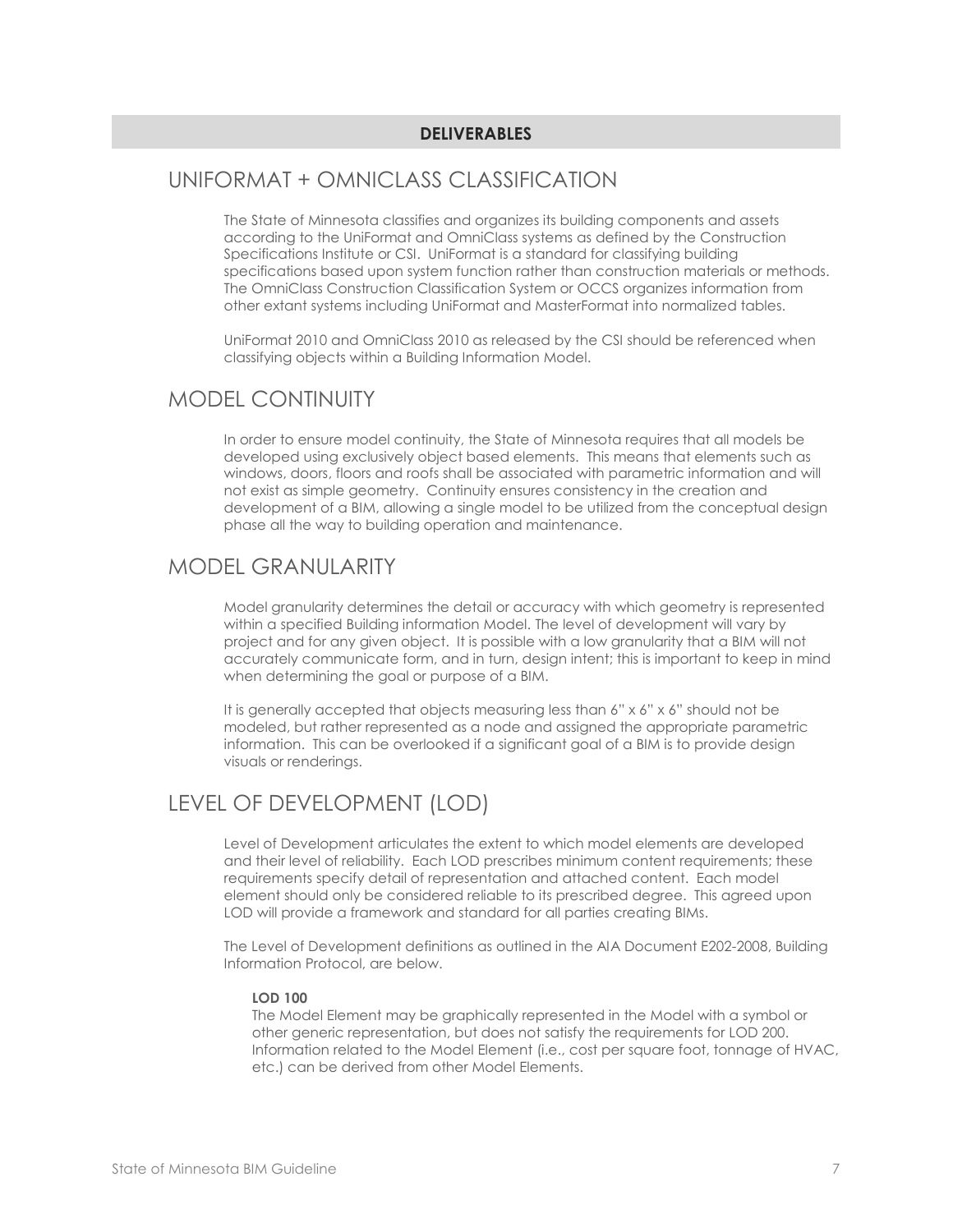#### LOD 200

The Model Element is graphically represented within the Model as a generic system, object, or assembly with approximate quantities, size, shape, location, and orientation. Non-graphic information may also be attached to the Model Element.

#### LOD 300

The Model Element is graphically represented within the Model as a specific system, object or assembly in terms of quantity, size, shape, location, and orientation. Nongraphic information may also be attached to the Model Element.

#### LOD 400

The Model Element is graphically represented within the Model as a specific system, object or assembly in terms of size, shape, location, quantity, and orientation with detailing, fabrication, assembly, and installation information. Non-graphic information may also be attached to the Model Element.

#### LOD 500

The Model Element is a field verified representation in terms of size, shape, location, quantity, and orientation. Non-graphic information may also be attached to the Model Elements.

#### Equipment LOD Specifications

For more information, reference BIMForum's LOD Specifications Document as sited by AIA E202-2008. This document follows current AIA LOD conventions, provides graphic representations and can be downloaded at bimforum.org/lod

## BIM IMPLEMENTATION PLAN (BIP)

The State of Minnesota requires a BIM Implementation Plan (BIP) to be completed after a contract has been awarded for any project utilizing BIM technology.

This document is meant to establish goals and coordination efforts of appropriate stakeholders, while outlining the processes, work flows, and management of the BIM. This document is intended to be complimentary to the State of Minnesota BIM Guideline.

The State of Minnesota BIM Guideline defines the expectations that the State has for the final Record Model and data tracking. The Record Model and data tracking will be a collaborative effort between the Design and Construction teams and their consultants. The BIM Implementation Plan addresses the targeted BIM uses on the project, delineates roles and responsibilities of each company, and defines the detail and scope of information to be modeled and shared. Additionally, the BIP defines relevant processes, team setup, rules of engagement, and supporting software.

At any point in time during the project, this document along with the Level of Development Matrix (Exhibit E: Asset Data Mapping Matrix) is the governing document that determines all aspects of the BIM. Changes to the BIM Implementation Plan will be incorporated only after owner and project team consensus and will be shared as a revised version to the document. See Exhibit B: BIM Implementation Plan

## PHASING + INFORMATION EXCHANGE

There is not necessarily a direct relationship between a BIM's LOD and traditional design or construction phases as these systems may develop at differing rates. Information exchanges should be agreed upon by all parties and include BIM development milestones defined in the project's BIM Implementation Plan. These milestones should contain clear objectives, target dates and responsible parties.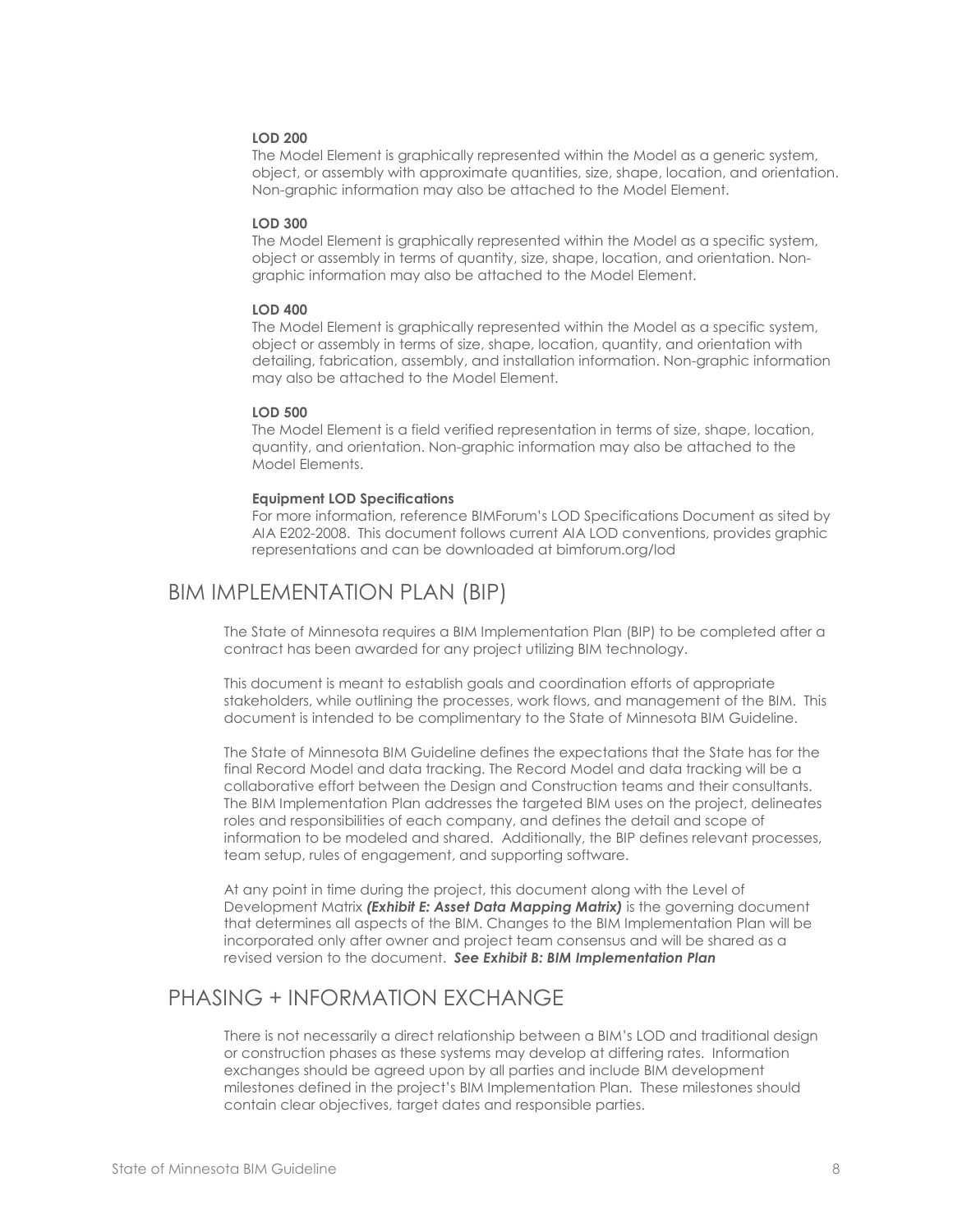## SUBMISSION REQUIREMENTS

#### File Management

Models may be separated by disciplines for design and construction coordination throughout the construction process, but must ultimately be federated as a Record Revit Model.

The Record Model should follow the file naming format below. The first three [3] underscores (\_) are used just to separate the section fields for explanation. The file names shall consist of three [3] distinct State of Minnesota sections hyphenated by the discipline and the date issued to the State.

Example Fields: Agency Code Site Code Building ID-Discipline\_Published Date.xxx

 Final Construction Model Convention: As-Built Model: G02310100-AsBuilt\_YYYYMMDD.nwd Final Record Model Convention: Architectural Model: G02310100-ARCH\_YYYYMMDD.rvt MEP: G02310100-MEP\_YYYYMMDD.rvt Structural Models: G02310100-STRL\_YYYYMMDD.rvt

\*If a Core/Shell and Interiors model both are developed for this Project please contact the State for further direction. In most cases this would just be an additional Architectural model listed as an "Interiors" model in the model naming structure above.

#### Hand Overs

3D Model files required:

#### Record Model

A final record model is to be delivered to the State of Minnesota depicting a representation of the physical conditions, environment, and assets of a facility. The Record Model should contain information relating to the main Architectural and MEP elements in addition to information including equipment and space planning systems to be used for maintenance and operations. The Record Model contains a depiction of space and equipment with information such as finishes, serial numbers, warranties and manufacturer of components in the building. The AEC Team shall submit a Record Revit Model of a predetermined LOD to the State of Minnesota for their Lifecycle Operations and Maintenance process.

#### 2D Model files required

#### Operations + Maintenance Support Information (OMSI)

[The OMSI is in the scope of work of the Contractor and/or Commissioning Agent]

OMSI provides key information produced during the design, construction of new facility acquisition. The OMSI Scope of Work helps ensure that virtually all as-built architectural/engineering, technical product and system information will be available in a standardized, user-friendly format for use over the lifecycle of the facility. The purpose of the work is to provide OMSI manuals that contain detailed, as-built information that describes the efficient, economical and safe operation, maintenance, and repair of the facility. The OMSI manuals are to be factual, concise, comprehensive and formatted to be easily used by operation and maintenance personnel. Descriptive matter and theory must include technical details that are essential for a comprehensive understanding of the operation, maintenance and repair of the system. The Construction Manager/Contractor shall ensure that OMSI manuals reflect changes to systems and equipment made during construction and prepared as outlined in Exhibit F-Operations + Maintenance Support Information.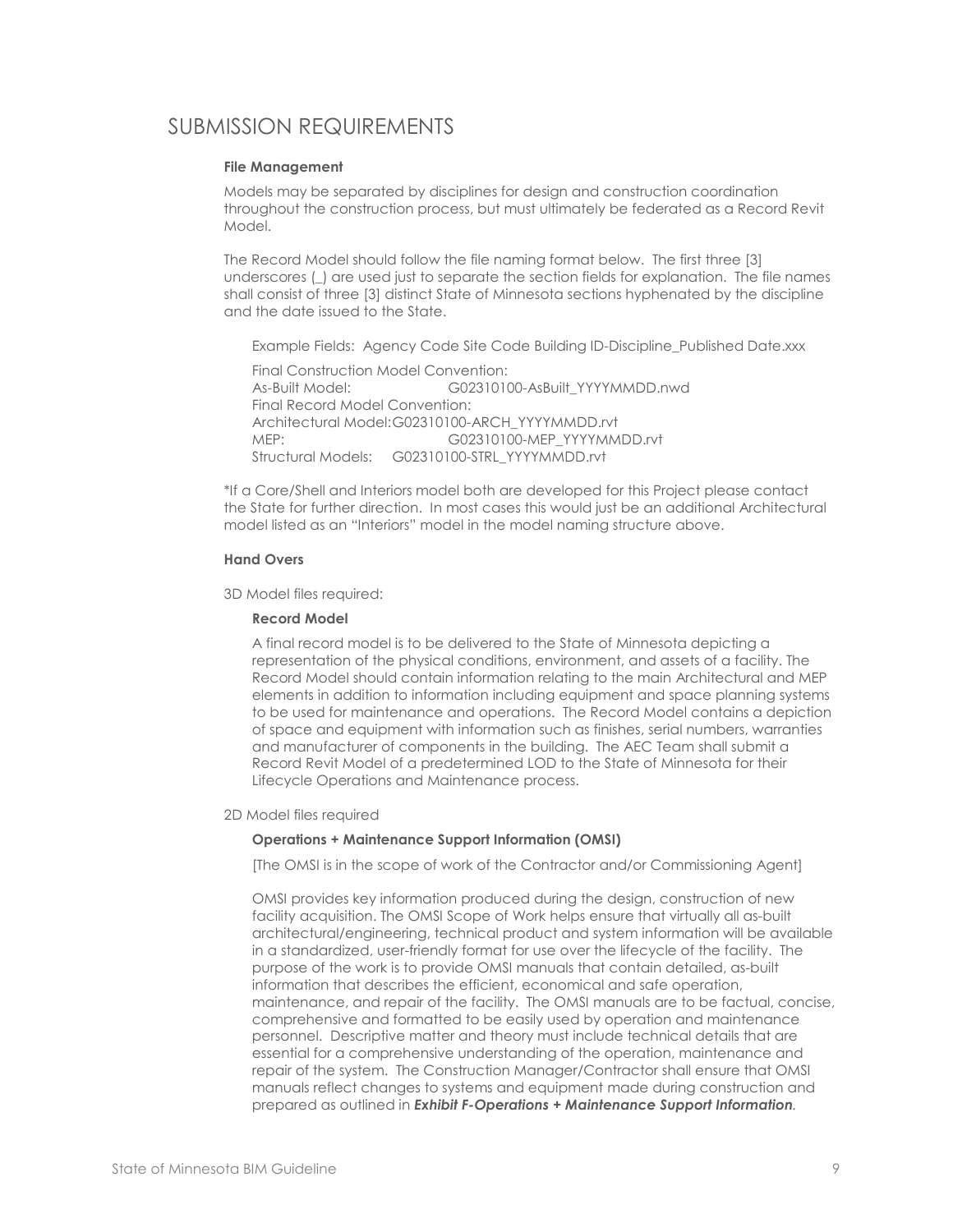#### GLOSSARY

## DEFINITIONS + ACRONYMS

#### AEC

Architectural/Engineering/Construction Team

#### **ARCHIBUS**

Software application used for Space Planning and Facilities Maintenance

#### As-Built Documents

As-built documents are the collection electronic drawings or of paper drawings from the Construction Manager/Contractor that contain mark-ups, annotations, and comments about changes that have been made to the Contract Documents during the construction phase.

#### Building Information Modeling (BIM)

An integrated process aimed at providing coordinated, reliable information about a building project throughout different project phases—from design through construction and into operations. BIM gives architects, engineers, builders, and owners a clear overall vision of the project—to help them make better decisions faster, improve quality, and increase profitability of the project.

#### Construction Documents

The Construction Documents are a set of Drawings, that along with the Specifications, Addenda, Construction Change Directives, Change Orders or other written amendment or orders make up the set of documents that includes all pertinent information required for the contractor to price and build the project.

#### Construction Model

The model used to simulate and analyze the construction of a building.

#### Design Team

The Design Team is considered to be the Architect and all of the consultants that provide design services for a project. These design services can be rendered at any time during the project.

#### Design Model

The model used to communicate the design intent of a building.

#### BIM Implementation Plan (BIP)

BIM Implementation Plan defines BIM roles and responsibilities for Lifecycle Management and Facilities Management data collection during Construction for a project issued.

#### Integrated Lifecycle Management (ILM)

A management process that improves collaboration and optimizes efficiency between the AEC team and Owner through standardization and refinement of business structures and facility practices into a process that collaboratively optimizes efficiency through all phases of design, fabrication, construction and lifecycle management.

#### LOD

Level of Development

#### MEP

Mechanical, Electrical and Plumbing. MEP/FP is Mechanical, Electrical, Plumbing and Fire Protection.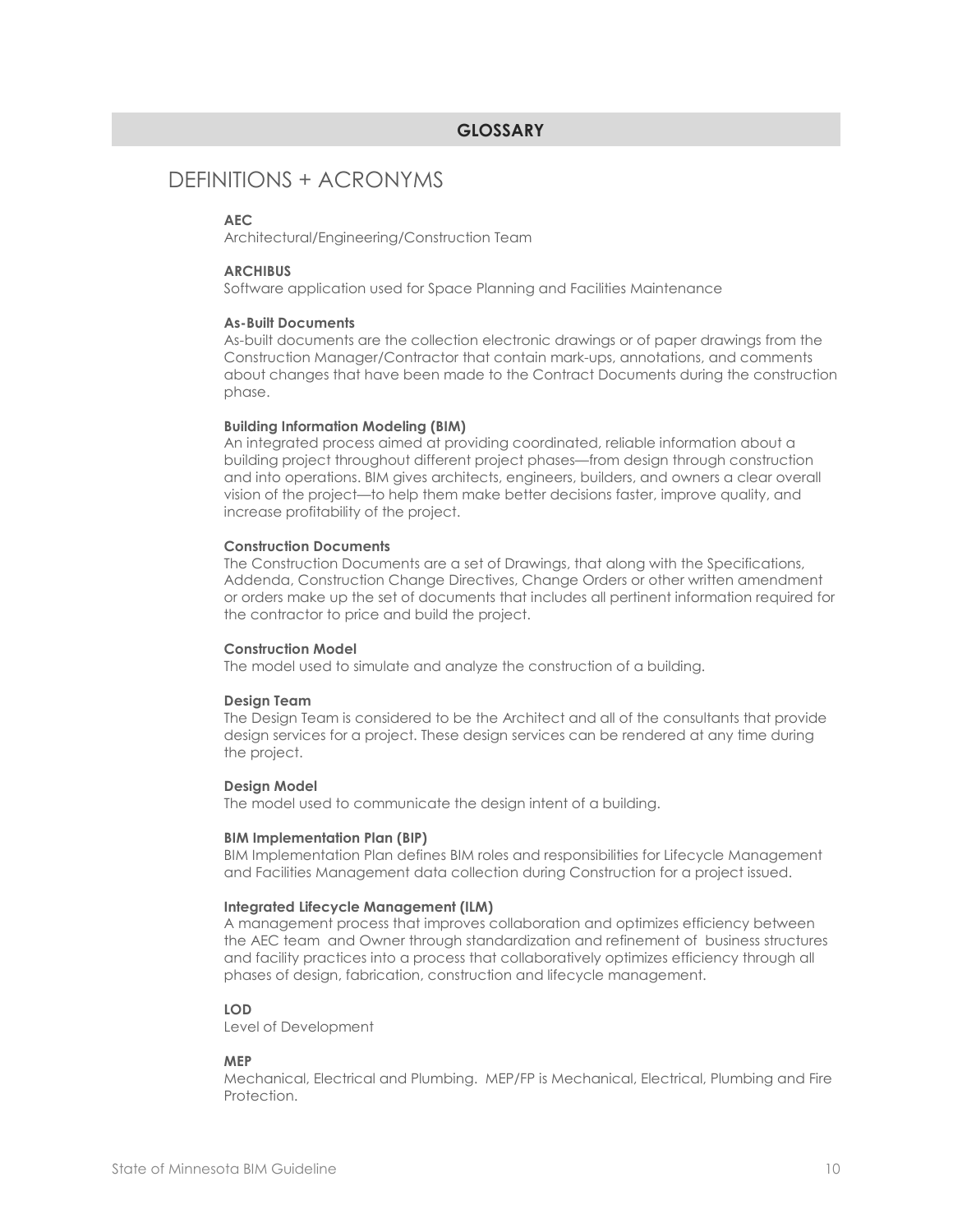#### BIM/Model Manager(s)

The project team member(s) responsible for managing the collaboration and sharing of electronic files during the project. Model managers are also responsible for maintaining the integrity of BIM models, which can include gathering, linking, and uploading updated models.

#### **Metadata**

The term refers to "data about data". For this document it refers to individual instances of application data, the data content, or "content about content". This content can be authored in a field, stored and managed in one database and transfer to yet another database.

#### O&M

Operations and Maintenance

#### OMSI

Operations and Maintenance Support Information

#### Record Model

Model containing all Contractual and As-Built conditions used to depict an accurate representation of the physical conditions, environment, and assets of a facility. The Record Model contains information relating to the main architectural, structural, and MEP elements, coordinated with the As-Built conditions and Sub-contractor models. It is the culmination of all the BIM Modeling throughout the project, including Operation, Maintenance, and Asset data from the As-Built model. A Record Model is the further development of the Design Model in the Authoring Software Platform for use by the Owner and Facility Management Team. (Also see Section 4.1)

#### Record Documents

The production of Record Documents is the capturing of the As-Built Documents annotation, comments, and mark-ups in drawing format. This may not include the updating of any models as done purely for 2D documentation and are typically delivered in electronic format.

#### RVT

An .RVT file is a Revit native file type. It is also the deliverable file format for all projects. This includes all of the Design Team's models.

#### **Schematics**

Similar to a Single Line Diagram, a Schematic Diagram illustrates the inter-relationship of components, but incorporates more of a spatial context of the elements, i.e. locations. Generally these are not to scale.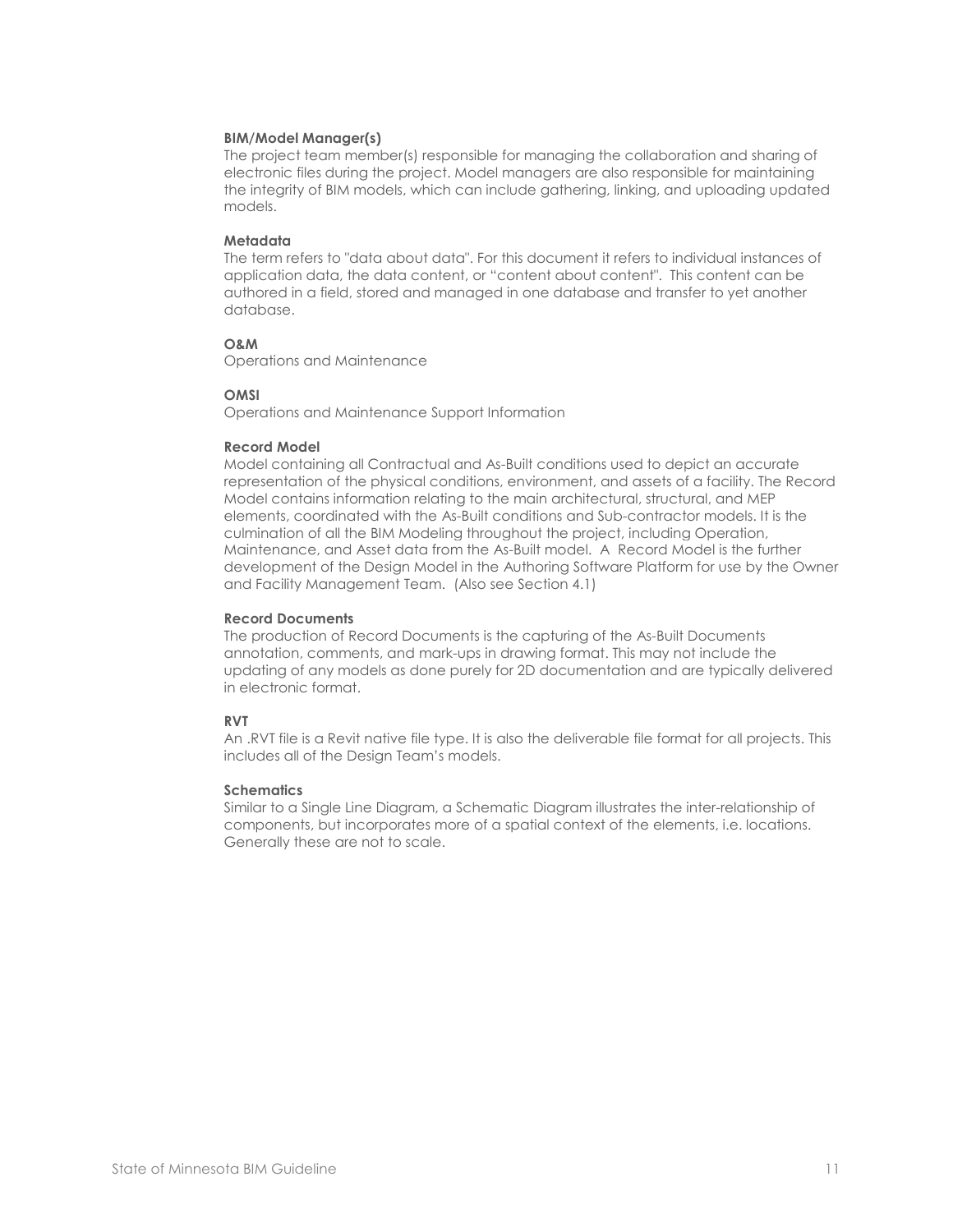## EXHIBIT A: BIM USES

The following document is provided to assist all project stakeholders understand the multitude of ways they may leverage BIM technologies depending on their needs. This section highlights various applications of BIM for each phase of a project.

## EXHIBIT B: BIM IMPLEMENTATION PLAN (BIP)

The following document is provided to assist in the development of the goals and coordination efforts, as well as outline the processes, work flows, and management of the BIM. This document is intended to be complimentary to the State of Minnesota BIM Guideline.

## EXHIBIT C: EQUIPMENT ASSETS

The following document is provided to highlight which Equipment Assets are to be tracked for the State of Minnesota. Each project shall determine the required assets to track. Asset details will be collected on the Equipment Assets determined by the project team.

## EXHIBIT D: EQUIPMENT ASSET DETAILS

This document lists the metadata parameters to be collected and tracked for all Assets listed in **Exhibit C: Equipment Assets** and includes the fields to be collected. Individual fields listed in this Exhibit document reside in the State of Minnesota Revit Template as Instance Parameters.

## EXHIBIT E: ASSETS DATA MAPPING MATRIX

This document governs the roles and responsibilities of all BIM stakeholders for capturing asset data throughout the duration of the project.

## EXHIBIT F: OPERATIONS + MAINTENANCE SUPPORT INFORMATION

The following exhibit contains OMSI information which should be coordinated with the Equipment being tracked. The OMSI should be provided as PDF files.

## EXHIBIT G: REVIT SHARED PARAMETERS

This is an electronic file named State of Minnesota ARCHIBUS Shared Parameters File Template. Use this Revit .rte file to transfer Project Standards from the Template File to the Revit MEP Design Model, Revit MEP Construction Model and the Record Revit MEP Model.

## EXHIBIT H: REFERENCES + SOURCES

This exhibit is an overview of supplementary information, resources and references used in the State of Minnesota BIM Guideline.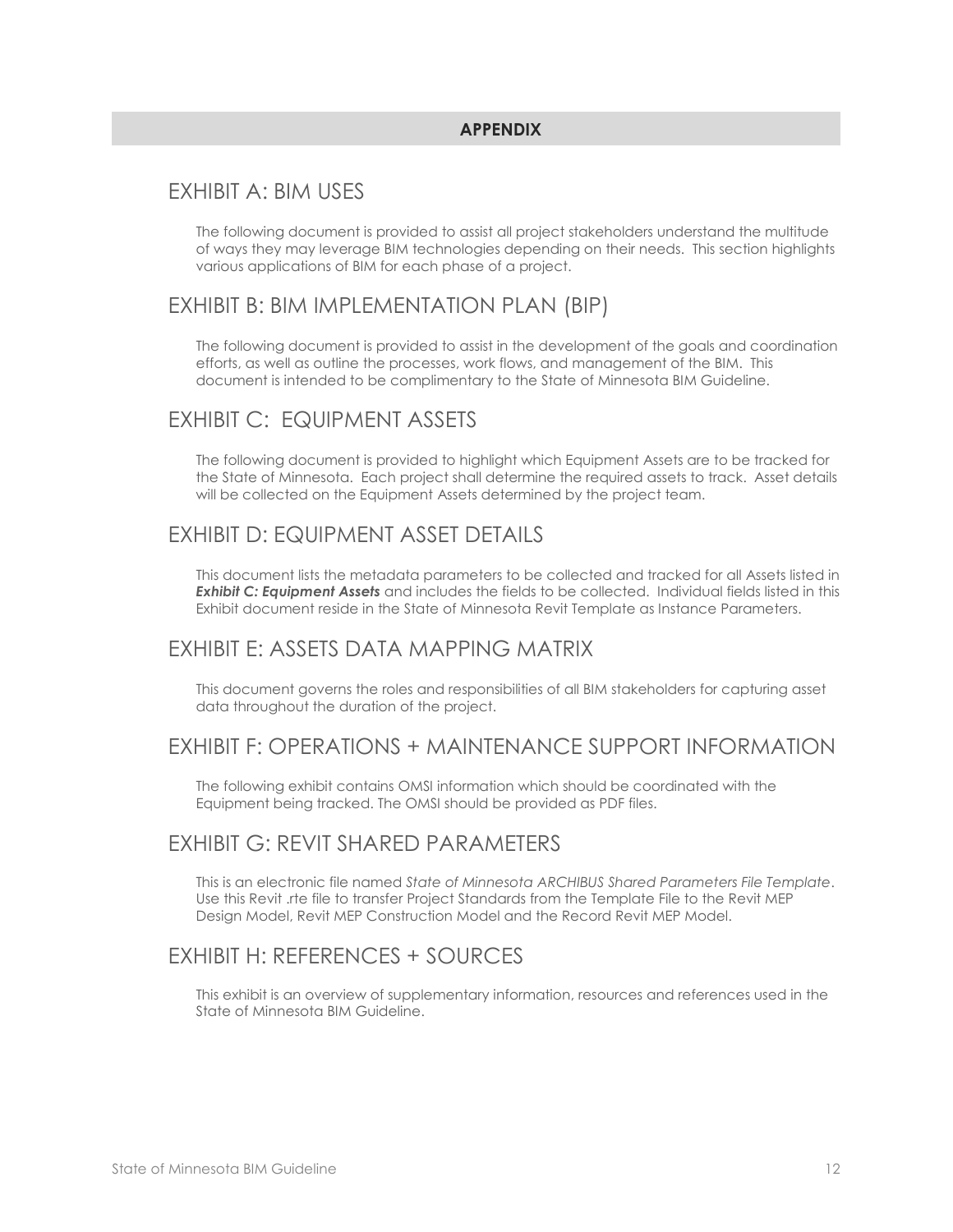## **EXHIBIT A: BIM USES**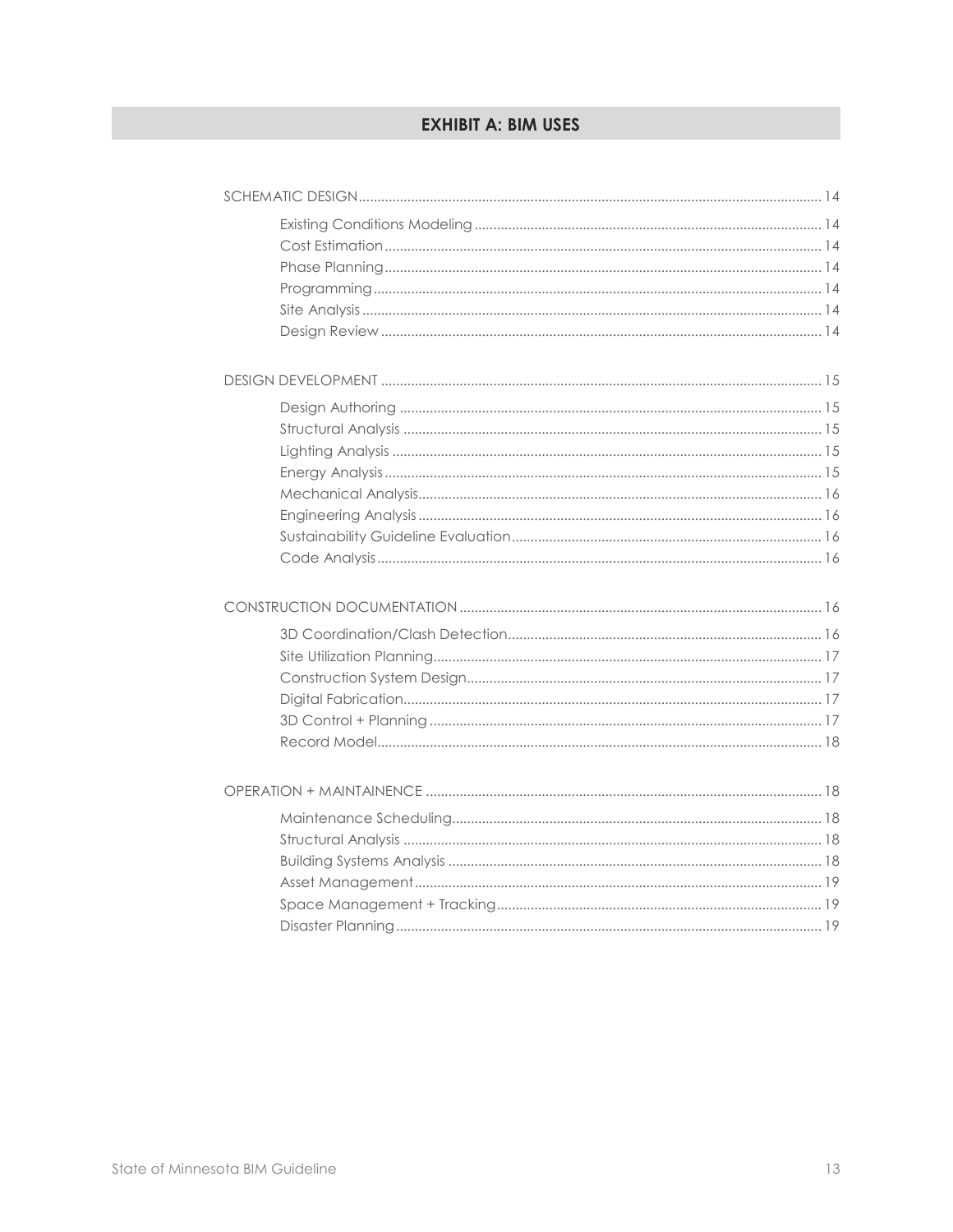## SCHEMATIC DESIGN

#### Existing Conditions Modeling

A process in which 3D computer modeling software is used to create a model of an existing facility. Methods for capturing existing conditions include conventional surveying techniques or newer 3D laser scanning approaches.

Benefits of Existing Conditions Modeling:

• Capturing proper information and creating a 3D existing conditions model is important for establishing a good foundation for any BIM project.

#### Cost Estimation

A process in which BIM can be used to generate quantity take-offs in a flexible, dynamic way. This includes cost implications of additions or modifications to the initial design.

Benefits of Cost Estimation:

- Quantity take-offs are generated directly from the BIM resulting in more accurate estimates
- Estimator is able to save time
- Real-time cost implications can aid in design decisions

#### Phase Planning

A process in which phases are implemented into a BIM via parameter definition. Such planning allows a phased approach to construction and final occupancy. 4D scheduling models allow for clearer visualization and more defined communication strategies throughout the BIM project.

Benefits of Phase Planning:

- Well-defined phasing schedule with the ability to show multiple phasing options
- Integration of occupant, equipment and material scheduling
- Monitoring of project material procurement and status

#### Programming

Programmatic information furnished by the owner at the beginning of a project can be inputted into a BIM and can be referenced throughout the entire project as a basis for space design and compliance.

Benefits of Programming:

- Embedded programmatic requirements will help ensure the owner's needs are being met.
- Color legends & Excel files can be developed based on an established criteria
- Massing models with accurate square footage quantification can quickly be generated for design review

#### Site Analysis

A process in which BIM/GIS tools are used to determine the optimal building location and orientation within a given site.

Benefits of Site Analysis:

- Increase building energy efficiency in the envelope and building systems design
- Allow for multiple energy simulations

#### Design Review

A process in which stakeholders review the initial 3D model and information, and provide feedback on the programmatic design. This may include evaluation of floor and ceiling plans, lighting, acoustics, security, textures, colors, etc.

Benefits of Design Review: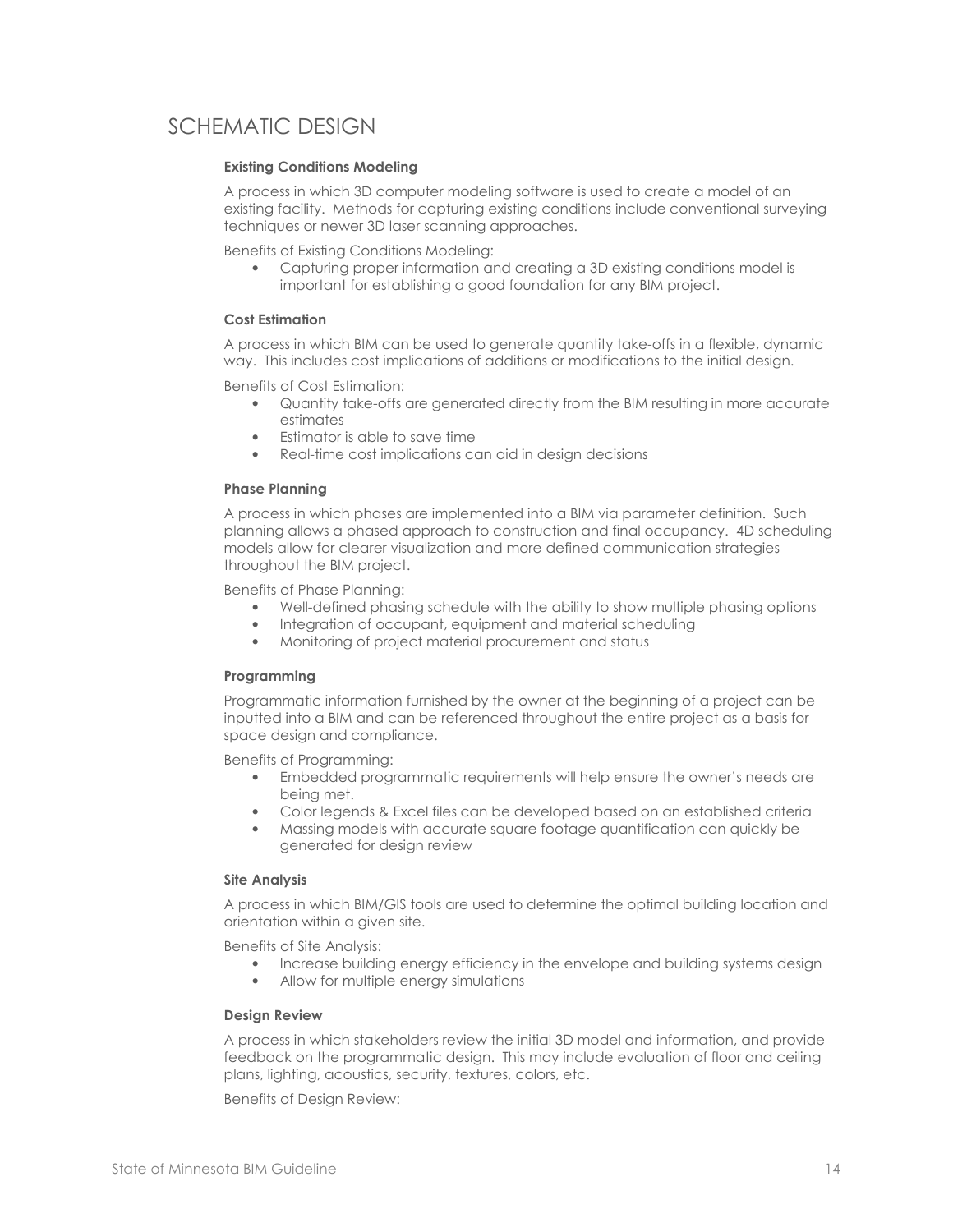- More efficient design review process
- Instant feedback on programmatic requirements
- Opportunity to review energy, lighting, and design schemes virtually

## DESIGN DEVELOPMENT

#### Design Authoring

A process in which 3D computer modeling software is used to create a Building Information Model and develop the construction documents associated with the BIM. Design authoring is essential for communicating design intent between clients, consultants and other stakeholders. This process is effective when it not only communicates the visual aspects of a building, but also connects the 3D model with a database of properties, quantities, costs and schedules.

Benefits of Design Authoring:

- Design visualization
- Design transparency
- Communication and collaboration between project stakeholders and BIM users
- Design, cost and schedule quality control

#### Structural Analysis

A process in which an analytical engine is used to evaluate the structural qualities of a Building Information Model. Structural analysis, typically executed by a building engineer, provides architects and other building stakeholders with the assurance that their design is structurally sound and code compliant. These analysis tools provide structural engineers with the ability to do analysis and design better by creating digital models that visualize, simulate and analyze their work.

Benefits of Structural Analysis:

- Increased speed and quality of structural analysis
- Easily communicate structural analyses through 3D representations
- Enhanced model transfer and communication between structural engineers and architects

#### Lighting Analysis

The integration of real materials and components within a BIM model make it an effective tool for lighting analysis. BIM software can export geometry and component information into secondary lighting analysis programs such as Ecotect and Radiance. These programs use a combination of quantitative and qualitative lighting analyses that provide stakeholders with an accurate projection of the lighting loads and ambiance.

Benefits of Lighting Analysis:

- Understand and quantify both natural and artificial light
- Reduce lighting and cooling loads through effective light analysis and design
- Create renderings with photorealistic lighting effects

#### Energy Analysis

A process in which an energy simulation program integrates with a Building Information Model to conduct energy assessments. Energy analysis seeks to optimize building energy efficiency by evaluating and proposing changes to spatial configuration and materials.

Benefits of Energy Analysis:

- Improved energy prediction accuracy by referencing BIM component and geometric information
- Optimize design to increased energy efficiency and reduced life cycle cost
- Energy code verification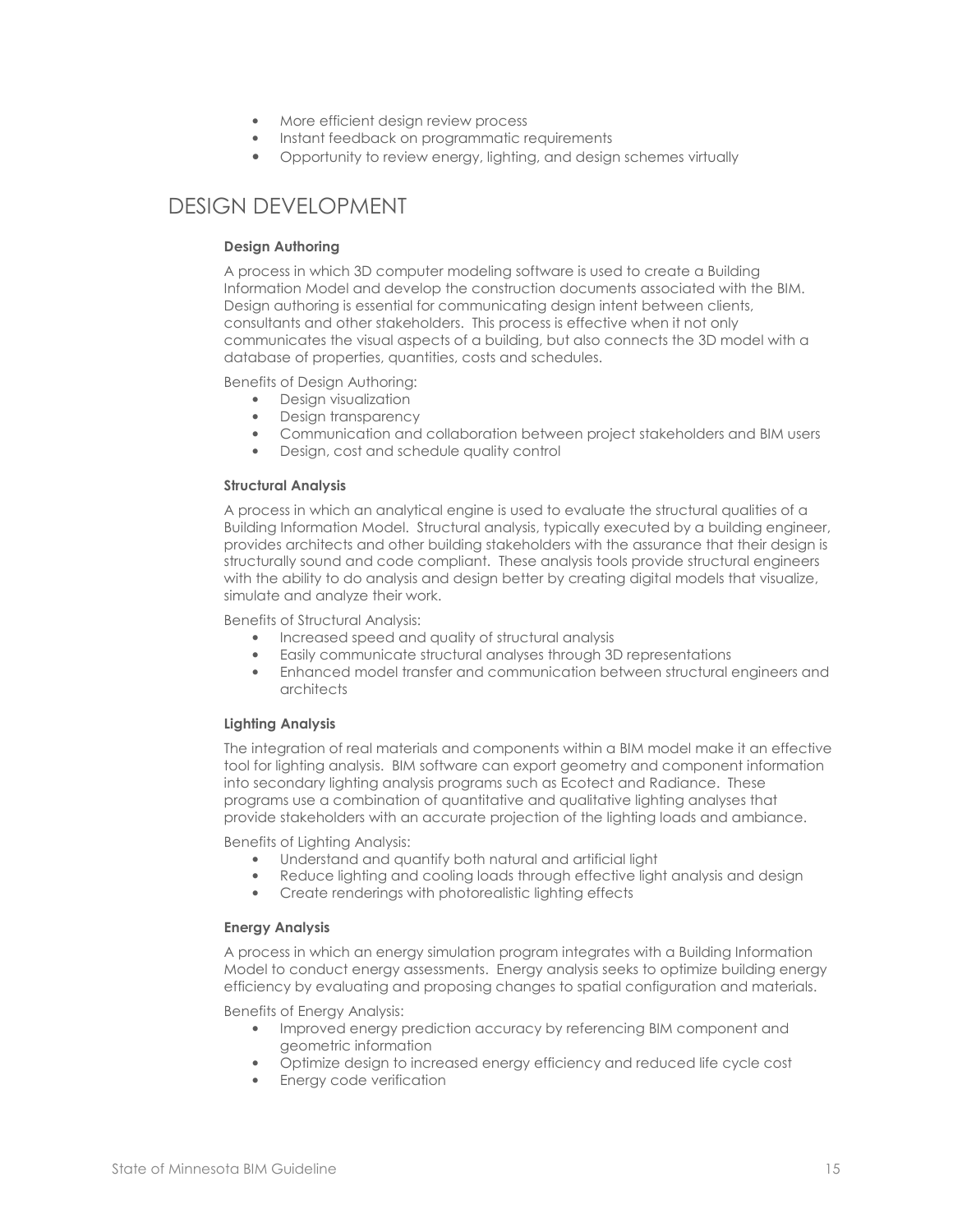#### Mechanical Analysis

A process in which an analytical engine is used to evaluate the mechanical systems present within a BIM. These analytical tools and performance simulators inform designers and engineers of how effectively mechanical systems are meeting building heating, cooling and air quality needs. Understanding mechanical system needs can significantly reduce energy consumption and prevent system overload and failures.

Benefits of Mechanical Analysis:

- Energy consumption reductions
- Accurately size mechanical systems based on building needs
- Communicate mechanical system form and function to project stakeholders

#### Engineering Analysis

A process in which modeling software uses a Building Information Model to define engineering design specifications. This information is synthesized by designers and engineers to improve facility engineering operability.

Benefits of Engineering Analysis:

- Improve quality and reduce cycle time of engineering design analysis
- Save time and money with automated analysis
- Improve specialized service offered by engineering and design firms

#### Sustainability Guideline Evaluation

The evaluation of a project based upon LEED, B3 or other sustainability based guidelines. Based on the sustainability guideline, evaluation can happen in any of the primary project phases. Sustainability guidelines are often most effective when they are addressed at a project's conception and are resolved with the creation of an operation plan.

Benefits of Sustainability Guideline Evaluation:

- Accelerate LEED certification
- Improved communication of sustainability guideline metrics
- Optimize building performance
- Track energy use, air quality and material usage
- Create a life cycle analysis of a building's comprehensive impact, identify key changes for increasing project sustainability

#### Code Analysis

The utilization of code validation software to determine if select Building Information Model parameters meet specific codes. Common code guidelines include the IBC International Building Code and ADA Americans with Disabilities Act.

Benefits of Code Analysis:

- Validate that building design and construction is in compliance with specific codes
- Reduction of code design errors, omissions or oversights that result in costly design and construction changes
- Automatic code validation providing continuous code compliance feedback

## CONSTRUCTION DOCUMENTATION

#### 3D Coordination/Clash Detection

The use of Clash Detection software during the construction coordination process in order to reduce the occurrence of systems interference. Integrating all building systems into a comprehensive model allows designers and engineers to effectively coordinate systems and prevents costly change orders.

Benefits of 3D Coordination / Clash Detection: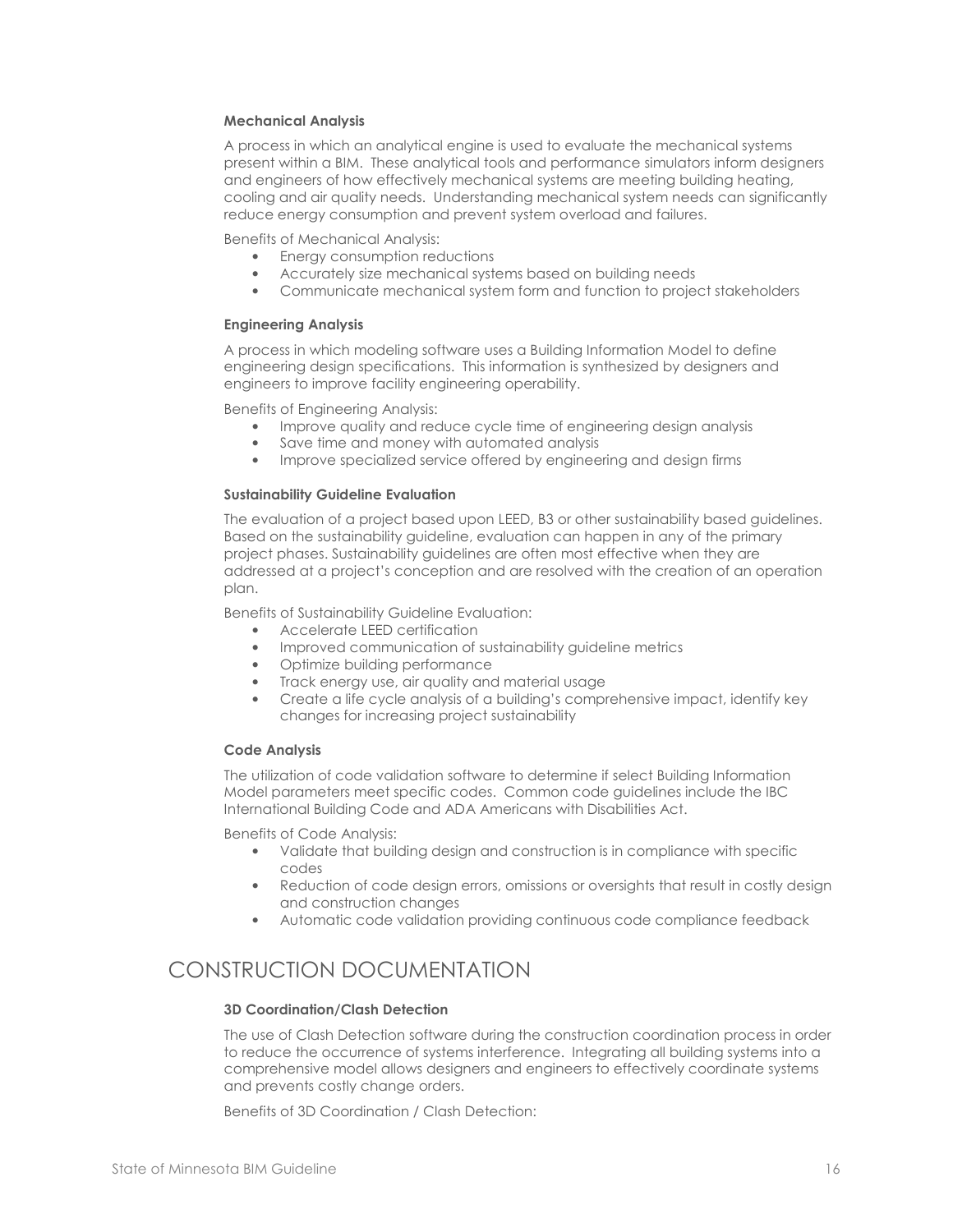- Reduce and possibly eliminate field conflicts and need for change orders
- Effectively plan construction sequences, stages and logistics
- Increase productivity on site and decrease overall construction time
- Create more precise as built drawings

#### Site Utilization Planning

A process in which BIM is used to graphically represent both permanent and temporary facilities on site during multiple phases of the construction process. It may also be linked with the construction activity schedule to convey space and sequencing requirements. Additional information incorporated into the model can include labor resources, materials with associated deliveries, and equipment location. Because the 3D model components can be directly linked to the schedule, site management functions such as visualized planning, short-term re-planning, and resource analysis can be analyzed over different spatial and temporal data.

Benefits of Site Utilization Planning:

- Efficiently generate site usage layout for temporary facilities, assembly areas, and material deliveries for all phases of construction
- Quickly identify potential and critical space and time conflicts
- Accurately evaluate sit layout for safety concerns
- Select a feasible construction theme
- Effectively communicate construction sequence and layout to all interested parties
- Easily update site organization and space usage as construction progresses
- Minimize the amount of time spent performing site utilization planning

#### Construction System Design

A process in which 3D system design software is used to design and analyze the construction of a complex building system

Benefits of Construction System Design:

- Increase constructability of a complex building system
- Increase construction productivity
- Increase safety awareness of a complex building system
- Decrease language barriers

#### Digital Fabrication

A process that utilizes machine technology to prefabricate objects directly from a BIM. The model is spooled into appropriate sections and input into the fabrication equipment for production of system assemblies.

Benefits of Digital Fabrication:

- Automate building component fabrication
- Minimize tolerances through machine fabrication
- Maximize fabrication productivity

#### 3D Control + Planning

A process that utilizes information model to layout facility assemblies or automate control of equipment's movement and location. The information model is used to create detailed control points aid in assembly layout. An example of this is layout of walls using a total station with points preloaded and/or using GPS coordinates to determine if proper excavation depth is reached.

Benefits of 3D Control and Planning

- Decrease layout errors by linking model with real world coordinates
- Increase efficiency and productivity by decreasing time spent surveying in the field
- Reduce rework because control points are received directly from the model
- Decrease/Eliminate language barriers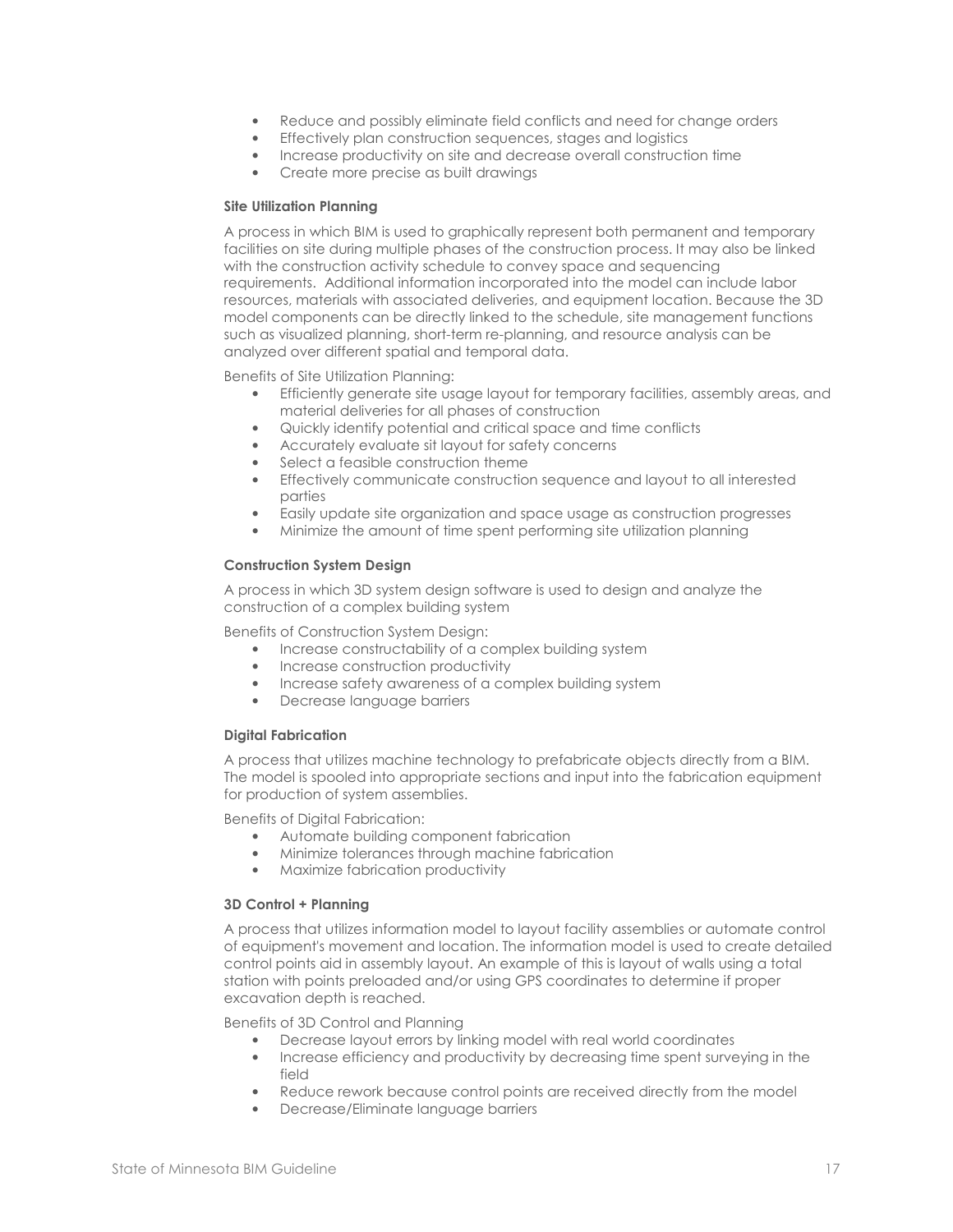#### Record Model

Record Modeling is the process used to depict an accurate representation of the physical conditions, environment, and assets of a facility. The record model should, at a minimum, contain information relating to the main architectural, structural, and MEP elements. It is the culmination of all the BIM Modeling throughout the project, linking Operation, Maintenance, and Asset data to the As-Built model (created from the Design, Construction, 4D Coordination Models, and Subcontractor Fabrication Models) to deliver a record model to the owner or facility manager. Additional information including equipment and space planning may be necessary if the owner intends to utilize the information in the future.

Benefits of Record Model:

- Aid in future modeling and 3D design coordination for renovation
- Improve documentation of environment for future uses. E.g. renovation or historical documentation
- Solid understanding of project sequencing by stakeholders leads to reduced project delivery times, risk, cost and lawsuits
- Minimize facility turnover dispute (e.g. link to contract with historical data highlights expectations and comparisons drawn to final product.)
- Ability for embedding future data based upon renovation or equipment replacement
- Provide owner with accurate model of building, equipment, and spaces within a building to create possible synergies with other BIM Uses
- Easily assess client requirement data such as room areas or environmental performance to as-designed, as-built or as-performing data.

## OPERATION + MAINTAINENCE

#### Maintenance Scheduling

A process in which the building structure (walls, floors, roof, etc) and equipment serving the building (mechanical, electrical, plumbing, etc) are maintained over the operational life of a facility. A successful maintenance program will improve building performance, reduce repairs, and reduce overall maintenance costs.

Benefits of Asset Management:

- Plan maintenance activities proactively and appropriately allocate maintenance staff
- Track maintenance history
- Reduce corrective maintenance and emergency maintenance repairs
- Evaluate different maintenance approaches based on cost
- Allow facility managers to justify the need and cost of establishing a reliability centered maintenance program

#### Structural Analysis

A process in which a BIM Model is used to identify key structural components for testing and analysis. Structural analysis provides building managers the ability to easily assess the structural soundness of an existing structure. It also allows building stakeholders to confirm that building structural components meet the current code.

Benefits of Structural Analysis:

- Increased speed and quality of structural analysis
- Easily communicate structural analyses through 3D representations
- Analyze and record structural system data over time

#### Building Systems Analysis

A process that measures how a building's performance compares to the design specifications. This includes how the mechanical system operates and how much energy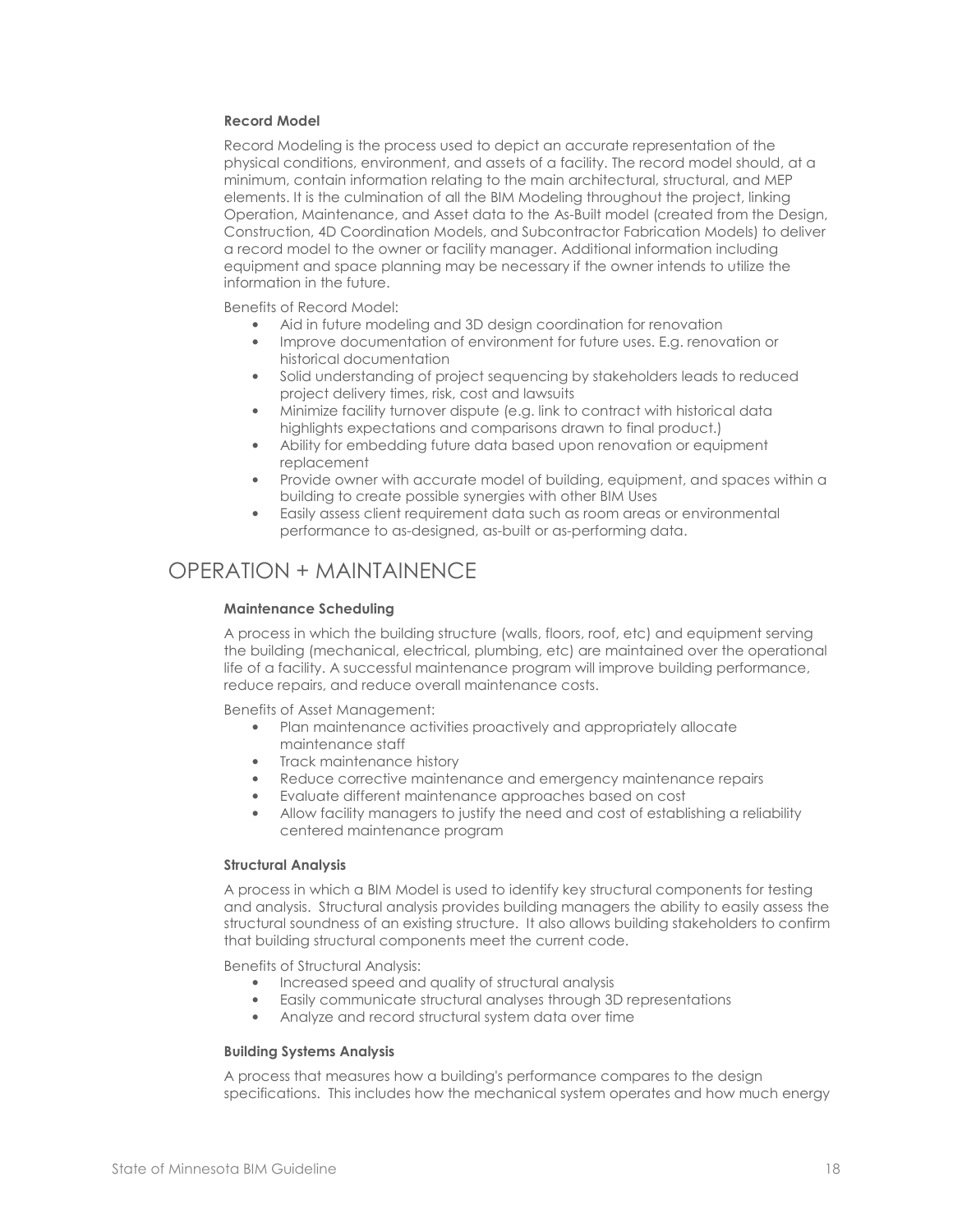a building uses. Additionally, this analysis includes amongst others, lighting analysis, internal and external CFD airflow, and solar analysis.

Benefits of Building System Analysis:

- Allows design team to select systems that optimize a buildings energy performance, lower operation costs, provide systems with greater potential for high reliability & longer life expectancy
- Allows focus on both Active and Passive design strategies
- Ensures that a building design meets design specifications

#### Asset Management

A management system provides the State of Minnesota with an efficient tool for the maintenance and operations of its facilities and assets. These assets may include the physical structures, site elements, building systems, and equipment, which must be maintained, operated and upgrade on a consistent basis. By identifying assets and associated data early, the Owner can begin identifying long term and short term planning, scheduling, and facility management solution. BIM asset tracking allows for the elimination of timely data entry and O&M documentation post construction. Asset Management may inform decisions regarding costs related to changing, upgrading, maintaining building's assets.

Benefits of Asset Management:

- Assets Operations, Management, and Equipment Specification Manuals can be stored in the Record Model.
- Provide real time information on facility and equipment data, such as warranties, maintenance history and schedules, costs information, replacements and damages, manufacturer data and more as specified by the Owner.
- Perform and Analyze Equipment and Facility assessments.

#### Space Management + Tracking

A process in which BIM is utilized to effectively distribute, manage, and track appropriate spaces and related resources within a facility. A facility building information model allows the facility management team to analyze the existing use of the space and effectively apply transition planning management towards any applicable changes. Such applications are particularly useful during a project's renovation where building segments are to remain occupied. Space Management and Tracking ensures the appropriate allocation of spatial resources throughout the life of the facility.

Benefits of Space Management and Tracking:

- Easily identify and allocate space for appropriate building use
- Increase the efficiency of transition planning and management
- Proficiently track the use of current space and resources
- Assist in planning future space needs for the facility

#### Disaster Planning

A process in which emergency responders would have access to critical building information in the form of a model and information system. The BIM would provide critical building information to the responders that would improve the efficiency of the response and minimize the safety risks. The dynamic building information would be provided by a building automation system (BAS), while the static building information, such as floor plans and equipment schematics, would reside in a BIM model. The BIM coupled with the BAS would be able to display where the emergency was located within the building, possible routes to the area, and any other harmful locations within the building.

Benefits of Space Management and Tracking:

- Provide police, fire, public safety officials, and first responders access to critical building information in real-time
- Improve the effectiveness of emergency response
- Minimize risks to responders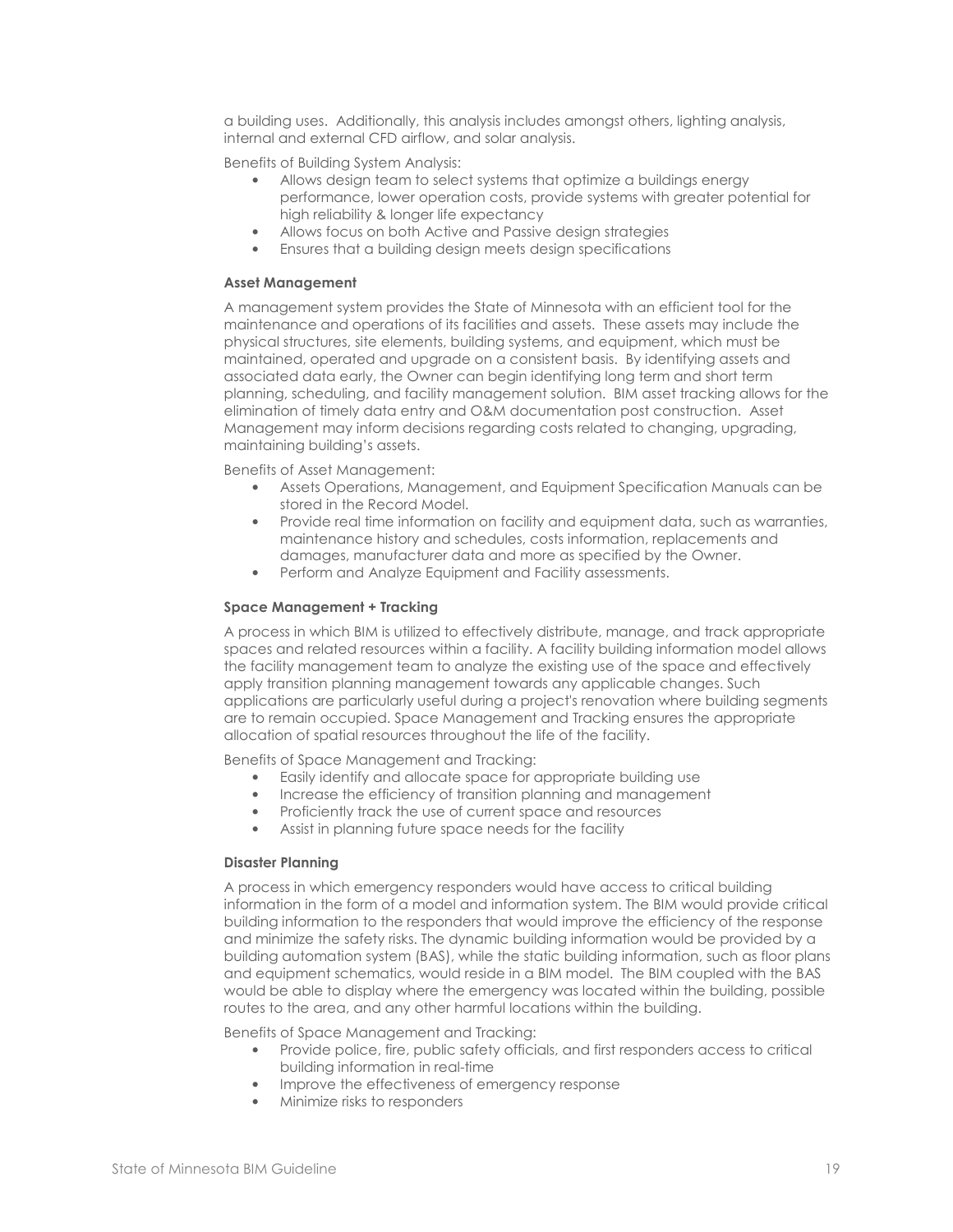## **EXHIBIT B: BIM IMPLEMENTATION PLAN**

| File Naming Structure: |  |
|------------------------|--|
|                        |  |
|                        |  |
|                        |  |
|                        |  |
|                        |  |
|                        |  |
|                        |  |
|                        |  |
|                        |  |
|                        |  |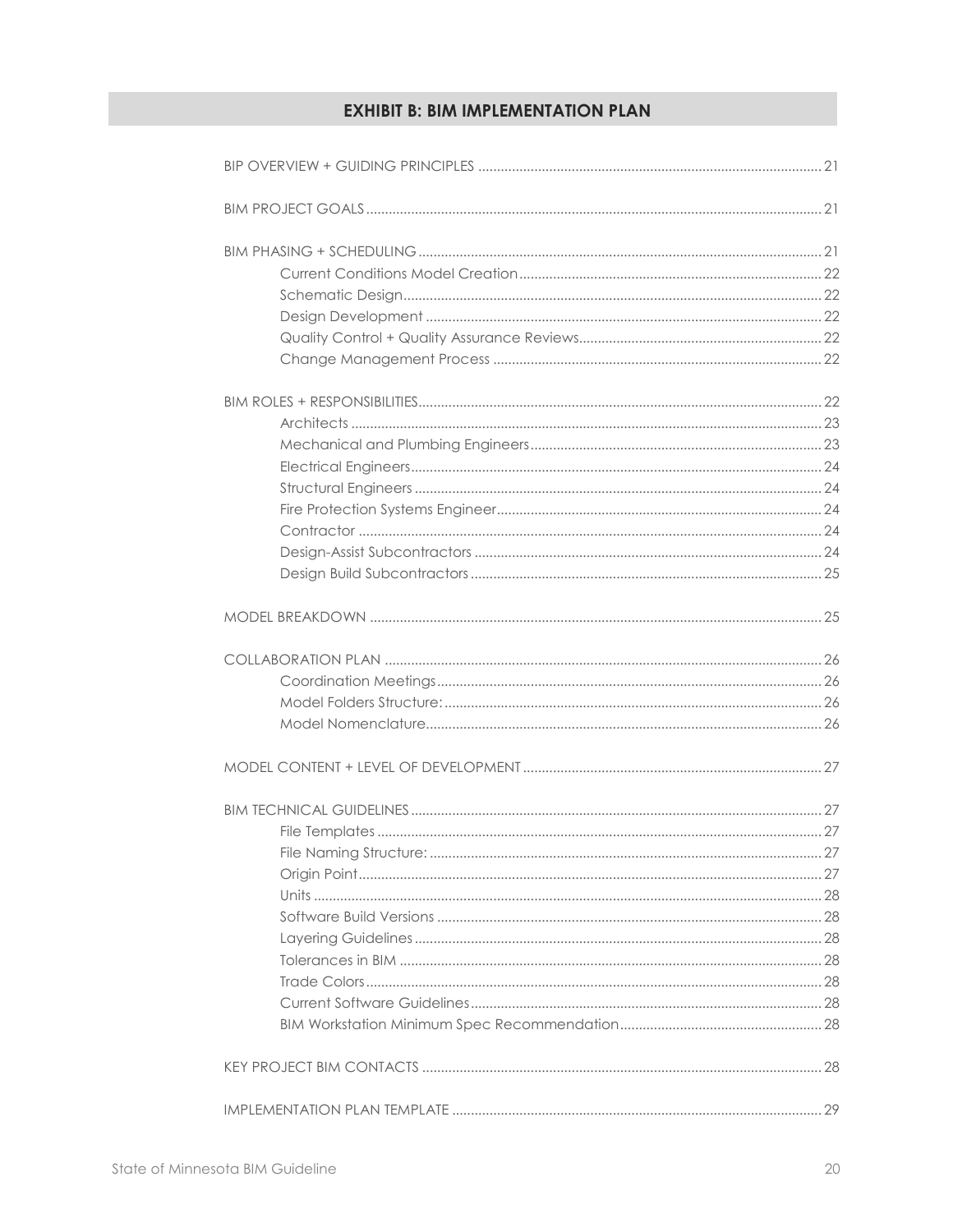## $BIP$  OVERVIEW + GUIDING PRINCIPLES

This document is meant to establish goals and coordination efforts of appropriate stakeholders, while outlining the processes, work flows, and management of the BIM. This document is intended to be complimentary to the State of Minnesota BIM Guideline.

The State of Minnesota BIM Guideline defines the expectations that the State has for the final Record Model and data tracking. The Record Model and data tracking will be a collaborative effort between the Design and Construction teams and their consultants. The BIM Implementation Plan addresses the targeted BIM uses on the project, delineates roles and responsibilities of each company, and defines the detail and scope of information to be modeled and shared, relevant processes, team setup, rules of engagement, and supporting software.

At any point in time during the project, this document, along with Exhibit E: Assets Data Mapping Matrix, is the governing document that determines all aspects of the BIM. Changes to the BIM Implementation Plan will be incorporated only after owner and project team reach consensus and will be shared as a revised version to the document.

The following information (Goals, Phasing + Scheduling, Roles + Responsibilities, Model Breakdown, Collaboration Plan, LOD, and Technical Guidelines) is intended to act as a guide only. It should be tailored based on project scope and design intent.

## BIM PROJECT GOALS

#### Owner's Goals:

At the completion of the project, the owner would like to have a BIM Model that they can use to manage and maintain facilities. The State desires that the BIM is capable of integrating with Archibus facility management software. This includes the Facility Condition Assessment module, Real Estate Management module, and Building Operations module.

#### Design Team Goals:

The design team intends to utilize BIM for authoring 2D drawings and coordination of systems throughout design.

#### Construction Team Goals:

The construction team intends to utilize the model to help understand design intent and to help inform cost estimating exercises. They would also like to utilize BIM to reduce spatial conflicts between trades.

## BIM PHASING + SCHEDULING

The Design Team creates Design Models that will be used to produce Construction Documents. Concurrently with issuing signed 100% complete Construction Documents, the Design Models should be provided to the client and the Construction Team for information. The Construction Team will create Construction Models for clash detection, shop drawing production, and fabrication purposes. Changes the Construction Team makes to elements modeled in the Design Model will be communicated back to the Design Team. Incorporating these changes marks the point where the Design Models transition into being the Record Models. Data to be tracked for facilities management (per the State BIM Protocol document) will also be incorporated into the Record Model. This Record Model will be provided to the State at the substantial completion of construction for their use.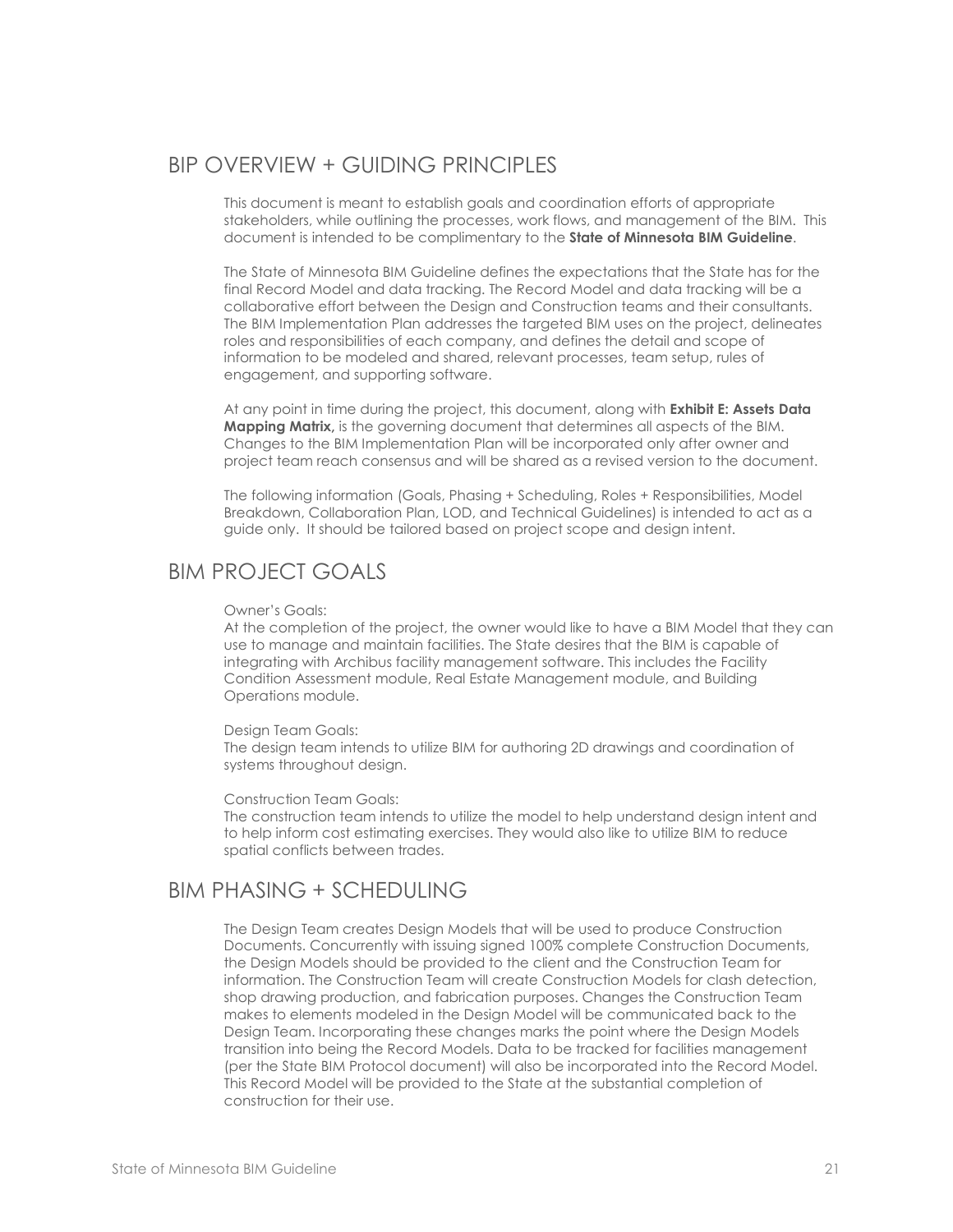#### Current Conditions Model Creation

The existing conditions can be modeled utilizing various technologies that may include but are not limited to; existing BIMs, laser scans, existing CAD drawings, and site verification. For more information on what will be represented in the model, see section 7: Model Content and Level of Detail.

#### Schematic Design

 Until the current conditions BIM is substantially complete, design work shall progress in 2D AutoCAD drawings and diagrams. This may extend at least through Schematic Design. Schematic design review submittals and final submittal are anticipated to be 2D drawings and diagrams, unless otherwise agreed upon.

#### Design Development

Utilizing BIM in design development phase and for the construction work will be dependent on having the existing conditions model substantially completed. Once the current conditions model is substantially complete for an area of work, AEC teams will begin to add project specific information to the model.

#### Quality Control + Quality Assurance Reviews

Prior to the start of development of contractor and/or subcontractor models, the contractor will provide constructability and prefabrication feedback to the design.

After the start of contractor and/or subcontractor modeling, all subcontractors are to ensure that they incorporate constructability into their models while constantly referring to other trade models in the background and ensure their systems are constructible in isolation and in combination with other trades as well. Any constructability related issues that cannot be solved individually by trades or that require the attention of 3 or more trades must be brought to the Contractor's attention so that appropriate meetings can be setup to resolve those issues.

#### Change Management Process

Construction Phase is defined as the period between issuing Construction Documents and substantial completion of the work.

Intent:

- Necessary Processes will be implemented through the review process so that design and construction models and drawings stay aligned.
- It is critical that this alignment be maintained through the construction phase between the Permit Drawings, Design Models/Drawings and Construction Models. This is critical to ensure alignment between Shop Drawings, Fabrication drawings, Layout Drawings (which are generated from the construction models) and the Permit Drawings (generated from the design drawings and models). This reduces the risk of rework and construction delays that may have occurred because of installation not complying with the permit drawings.

## BIM ROLES + RESPONSIBILITIES

All disciplines are responsible for maintaining their BIM throughout the planning, design, and construction of this project. All models used for generating drawings should be updated with any review comments received. The modelers /detailers of all teams producing BIM should follow these responsibilities.

They include, but are not limited to: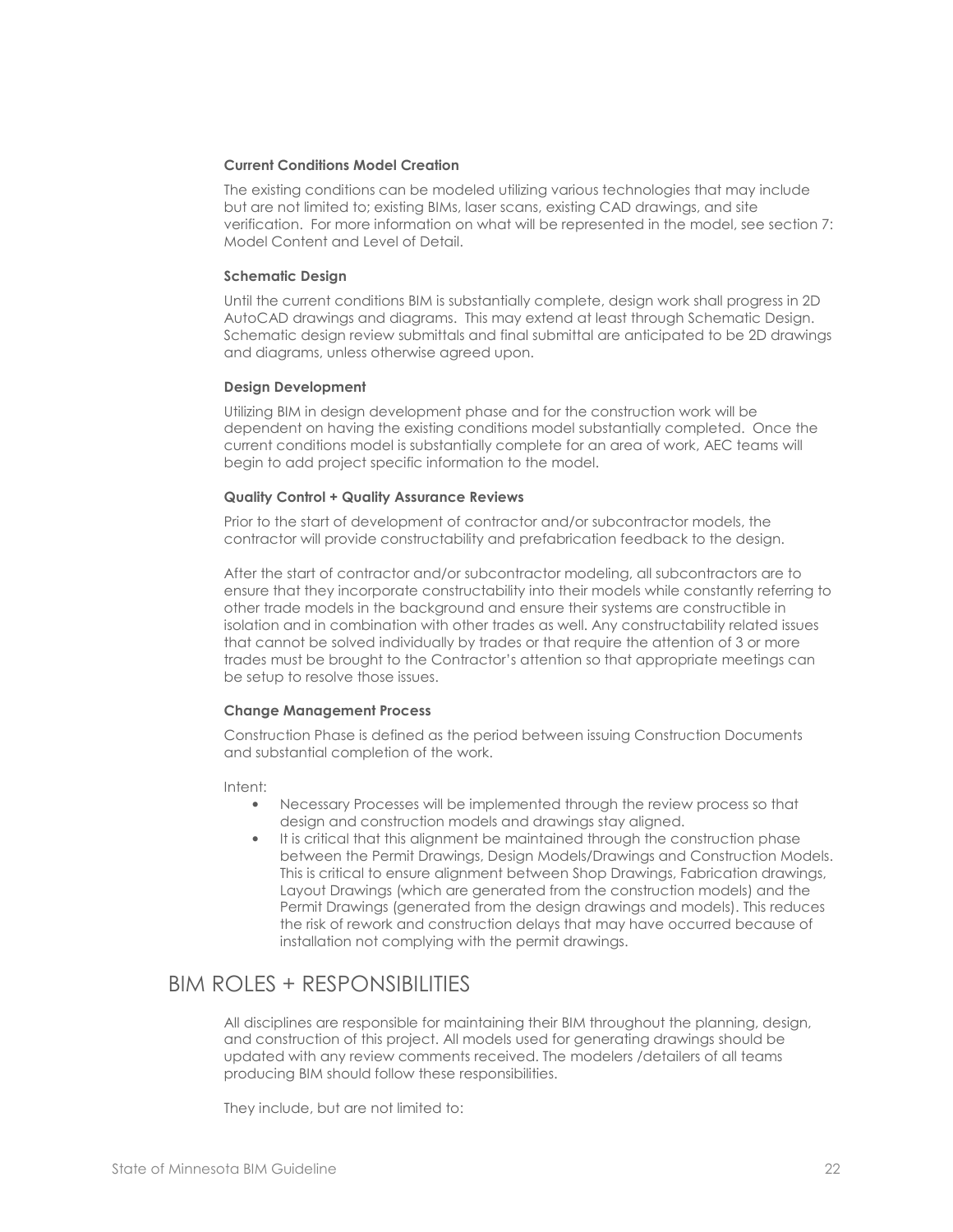1. Develop model content as specified but not limited to what is specified in the Model Content + Level of Development section.

2. QA/QC Models for model completeness, accuracy and interoperability.

3. Ensure model delivery meets all schedule dates and milestones.

4. Share model content via collaborative project management system as defined in the Collaboration Plan section.

5. Notify the whole team of changes as they happen in their respective models

a. Notification should be compliant of the change management process as described in the BIM Phasing + Scheduling section.

6. Minimize interoperability issues by sharing model content in a compatible format.

7. Position model in the authoring software so that they comply with model alignment as specified in the BIM Technical Guidelines section.

8. Validate model content during each phase and ensure that the level of detail has been accomplished for each project phase.

9. Participate in model coordination meetings.

10. Communicate/coordinate model related issues with the rest of the team.

11. Monitor file naming conventions as specified in the BIM Technical Guidelines section. 12. Ensure model breakdown and file breakdown as specified in the Model Breakdown section.

13. Collaboratively analyze software upgrades and get team's approval before upgrading.

14. Purge unused content and optimize file size on a regular basis and before submission to other team members.

15. Suggest and use best BIM technology available in the market for the intended BIM uses as specified in the BIM Technical Guidelines section of this document.

#### **Architects**

The Architectural design team will be responsible for producing the 3D BIM for Architectural scope of work through 100% DD and eventually to 100% CD level detail. This model will be used as the basis of MEP Coordination from an Architectural Perspective. In case of discrepancies between the Architectural model and the 2D drawings, the 2D drawings will govern provided that any discrepancy is brought to the attention of the design team for review. The A/E will be responsible for directing, developing, and coordinating the work of their consultants, and will ensure that their BIM-based work products are integrated into the project design models and resulting contract documents. The A/E will work closely with the Contractor and Subcontractors to receive and incorporate constructability and fabrication feedback. The architects will produce 2D drawings for the OPR and the OPM to review with the client.

#### Mechanical and Plumbing Engineers

 The Mechanical and Plumbing design team will be responsible for producing the 3D BIM for the Mechanical and Plumbing scopes of work through 100% DD and eventually to 100% CD level detail. This model will be used as the basis of Coordination with other disciplines from a Mechanical and Plumbing Perspective. In case of discrepancies between the Mechanical and Plumbing model and the 2D drawings, the 2D drawings will govern provided that any discrepancy is brought to the attention of the design team for review. The Mechanical and

Plumbing team will be responsible for directing, developing, and coordinating the work of their consultants, and will ensure that their BIM-based work products are integrated into the project design models and resulting contract documents. The Design Engineers will work closely with Contractors and Subcontractors to receive and incorporate constructability and fabrication feedback. The architects will produce 2D drawings for the OPR and the OPM to review with the client.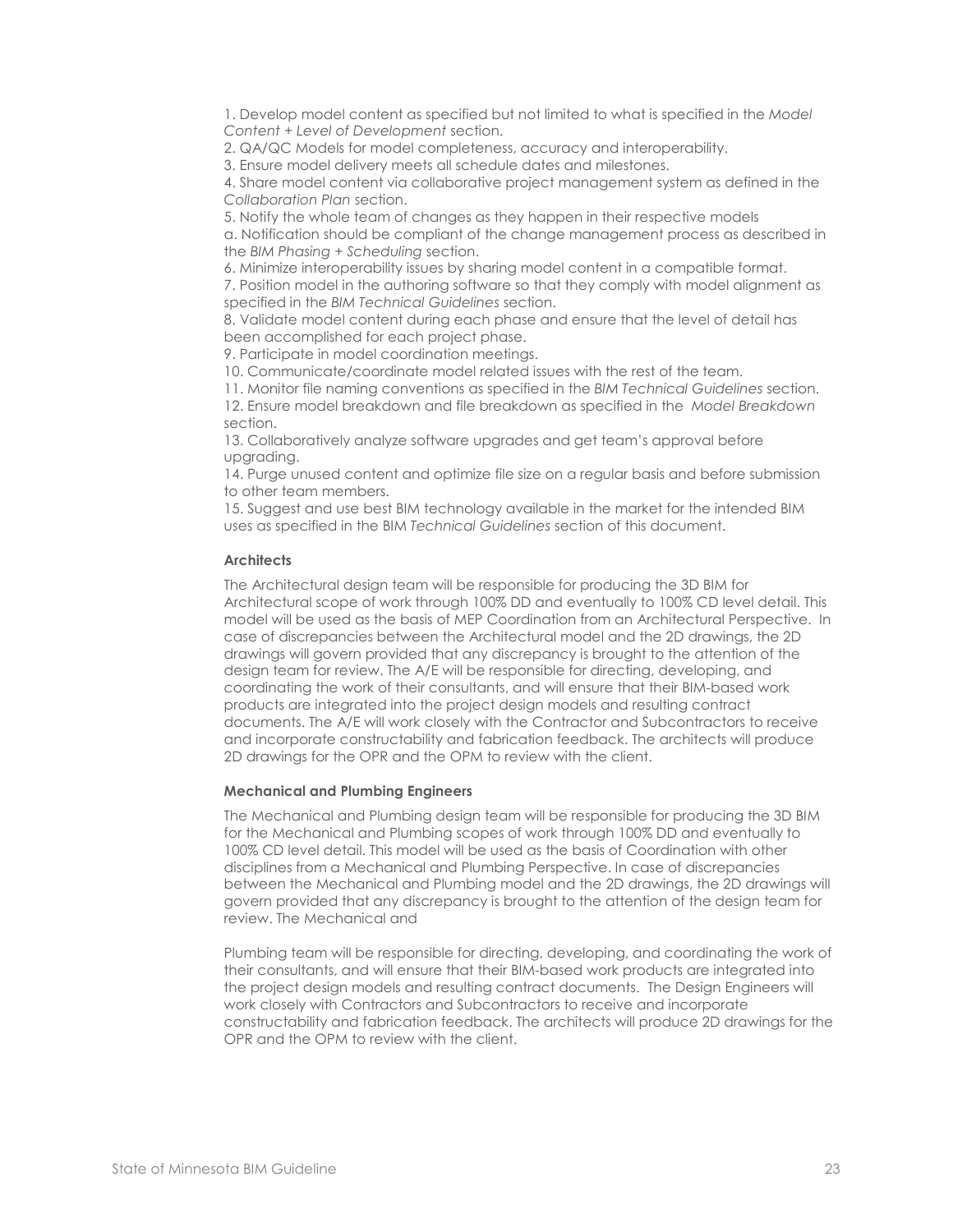#### Electrical Engineers

The Design Team Electrical Engineers will be creating 3D BIM for the Electrical scope of work through 100% DD and eventually to 100% CD level. Concurrently with the Design Team's modeling efforts, the Design Assist subcontractor will model additional items that are not included in the Design Team's modeling scope.

The method in which the final model will be delivered to the client can be completed several different ways. It is recommended that the final delivery include a linked electrical raceway model into the MEP model. This will provide the client with a straight forward way to control the visibility of the electrical raceways. It also combines resources to provide an efficient process.

#### Structural Engineers

The Design Team will be responsible for creating the 3D BIM for Structural scope of work through 100% DD and eventually to 100% CD level detail. This model will be used for the coordination of MEP systems from a Structural perspective. The Structural model will be considered accurate for coordination purposes. In case of discrepancies between the Structural model and the 2D drawings, the 2D drawings will govern provided that any discrepancy is brought to the attention of the design team for review. The structural engineer will provide a design model (not a construction level model suitable for fabrication).

#### Fire Protection Systems Engineer

The Design Team will be responsible for producing 2D CAD drawings for the Fire Protection Systems scope of work through 100% CDs. The design team will provide 2D CAD drawings and the BIM model for Architectural, Mechanical, Electrical and Plumbing to the Fire Protection System engineers for coordination purposes throughout the design. To the greatest extent possible the FP Engineers and the subcontractors should coordinate the handoff of 2D drawings to the subcontractors. The subcontractor will be responsible for producing a BIM of the Fire Protection system after the CD phase and prior to systems installation.

#### **Contractor**

The Contractor will manage the 3D BIM MEP coordination process collaboratively with the Design Team and the subcontractors. The contractor will designate a BIM Coordinator to manage this process. The role of the BIM coordinator will be to act as a liaison between the subcontractor and design teams. The BIM coordinator will collaboratively create a coordination schedule and manage to this schedule. The BIM coordinator will also manage technical logistics so as to make sure models created by the Design Team and subcontractors are interoperable. The BIM Coordinator along with MEP Coordinators will develop an agreement between the Design Team and Design-Assist subcontractors on the exact scope of their contribution to the process.

#### Design-Assist Subcontractors

The Design Assist Subcontractors will be responsible for coordinating with the Design team (Architects / MEP Designers / Structural Engineers and their partners) and the Contractor during the Design Development and Construction Document phases. They will be responsible for realizing the MEP design that the Design team has developed and will provide input in terms of equipment sizing, routing, constructability, prefabrication, cost etc. During the preconstruction phase the subcontractor team will collaborate with the Design team and the Contractor to help produce the 2D drawings which will be used to create a review set for the Owner. The Design Assist Subcontractors will create 3D models as necessary for producing shop drawings and fabrication drawings by each of the trade subcontractors to the greatest extent possible.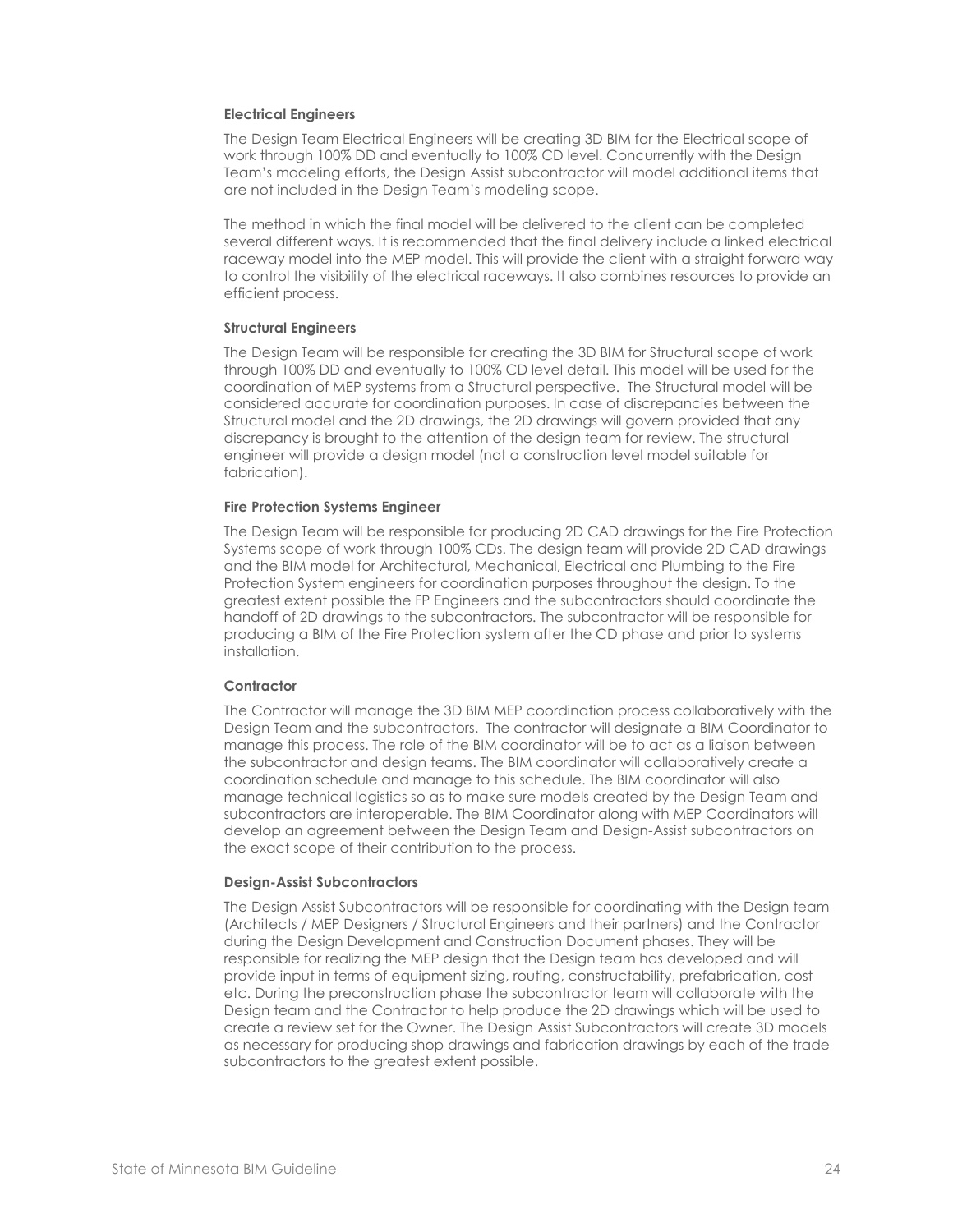The specific roles for the MEP subcontractors in this process will be coordinated by the Design Team, and the Contractor BIM Coordinator. Although the Design-Assist subcontractors might use software systems/applications other than Revit, it is our expectation that the subcontractors, the Contractor and Design team should collaboratively figure out the handoffs / interoperability between their software systems/applications, so that the Design-Assist Subcontractors can use the digital models created by Designers as much as possible once they start producing their 3D Construction Models.

All Design Assist trade partners should update their constructions models for any changes made during the preconstruction and construction phases. They should also communicate these changes back to the Design Team so that the changes can also be incorporated into the Design Models.

#### Design Build Subcontractors

All Design Build Subcontractors will develop 3D BIM for design and construction of their scope of work. They will produce 2D drawings from their 100% CD level coordinated (clash free with the rest of the trades) construction models. During the preconstruction phase, they will provide input in terms of constructability, prefabrication and cost. They will also produce all of their shop drawings and fabrication drawings from the model.

All Design Build trade partners should update their constructions models for any changes made during the preconstruction and construction phases. They should also communicate these changes back to the Design Team so that the changes can also be incorporated into the Design Models.

All trades should ensure 100% compliance of their shop drawings, fabrication drawings and field layout drawings (and any inherent information not derived from the model) with their BIM models produced for their scope of work throughout the preconstruction and construction phase of the project.

## MODEL BREAKDOWN

Model software file sizes can often become large, making them slow and cumbersome to work with. In order to manage file size, sometimes buildings are broken down into multiple model files. These models can be linked together (similar to X-refs in CAD). Model divisions are usually related to physical space, such as core & shell vs. interior, construction package physical area, by floor, or by wing.

The Design Team will have separate models per discipline, and each model will utilize work sets to help manage file usability. See the following example of work sets below:

Architectural Model Example (exterior and "backbone" walls)

1) Existing Core & Shell 2) Central Dome (above attic level) 3) Interiors East Wing 4) Interiors West Wing 5) Interiors North Wing & Central 6) Furniture 7) Equipment 8) Major Levels and Grids 9) Minor Levels and Grids  $7$ LINK – CAD  $z$ LINK – Civil  $7$ LINK – MEP zLINK – Structure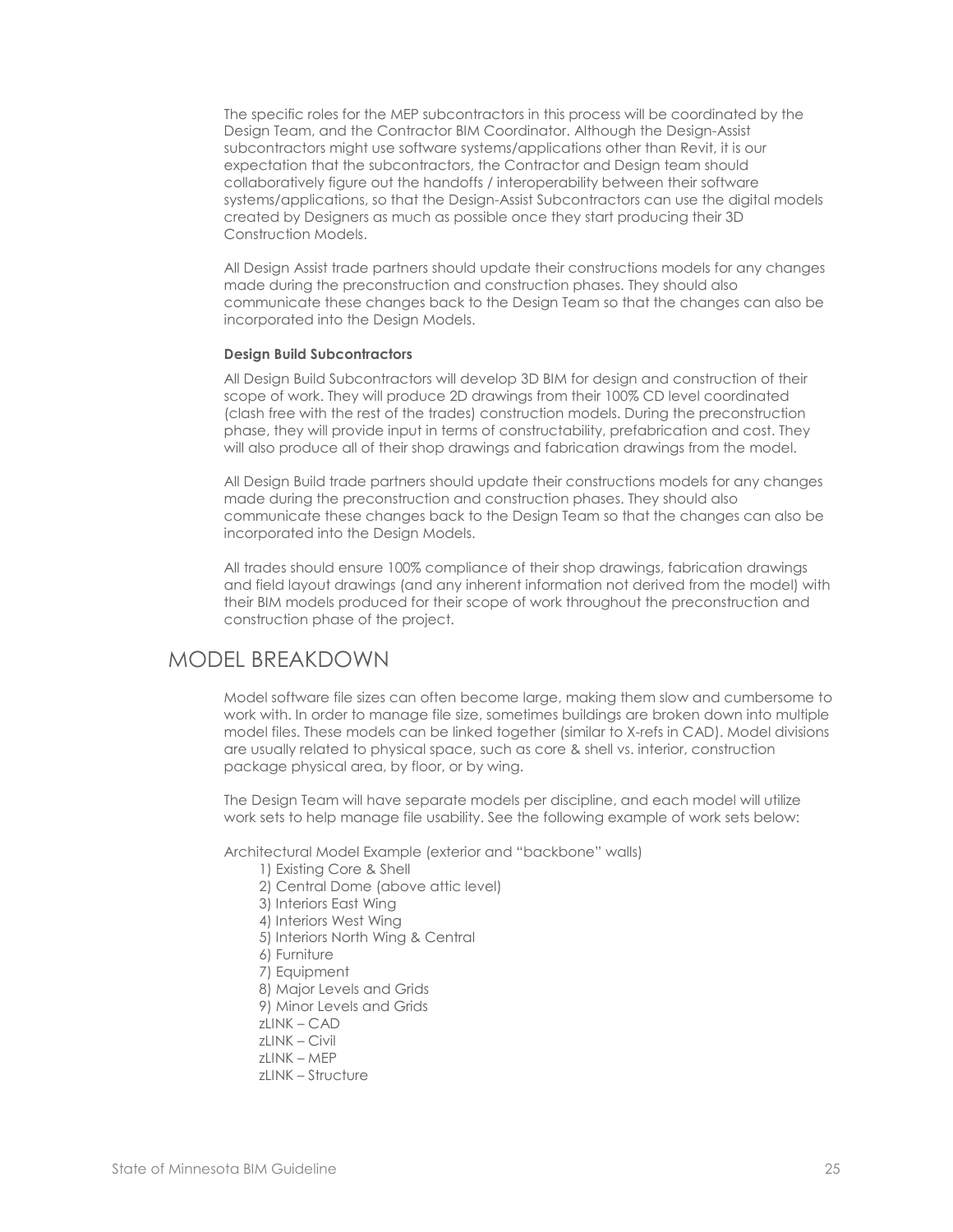## COLLABORATION PLAN

This section describes how all team members will collaborate on this project to reduce latency in decision making and ensure efficient execution of all BIM processes.

#### Coordination Meetings

Reoccurring Coordination Meetings should be held a minimum of once a month. These meetings will begin during the modeling of the current conditions. The BIM Manager will initially schedule the BIM Coordination meetings. The Design Team, the Contractor, and Owner will be required to attend these meetings. These meetings will help develop the BIM Implementation plan and resolve model coordination issues.

Once construction begins, the Contractor should schedule the BIM Coordination meetings. The detailer for each trade shall attend, and a project manager's attendance is recommended.

#### Model Folders Structure:

 Models Example: Design Models **Architectural**  Mechanical Structural Subcontractor Models (Company Name) Ductwork (Company Name) Electrical (Company Name) Fire (Company Name) Piping (Company Name) Plumbing

#### Model Nomenclature

Design Models – "Discipline-System/Component-Level/Area"

 Examples: Arch-Base-01A Arch-Ceilings-01A Struct-Base-01A Mech-Duct-01A Mech-Pipe-01A Trade Models – "Company Acronym-Component-Level/Area" Examples: XXX-Duct-01A XXX-Elec-01A XXX-Pipe-01A

Merged Model Folder Structure Everyone will have individual folders to create their own models for coordination in addition to the models used in the weekly meetings.

Merged Models Example:

- Design Coordination Models
- Contractor Coordination Models
- Subcontractor Coordination Models

Merged Model Nomenclature Example:

- 01 Level 1 Coordination
- 02 Level 2 Coordination
- 03 Level 3 Coordination
- 04 Level 4 Coordination

Design and Subcontractor Merged Model Nomenclature

• File naming nomenclature is at your discretion.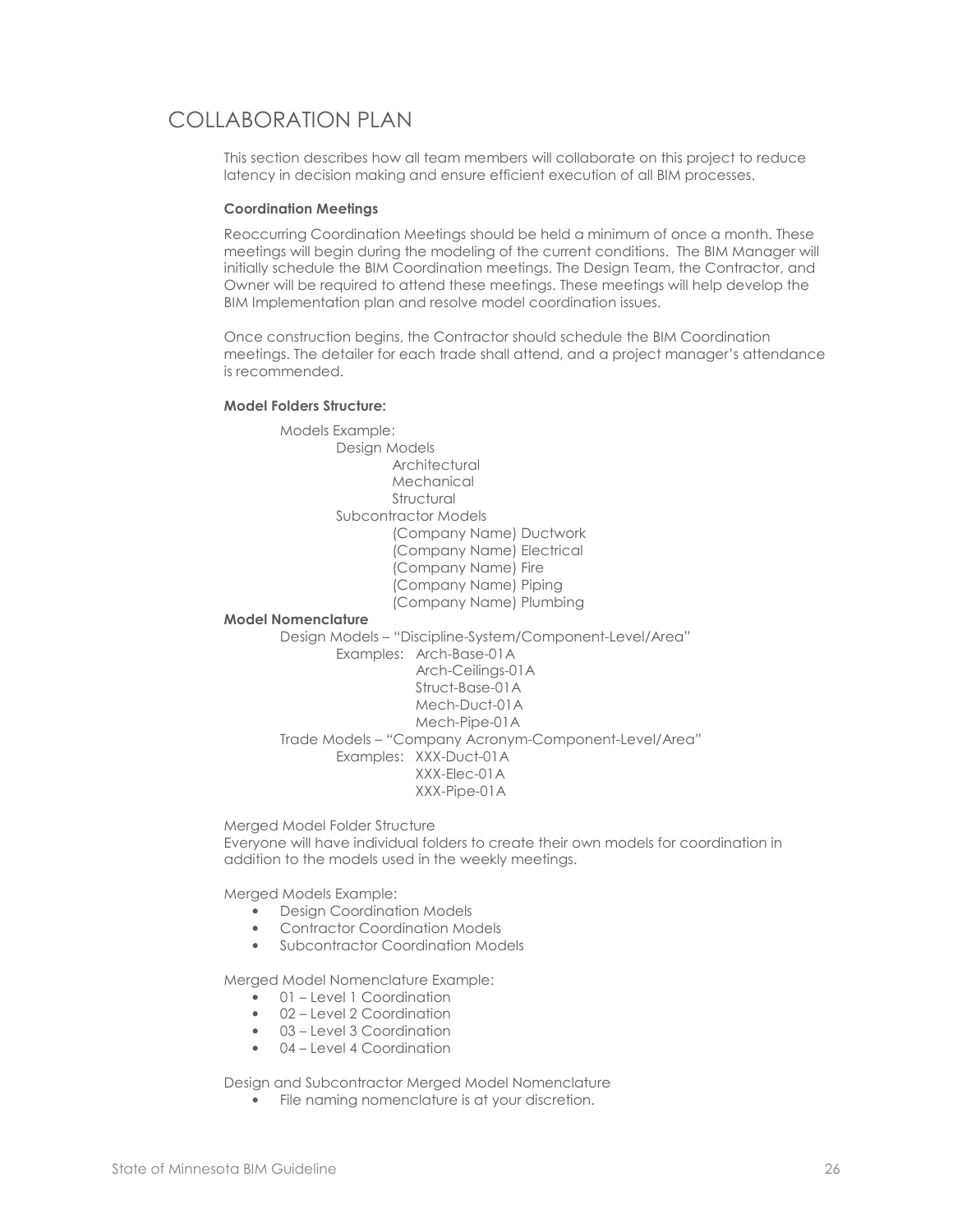## MODEL CONTENT + LEVEL OF DEVELOPMENT

The following stipulations will be used for the design model content:

- Level of development can be defined by granularity and object information.
- The level of property information in the modeling objects and assemblies depends on the intended BIM use for which the model is being used and the types of analysis that will be performed on the model.

Design models should include all objects with accurate placement, dimensioning (shape and size) and breakdown as needed to convey design intent and analysis.

Please refer to the State of Minnesota BIM Guideline for additional information on what will be modeled in the Design Models, Construction Models, and the updates that will be made to the Record model.

The State of Minnesota BIM Guideline also outlines the parameters that are required to be incorporated into the Design Model for Facilities Management utilization. These parameters will be incorporated into the Design Models and Record Models.

If any additional special parameters need to be incorporated into the Revit families for scheduling or reporting, they should be identified in a timely manner so as to allow the design teams advance notice to build such parameters into the default family templates.

## BIM TECHNICAL GUIDELINES

#### File Templates

All design model Revit files will be started utilizing the Shared Parameters Revit Template. This will ensure that models coordinate and graphic standards match throughout all models and drawings.

#### File Naming Structure:

Agency-Site-Building-\_ \_[discipline designator]-Description.ext

Discipline Designator (may include but not limited to):

| Architecture      |    |
|-------------------|----|
| Civil / Site Work |    |
| Plumbing          | P  |
| Electrical        | F  |
| Mechanical        | М  |
| Fire Protection   | FP |
| Structural        | S  |
| Tele/Data         | Τ  |
| Security          |    |
|                   |    |

.ext = File Type Extension (may include but not limited to):

| AutoCAD Web Format File         | dwf  |
|---------------------------------|------|
| AutoCAD Drawing File:           | dwg  |
| Industry Foundation Class File: | ifc. |
| Tekla File                      | dh1  |
| <b>Revit Drawing File</b>       | rvt  |

#### **Origin Point**

The origin point (0, 0) for all models in their native software applications shall be at the intersection of gridlines A and B, with a coordinated intersection of the project structure.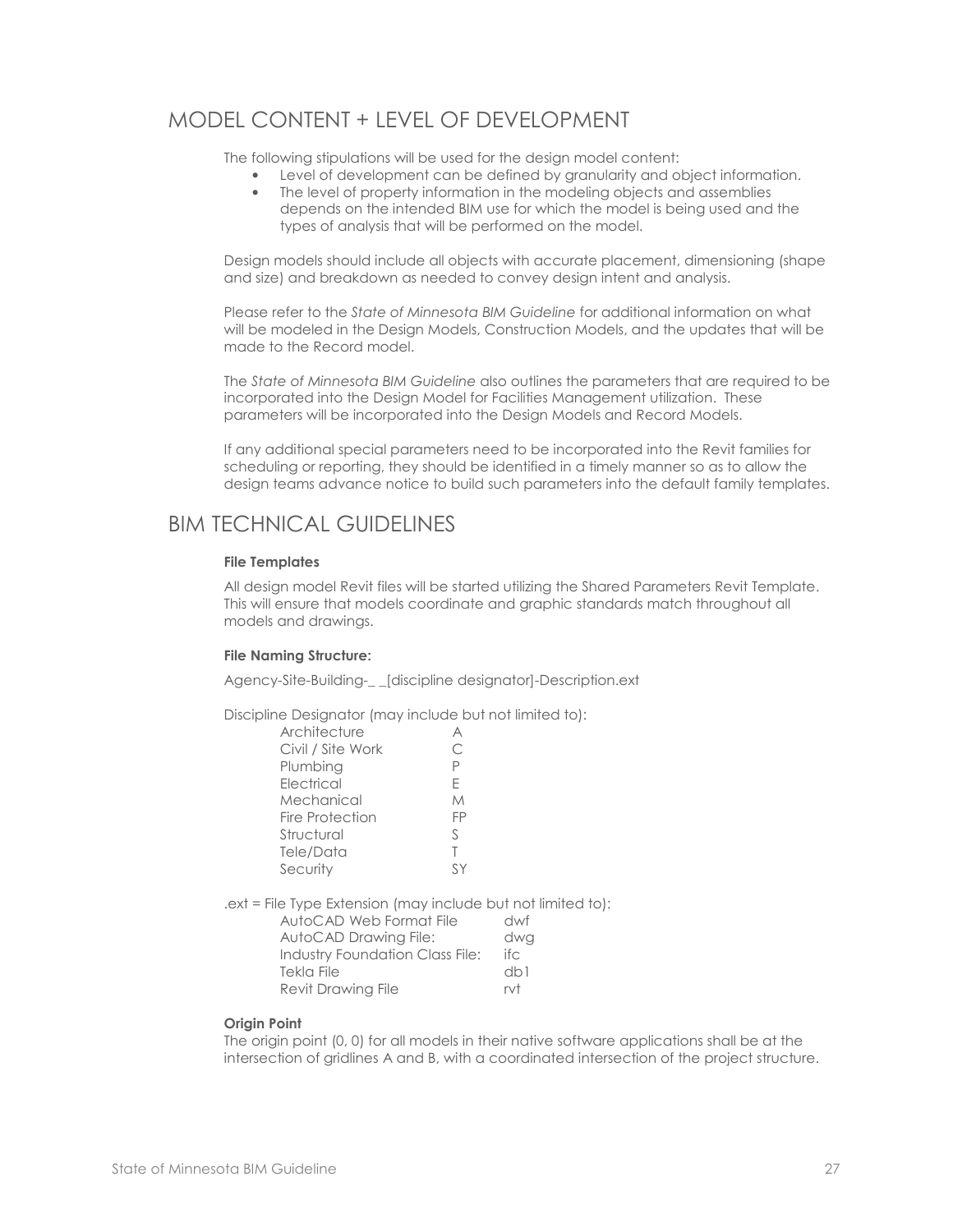#### Units

This Project will utilize the Imperial system of feet and inches for the unit of measure. Fractions of an inch are displayed in fractions, not decimals.

#### Software Build Versions

All members of the design teams will be working from the same "Build Version" of their associated design application software for their discipline.

#### Layering Guidelines

Any CAD based drawing files that may be used during the design process should follow the "AIA CAD Layer Guidelines: US National CAD Standards – Version 4".

#### Tolerances in BIM

 "Model Tolerance" is different from "Field Tolerance" that will vary for different trades based on their specifications.

This model tolerance is a measure of accuracy of the model objects as they are placed in the 3D BIM. Even if the objects in the model are placed to an accuracy of 1/256" in the model but the dimensioned drawings from the model contain dimensions to the level of accuracy of 1/8" of an inch, 1/8" of an inch will be treated as the "Model Tolerance". Model Tolerance will vary based on objects and existing conditions modeled. The model tolerances shall be discussed and agreed upon by all BIM team members.

#### Trade Colors

On large projects with multiple trades modeling, it is advantageous to have each trade model their elements in an assigned color. Color assignments to be determined, if necessary.

#### Current Software Guidelines

Revit Architecture – version 2013 Revit Structure – version 2013 Revit MEP – version 2013 AutoCAD Architecture – version 2011 AutoCAD Civil 3D

#### BIM Workstation Minimum Spec Recommendation

64 bit workstation 4GB RAM CPU: Intel Core 2 Duo, T9600 @ 2.8 GHz

## KEY PROJECT BIM CONTACTS

Each company on the project will identify a key BIM person who will be responsible for the development and execution of the BIM processes as described in this document to successfully achieve the BIM Goals stated on the project.

| <b>Contact Name</b> | Company | <b>Email</b> | Phone |
|---------------------|---------|--------------|-------|
|                     |         |              |       |
|                     |         |              |       |
|                     |         |              |       |
|                     |         |              |       |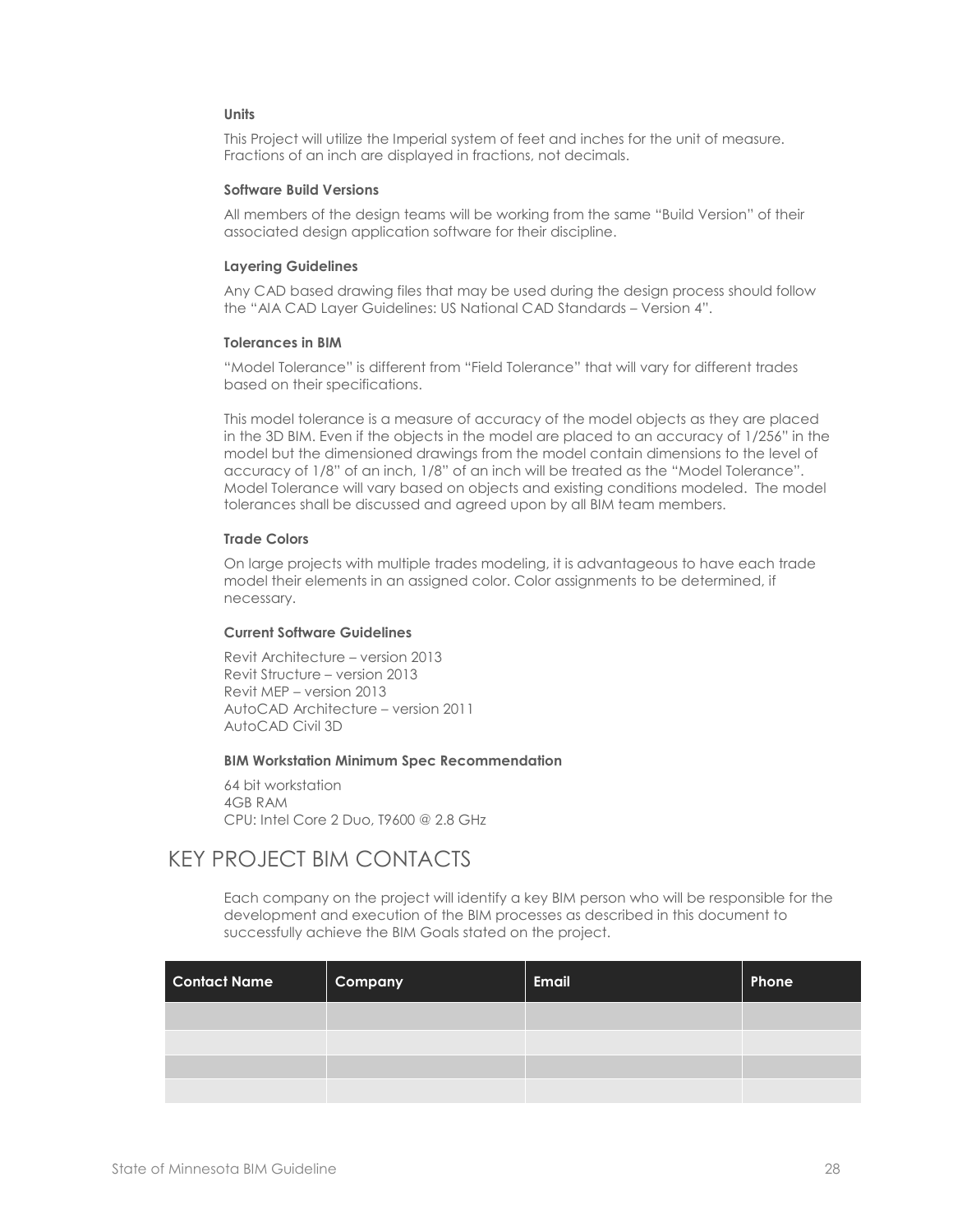## IMPLEMENTATION PLAN TEMPLATE

 This template shall act as an outline to identify project goals, execution strategies and sequencing, as well as project roles and responsibilities.

## STATE OF MINNESOTA BIM IMPLEMENTATION PLAN TEMPLATE

| <b>Project Name &amp; Location:</b>                    |                                                                                                          |  |                                          |                  |  |                       |                                                        |  |  |  |  |
|--------------------------------------------------------|----------------------------------------------------------------------------------------------------------|--|------------------------------------------|------------------|--|-----------------------|--------------------------------------------------------|--|--|--|--|
| <b>File Sharing Project Site Location:</b>             |                                                                                                          |  |                                          |                  |  |                       |                                                        |  |  |  |  |
| <b>Model Origin:</b>                                   |                                                                                                          |  |                                          |                  |  |                       |                                                        |  |  |  |  |
| <b>Model Coordinate System:</b>                        |                                                                                                          |  |                                          |                  |  |                       |                                                        |  |  |  |  |
| <b>Project Team:</b>                                   |                                                                                                          |  |                                          |                  |  |                       |                                                        |  |  |  |  |
| <b>Discipline/Trade</b>                                |                                                                                                          |  |                                          | Consultant       |  | <b>Contact Person</b> |                                                        |  |  |  |  |
| Insert Name Here                                       | Insert Name Here                                                                                         |  |                                          | Insert Name Here |  |                       |                                                        |  |  |  |  |
| <b>Objective / Goal</b>                                | Milestone                                                                                                |  | <b>Timeline + Target</b><br><b>Dates</b> |                  |  | Responsible           | <b>Deliverables + Performance</b><br><b>Indicators</b> |  |  |  |  |
| Strategic Objective/Goal 1:<br><b>Description Here</b> | $P = Programming$<br>SD = Schematic Design<br>DD = Design Development<br>CD = Construction Documentation |  | Start                                    |                  |  | End                   |                                                        |  |  |  |  |
| 1.1                                                    | P:                                                                                                       |  |                                          |                  |  |                       |                                                        |  |  |  |  |
|                                                        | SD:                                                                                                      |  |                                          |                  |  |                       |                                                        |  |  |  |  |
|                                                        | DD:                                                                                                      |  |                                          |                  |  |                       |                                                        |  |  |  |  |
|                                                        | CD:                                                                                                      |  |                                          |                  |  |                       |                                                        |  |  |  |  |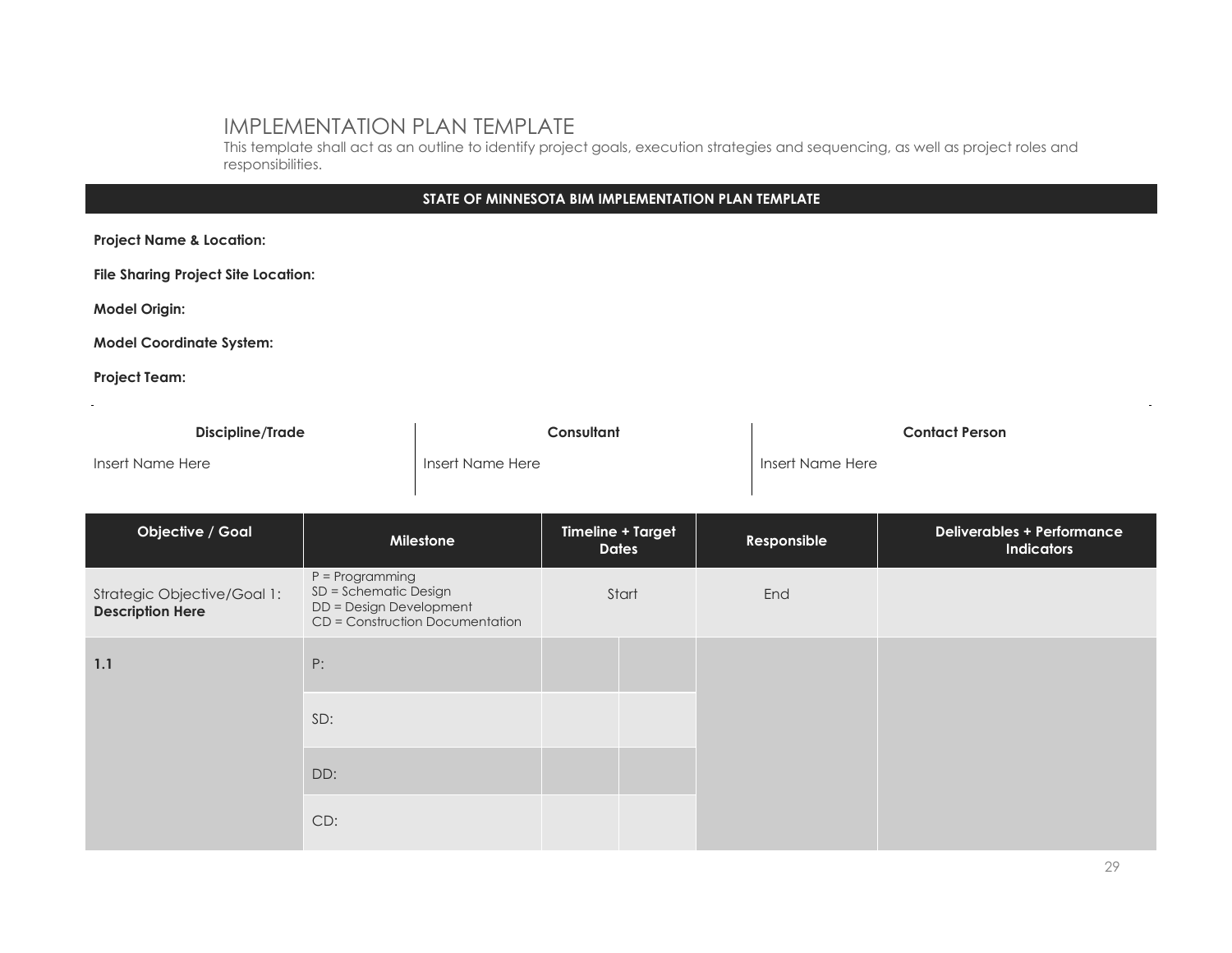#### EXHIBIT C: EQUIPMENT ASSETS

## EQUIPMENT ASSETS

#### Metadata Fields for All Equipment

Parameters/fields and documentation listed in *Exhibit C: Equipment Asset Details* are to be collected on all the Equipment Assets listed below. Individual metadata fields listed in **Exhibit** C: Equipment Asset Details will be tracked and authored in Revit by the responsible party as assigned in the Exhibit D: Assets Data Mapping Matrix.

This is not a comprehensive list of Equipment Assets for the State of Minnesota. Each project shall determine the required assets to track. If some items mentioned below are not being modeled in the Revit MEP Design &/or Construction models please inform the State of Minnesota and provide the reason. If there are other pieces of Equipment that the AEC Team may consider 'Major HVAC, Electrical or Plumbing Equipment' or are equipment being scheduled on the project please inform the State of those items as well.

Equipment Standards are defined and used by all agencies with the State, the Equipment Standards Code Format is, Category\_System\_Type\_Component

| <b>State of Minnesota Equipment</b><br><b>Description</b> | <b>Equipment Category</b> | <b>Equipment Standard for Revit Model</b> |
|-----------------------------------------------------------|---------------------------|-------------------------------------------|
| Fire System                                               | <b>FIRPR</b>              | FIREPR_FIRE_SYSTEM                        |
| Fire Pump                                                 | <b>FIRPR</b>              | FIREPR_PUMP_FIRE                          |
| Eyewash                                                   | <b>SAFETY</b>             | SAFETY EYEWAS                             |
| <b>Security Access Control Panel</b>                      | <b>SECURE</b>             | SECURE_ACCESS_CONTROL_PANEL               |
| Sump Pump                                                 | <b>PHYPLT</b>             | PHY TOOLS PUMP SUMP                       |
| Drinking Fountain                                         | <b>PLUMB</b>              | PLUMB FOUNTAIN DRINKING                   |
| <b>Water Heater</b>                                       | <b>PLUMB</b>              | PLUMB WTR HTR                             |
| <b>Emergency Light</b>                                    | <b>ELEC</b>               | ELEC_LIGHTS_INT_EMERGE                    |
| <b>Diesel Emergency Generator</b>                         | <b>ELEC</b>               | ELEC_SAFETY-GENEM_DIESEL                  |
| <b>Electrical Transformer</b>                             | <b>ELEC</b>               | ELEC_TRNFMR                               |
| <b>Breaker Panel</b>                                      | <b>ELEC</b>               | ELEC_PANEL_BRK                            |
| Condensing Unit                                           | <b>HVAC</b>               | HVAC COND UNIT                            |
| Variable Air Volume Unit                                  | <b>HVAC</b>               | HVAC_VAV_UNIT                             |
| Air Handler Unit                                          | <b>HVAC</b>               | HVAC AHU                                  |
| Air Compressor Unit                                       | <b>HVAC</b>               | HVAC_AIRCOM_UNIT                          |
| Chiller                                                   | <b>HVAC</b>               | HVAC_CHILL                                |
| <b>Expansion Tank</b>                                     | <b>HVAC</b>               | HVAC EXPAN TANK                           |
| Exhaust Fan                                               | <b>HVAC</b>               | HVAC_FAN_EXHAUS                           |
| Return Air Unit                                           | <b>HVAC</b>               | HVAC FAN RETURN UNIT                      |
| <b>Chilled Water Pump</b>                                 | <b>HVAC</b>               | HVAC_PUMP_WATER_CHILL                     |
| Domestic Water Circulation Pump                           | <b>HVAC</b>               | HVAC PUMP CIRCUL                          |
| Humidifier-Steam                                          | <b>HVAC</b>               | HVAC_HUMID_STEAM                          |
| <b>Heat Exchanger</b>                                     | <b>HVAC</b>               | HVAC_HEATEX                               |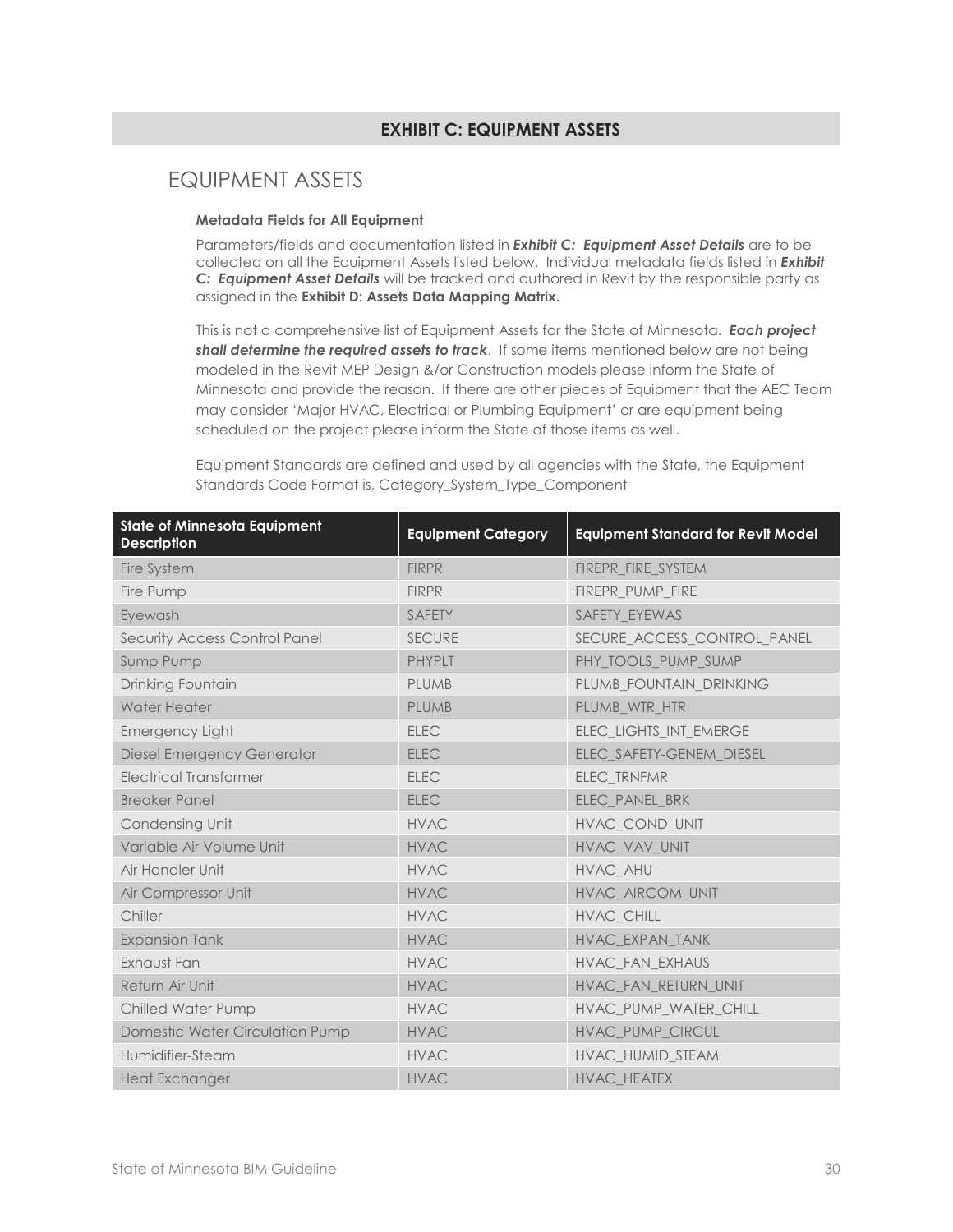## EQUIPMENT ASSET DETAILS DESCRIPTION

Below lists the metadata parameters to be collected and tracked for all Assets listed in **Exhibit** C: Equipment Assets and should include the fields listed below. Individual fields listed in this Exhibit document reside in the State of Minnesota Revit Template as Instance Parameters and will be collected as assigned in **Exhibit E: Assets Data Mapping Matrix.** These metadata fields will be mapped from the Record Revit Model into the State's Real Property Management System by the State. For Additional details refer to the Share Parameters Revit Template and Exhibit G: Revit Shared Parameters.

#### Floor Code

A unique identifier developed by the Owner for each Floor in the IWMS and is associated with the Level in the Record Revit Model.

#### Room Code

The unique identifier developed by the Owner and entered into the Revit Architectural Design Model by the Architect. These codes should be referenced from the linked Architectural Model coordinating with the Space Names in the Revit MEP model. These Room Codes are the Primary connection between the Record Revit Model and the IWMS for syncing metadata.

#### Equipment Use\*

A field in the IWMS that has been coordinated to associate with the Mark Field in Revit. The Mark field is the unique identifying name in Revit for a piece of equipment that also is associated with Tags on the Plan and Revit Schedules. The State of Minnesota would like a nomenclature for equipment that is in line with their Equipment Standard. Data is to be entered in the Revit field when equipment is initially placed in the Revit MEP Design model, coordinating the Asset Standards with incremental numbering.

#### Equipment Code

This unique identifier serves as the Primary connector between the Record Revit Model and the IWMS for syncing Equipment data. The actual Equipment Code is the number listed on the Barcode Tag that is attached to the corresponding equipment. So that Barcode number is to be entered into this Revit field for each piece of equipment by the Construction Manager/Contractor or Sub-Trade.

#### Equipment Standard

This is an identifying Standard grouping all like pieces of equipment. The State of Minnesota has an Equipment Standard for each piece of equipment listed along with the Equipment in **Exhibit C-Equipment Assets**. The Equipment Standard also has a relationship to the Equipment Use based on its acronym. The appropriate Equipment Standard is to be entered in the Revit field when equipment is initially placed in the Revit MEP Design model.

#### **Manufacturer**

Field to place the Equipment Manufacturer name and should be entered into this Revit field for each piece of equipment by the Construction Manager/Contractor or Sub-Trade.

#### Model Number

Field to place the Equipment Model Number and should be entered into this Revit field for each piece of equipment by the Construction Manager/Contractor or Sub-Trade.

#### Serial Number

Field to place the Equipment Serial Number and should be entered into this Revit field for each piece of equipment by the Construction Manager/Contractor or Sub-Trade.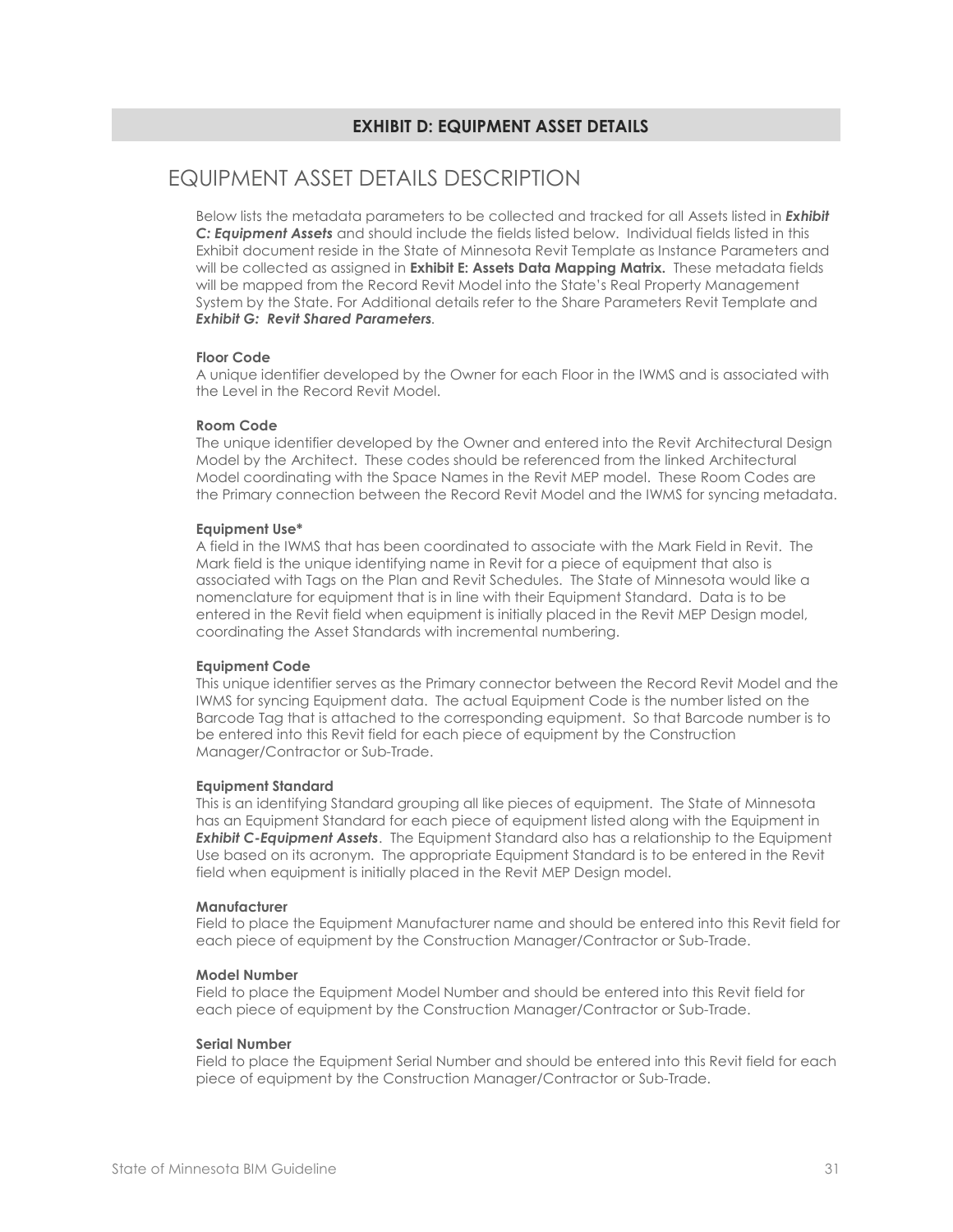#### Part Number

Field to place any additional Part Number that might be provided by the Manufacturer and should be entered into this Revit field for each piece of equipment by the Construction Manager/Contractor or Sub-Trade.

#### Classification Code

Field to place the Equipment CSI Uniformat Number and should be entered into this Revit field for each piece of equipment by the Construction Manager/Contractor or Sub-Trade. This should follow Uniformat 2010 nomenclature to the Level 5 classification. Level 5 includes the full Uniformat structure in addition to the CSI MasterFormat Number. For example: Unit Heaters fall under the Heating Systems and Decentralized Heating Equipment in Uniformat so the Level 5 classification would be D3020.70.238239, whereas 238239 is the MasterFormat Number.

#### Additional Comments

This is a field at the Instance Level in Revit for Equipment; it is not to be used by the Design Team, Construction Manager/Contractor or Sub-Trades.

#### Cost to Replace

Field to place the estimated Cost to Replace the piece of equipment, this field is for equipment only not labor. Number should be entered into this Revit field for each piece of equipment by the Construction Manager/Contractor or Sub-Trade.

#### Install Date

Field to place the date in which the piece of equipment was installed in the building. Date should be entered into this Revit field for each piece of equipment by the Construction Manager/Contractor or Sub-Trade.

#### In Service Date

Field to place the date in which the functional testing/start up occurred and when the equipment was put into use. Date should be entered into this Revit field for each piece of equipment by the Construction Manager/Contractor or Sub-Trade.

#### Equipment Location

Field to place the information about where the equipment is located in a Room or Space. If in a large open space use the nearest column line intersection and if in a smaller room use a designation referencing a fixed visible component like a door. Location should be entered into this Revit field for each piece of equipment by the Construction Manager/Contractor or Sub-Trade.

#### Date Warranty Expires

Field to place the date in which the manufacturer's warranty for the piece of equipment will expire. Date should be entered into this Revit field for each piece of equipment by the Construction Manager/Contractor or Sub-Trade.

#### Life Expectancy

Field to place the estimated Life Expectancy of the piece of equipment. Number, in years, should be entered into this Revit field for each piece of equipment by the Construction Manager/Contractor or Sub-Trade.

#### Subcomponent of Equipment

Field used to track the Parent-Child relationship of equipment. Parent-Child nomenclature should be entered into this Revit field for each piece of equipment by the Construction Manager/Contractor or Sub-Trade.

The following documents are required for each piece of equipment shown in **Exhibit C-**Equipment Assets. These documents should be coordinated with the Exhibit F: Operations + Maintenance Support Information.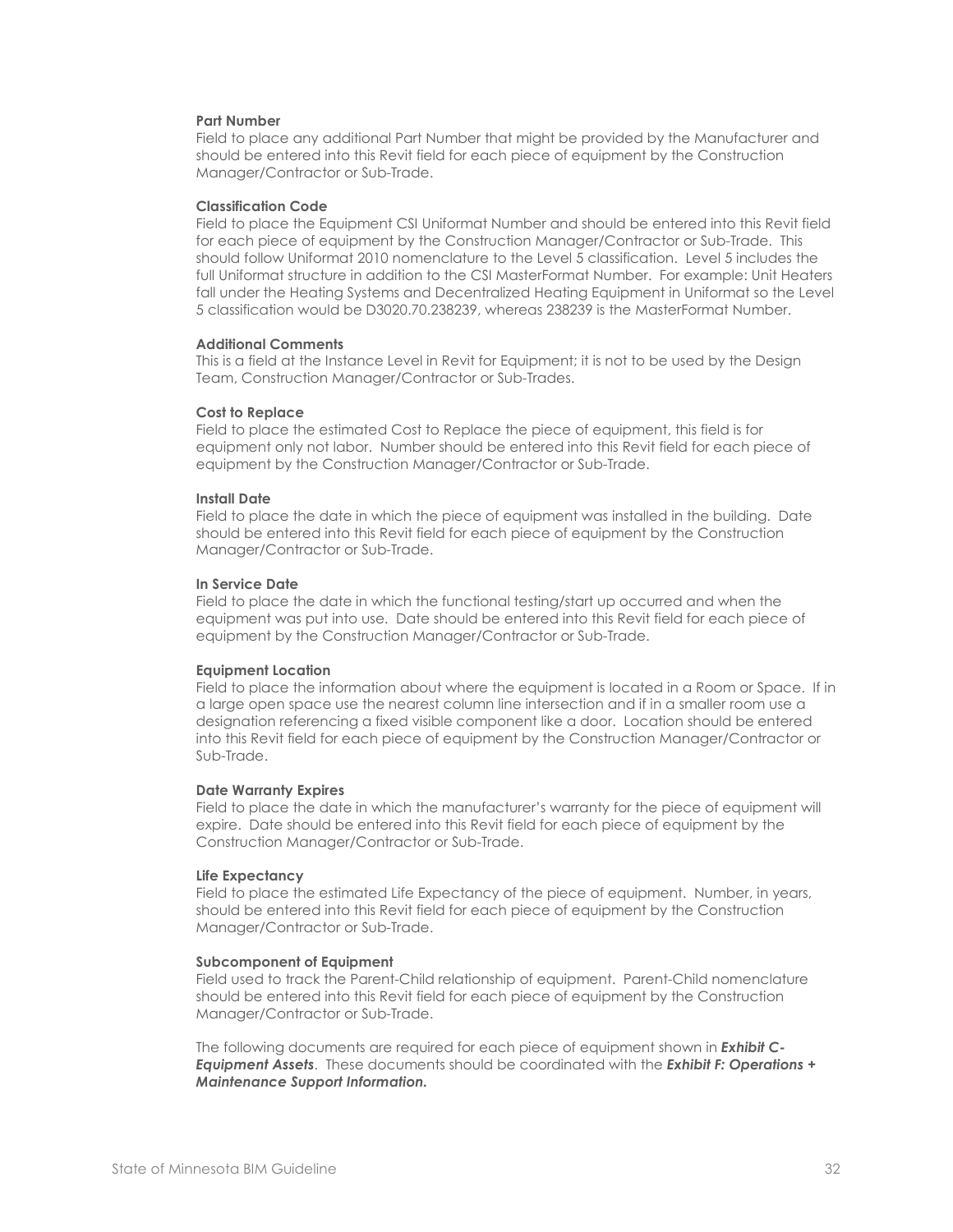- Product Data
- O&M Manuals
- Installation Guide
- Warranty Documents
- Submittal Information
- Commissioning Reports
- Start-Up and Shut Down Procedures
- Additional Equipment Testing Documents

## EQUIPMENT SCHEMA STANDARDS

Equipment Schema Standards: All equipment entered should follow the following formats.

\*Required fields for all equipment.

 \*\*Any deviation from this format and the information will not be recognized by the Facilities Management software.

| <b>Revit Field</b><br><b>Name</b>      | <b>Database Field</b><br><b>Name</b> | <b>Database</b><br># of<br>Data<br><b>Field</b><br>Multi-Line<br><b>Size</b><br><b>Decimals</b><br>Format<br><b>Heading</b> |                        | <b>Definition</b> | <b>Requirement</b> |                                                                                                                 |                                                                                                                                                                                                                |
|----------------------------------------|--------------------------------------|-----------------------------------------------------------------------------------------------------------------------------|------------------------|-------------------|--------------------|-----------------------------------------------------------------------------------------------------------------|----------------------------------------------------------------------------------------------------------------------------------------------------------------------------------------------------------------|
| <b>Cost To Replace</b>                 | cost_replace                         | Cost To<br>Replace                                                                                                          | numeri<br>$\mathsf{C}$ | 12                | $\overline{2}$     | Actual cost to<br>replace<br>equipment<br>based on current<br>market value.<br>Includes labor<br>and materials. | Enter a numeric value no<br>more than 12 characters<br>and no use of special<br>characters or commas.                                                                                                          |
| <b>Classification</b><br>Code          | csi id                               | Classification<br>Code                                                                                                      | char                   | 16                | $\bigcirc$         | CSI classification<br>code up to level<br>5 detail                                                              | Enter full CSI classification<br>code up to level 5 that<br>best relates to the<br>equipment. Use Uniformat<br>2010 nomenclature in<br>addition to the CSI<br>MasterFormat #.<br>(Example:<br>D3020.70.238239) |
| In Service Date                        | date_in_service                      | In-Service<br>Date                                                                                                          | date                   | 10                | $\circ$            | Date the<br>equipment was<br>first used                                                                         | Enter the date when the<br>equipment was or is<br>expected to first be in use<br>Format: mm/dd/yyyy                                                                                                            |
| <b>Install Date</b>                    | date_installed                       | <b>Install Date</b>                                                                                                         | date                   | 10                | $\circledcirc$     | Date the<br>equipment<br>installation was<br>completed                                                          | Enter the date when the<br>equipment was or is<br>expected to be installed.<br>Format: mm/dd/yyyy                                                                                                              |
| <b>Date Warranty</b><br><b>Expires</b> | date_warranty_<br>exp                | Date<br>warranty<br><b>Expires</b>                                                                                          | date                   | 10                | $\circ$            | Date the<br>equipment<br>warranty expires                                                                       | Enter the date when the<br>equipment warranty is<br>expected to expire.<br>Format: mm/dd/yyyy                                                                                                                  |
| Equipment<br>Code                      | eq_id                                | Equipment<br>Code                                                                                                           | char                   | 24                | $\circledcirc$     | A unique value<br>for the asset in<br>the table                                                                 | Equipment ID must be a<br>unique value for every<br>piece of equipment.<br>Equipment code must be<br>entered as a numeric<br>value and be no more<br>than 8 characters. Enter<br>codes in sequential order.    |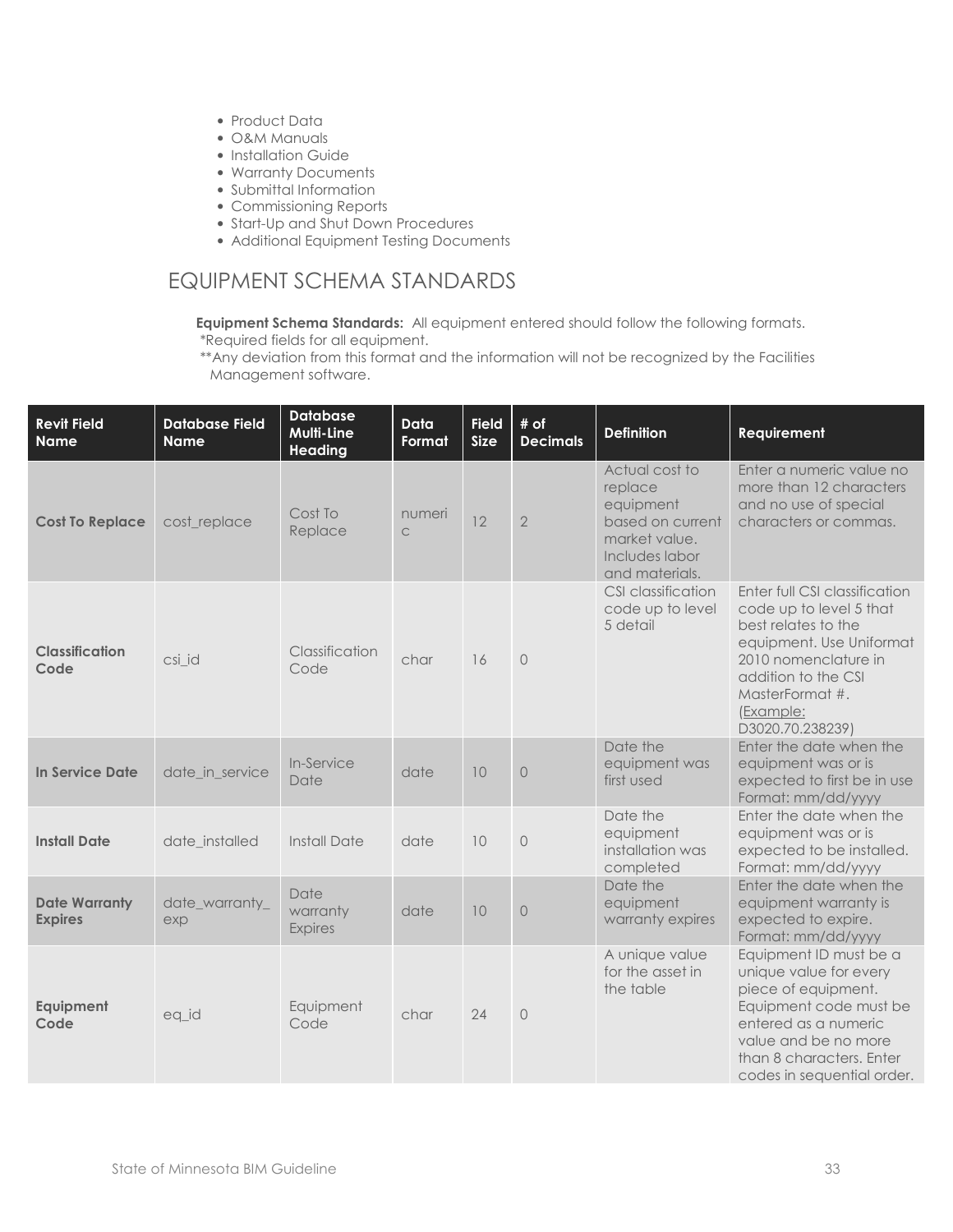| <b>Revit Field</b><br><b>Name</b>  | Database Field<br><b>Name</b>               | <b>Database</b><br>Multi-Line<br><b>Heading</b> | <b>Data</b><br>Format | <b>Field</b><br><b>Size</b> | <b>Number</b><br>of<br><b>Decimals</b> | <b>Definition</b>                                                                                                | Requirement                                                                                                        |
|------------------------------------|---------------------------------------------|-------------------------------------------------|-----------------------|-----------------------------|----------------------------------------|------------------------------------------------------------------------------------------------------------------|--------------------------------------------------------------------------------------------------------------------|
| <b>Life Expectancy</b>             | eq_life_expct                               | Life<br>expectancy                              | date                  | 10                          | $\circ$                                | End date of the<br>equipment life<br>expectancy                                                                  | Enter the date when the<br>equipment life<br>expectancy is expected<br>to expire.<br>Format: mm/dd/yyyy            |
| Equipment<br>Location              | eq_location                                 | Equipment<br>Location                           | char                  | 100                         | $\circ$                                | Short description<br>of the<br>equipment<br>location                                                             | Enter a 100 character or<br>less description of where<br>the equipment is located<br>in the building               |
| Equipment<br><b>Standard</b>       | eq_std                                      | Equipment<br>standard                           | char                  | 50                          | $\circ$                                | Equipment<br>standards allows<br>equipment<br>categories to be<br>assigned to the<br>equipment                   | Select the Equipment<br>Standard that best fits<br>from the eqstd table.<br>Refer to sheet eqstd.                  |
| Manufacturer                       | eqmfr_id                                    | Equipment<br>manufacturer                       | char                  | 16                          | $\circ$                                | <b>The</b><br>manufacturer<br>that<br>manufactured or<br>produced the<br>equipment.                              | Select the Equipment<br>Manufacturer that best<br>fits from the eqmfr table.<br>Refer to sheet eqmfr.              |
| Manufacturer<br><b>Part Number</b> | eqmfr_partnum                               | Equipment<br>manufacturer<br>part number        | char                  | 32                          | $\Omega$                               | Manually<br>entered unique<br>part number as<br>specified by the<br>equipment<br>manufacturer                    | Enter the manufacturer's<br>part number not to<br>exceed 32 characters                                             |
| <b>Model Number</b>                | eqmodel                                     | Model<br>number                                 | char                  | 100                         |                                        | Manually<br>entered unique<br>model number<br>identifying the<br>piece of<br>equipment                           | Enter the equipment<br>model number not to<br>exceed 100 characters                                                |
| <b>Serial Number</b>               | num_serial                                  | Serial number                                   | char                  | 32                          | $\Omega$                               | Manually<br>entered unique<br>serial number<br>identifying the<br>piece of<br>equipment                          | Enter the equipment's<br>serial number. use no<br>more than 32 characters                                          |
| Subcomponent<br>Of                 | subcomponent<br>$\overline{\phantom{a}}$ of | $Sub-$<br>component<br>of equipment             | char                  | 24                          | $\circ$                                | Manually<br>entered field<br>identifying the<br>specific<br>equipment of<br>which this piece<br>is a subassembly | Enter the eq_id of main<br>piece of equipment this is<br>a subassembly of. Must<br>be no more than 8<br>characters |
| <b>Mark</b>                        | usel                                        | Equipment<br>Use                                | char                  | 50                          | $\circ$                                | Required field<br>used to describe<br>the purpose of<br>the piece of<br>equipment<br>within the<br>building      | Enter a unique descriptive<br>name for the equipment.<br>Equipment use must not<br>be more than 50<br>characters   |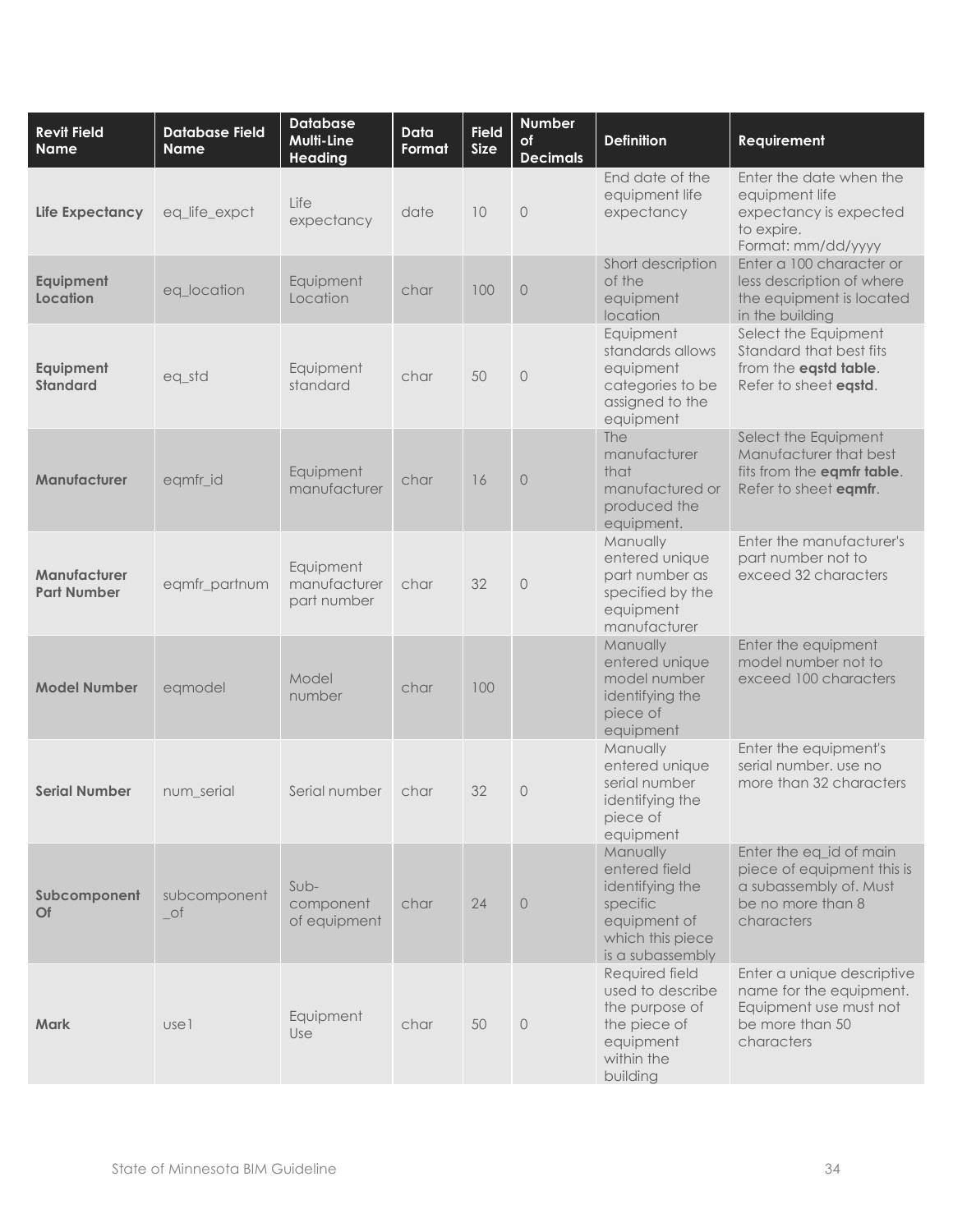## ASSETS DATA MAPPING MATRIX

This document lays out the roles and responsibilities for capturing data. Below is an example template.

| <b>Information Category</b>    | <b>Equipment Asset Details</b>                    | Data Entry<br>Party | Data Authoring<br>Software | <b>Revit Shared Parameters Field</b> |
|--------------------------------|---------------------------------------------------|---------------------|----------------------------|--------------------------------------|
| <b>Building Program Data</b>   | Site Code                                         | Owner               | <b>ARCHIBUS</b>            | N/A                                  |
| <b>Building Program Data</b>   | <b>Building Code</b>                              | Owner               | <b>ARCHIBUS</b>            | N/A                                  |
| <b>Spatial Location Data</b>   | Floor Code                                        | Owner               | <b>ARCHIBUS</b>            | Levelt                               |
| <b>Spatial Location Data</b>   | Room Code                                         | Design Team         | <b>Both</b>                | Room Numbert                         |
| <b>Asset Data Properties</b>   | Equipment Use (Tag on Drawings)                   | Design Team         | Revit                      | Markt                                |
| <b>Asset Data Properties</b>   | Equipment Code (Asset Tag)                        | Contractor          | Revit                      | Equipment Code*                      |
| <b>Asset Data Properties</b>   | <b>Equipment Standard</b>                         | Design Team         | Revit                      | Equipment Standard*                  |
| <b>Manufacture Information</b> | Manufacturer                                      | Contractor          | Revit                      | Manufacturerz                        |
| <b>Manufacture Information</b> | Part Number                                       | Contractor          | Revit                      | Manufacturer Part Numberz            |
| <b>Manufacture Information</b> | Model Number                                      | Contractor          | Revit                      | Model Numberz                        |
| <b>Manufacture Information</b> | Serial Number                                     | Contractor          | Revit                      | Serial Numberz                       |
| <b>Manufacture Information</b> | <b>Classification Code (CSI Uniformat Number)</b> | Contractor          | Revit                      | Classification Codez                 |
| <b>Manufacture Information</b> | <b>Additional Comments</b>                        | Owner               | <b>ARCHIBUS</b>            | Comments†                            |
| <b>Cost Requirements</b>       | Cost to Replace                                   | Contractor          | Revit                      | Cost to Replacez                     |
| <b>Facility Management</b>     | In Service Date                                   | Contractor          | Revit                      | In Service Datez                     |
| <b>Facility Management</b>     | <b>Install Date</b>                               | Contractor          | Revit                      | <b>Install Datez</b>                 |
| <b>Facility Management</b>     | <b>Equipment Location</b>                         | Contractor          | Revit                      | Equipment Location <sup>z</sup>      |
| <b>Facility Management</b>     | Date Warranty Expires                             | Contractor          | Revit                      | Date Warranty Expiresz               |
| <b>Facility Management</b>     | Life Expectancy                                   | Contractor          | Revit                      | Life Expectancyz                     |
| <b>Facility Management</b>     | Subcomponent of Equipment                         | Contractor          | Revit                      | Subcomponent Ofz                     |

†Existing Revit Field \*Parameter Created by ARCHIBUS ᶻShared Parameter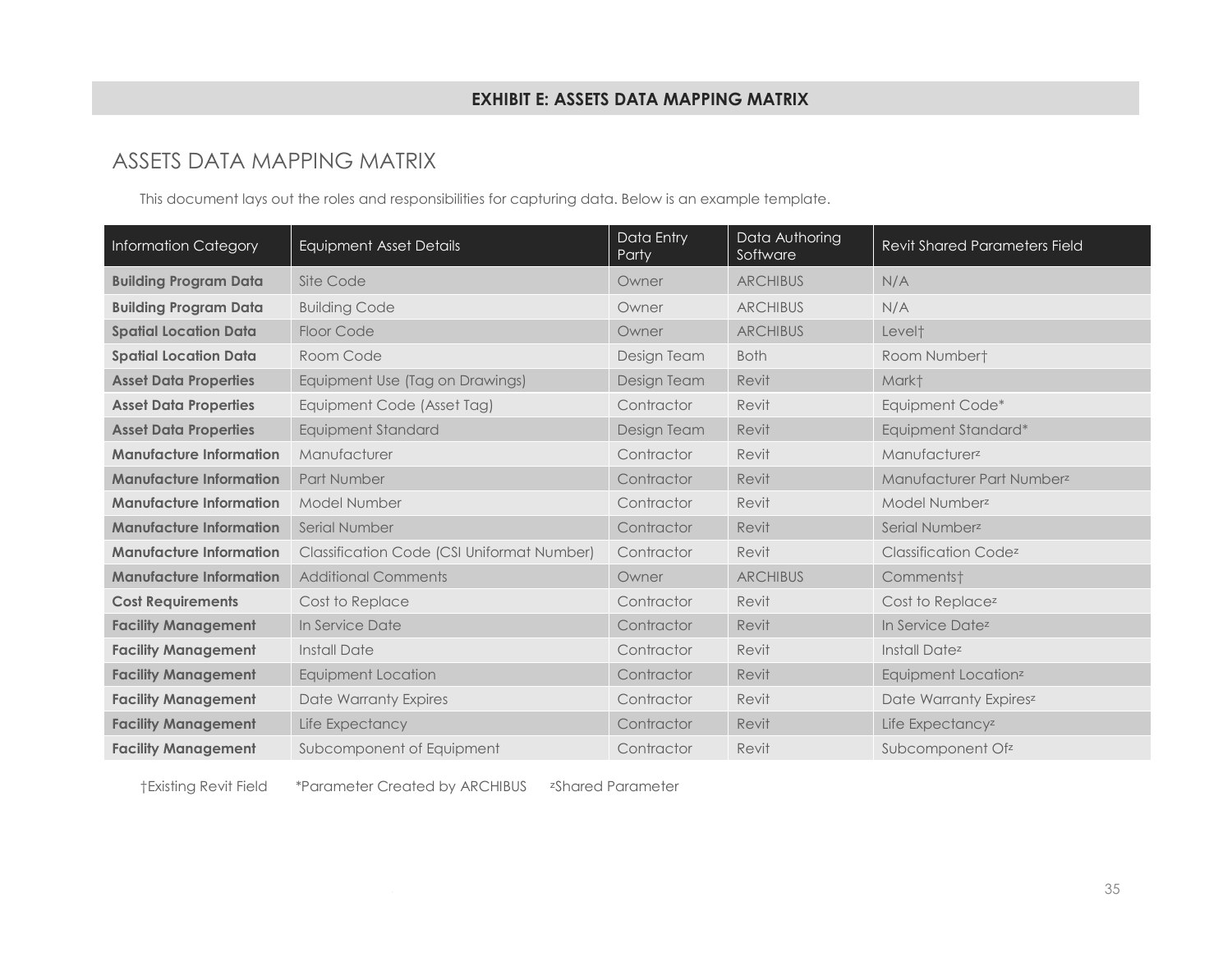## EXHIBIT E: OPERATIONS + MAINTENANCE SUPPORT INFORMATION

## OPERATIONS + MAINTENANCE SUPPORT INFORMATION (OMSI)

OMSI should coordinated with the Equipment Attachments and be provided as PDF files.

| <b>Required Information</b>                 | <b>Description</b>                                                                                                                                                                                                                                                                                                                                                                                                                                                                                                                                                           |
|---------------------------------------------|------------------------------------------------------------------------------------------------------------------------------------------------------------------------------------------------------------------------------------------------------------------------------------------------------------------------------------------------------------------------------------------------------------------------------------------------------------------------------------------------------------------------------------------------------------------------------|
| Introduction                                | Facilities Description with outline and structure of O&M content                                                                                                                                                                                                                                                                                                                                                                                                                                                                                                             |
| <b>System Level Description</b>             | Description of the system and its purpose, how it operates, and any<br>interfaces it may have                                                                                                                                                                                                                                                                                                                                                                                                                                                                                |
| Preventive Maintenance                      | System-level tables guide maintenance personnel, via fault tree analysis, in<br>a sequential, step-by-step isolation of a system problem to identify faulty<br>equipment. Typical malfunctions, tests or inspections, and corrective<br>actions or recommendations to correct malfunctions are included                                                                                                                                                                                                                                                                      |
| Plumbing                                    | Related to domestic water and sanitary waste systems                                                                                                                                                                                                                                                                                                                                                                                                                                                                                                                         |
| <b>Fire Protection</b>                      | Related to wet/dry pipe sprinkler systems                                                                                                                                                                                                                                                                                                                                                                                                                                                                                                                                    |
| <b>HVAC</b>                                 | Related to systems, including automated controls and exhaust, space<br>heating, and central air systems                                                                                                                                                                                                                                                                                                                                                                                                                                                                      |
| Fire Detection & Intrusion<br><b>Alarms</b> | Related to detection and alarm systems (wet/dry pipe sprinkler)                                                                                                                                                                                                                                                                                                                                                                                                                                                                                                              |
| Electrical                                  | Related to power distribution equipment and backup/emergency<br>electrical (uninterruptible power supply, generator)                                                                                                                                                                                                                                                                                                                                                                                                                                                         |
| Conveying                                   | General information and preventive maintenance for elevators,<br>escalators, wheel chair lifts, conveyors, etc.                                                                                                                                                                                                                                                                                                                                                                                                                                                              |
| <b>Operating Procedures</b>                 | Controls/Startup/Shutdown/Emergency Over-Ride/Seasonal Changeover:<br>Include equipment configurations for each mode of operation                                                                                                                                                                                                                                                                                                                                                                                                                                            |
| Manufactures' Literature                    | Identifies manuals, cut sheets, etc., from equipment manufacturers that<br>amplify information provided within the system-level O&M manual.<br>Manufacturers' literature generally provides procedures to operate,<br>maintain, troubleshoot, and repair specific items at the equipment level.<br>This information is contained in a separate volume of binders, identified by<br>facility/system, for easy reference. Specific material or complete<br>documents can also be electronically scanned for its 'on-line' use, such as<br>linking from the system-level manual |
| Warranties & Bonds                          | For Systems, Equipment or Component Parts of Equipment put into service<br>during construction.                                                                                                                                                                                                                                                                                                                                                                                                                                                                              |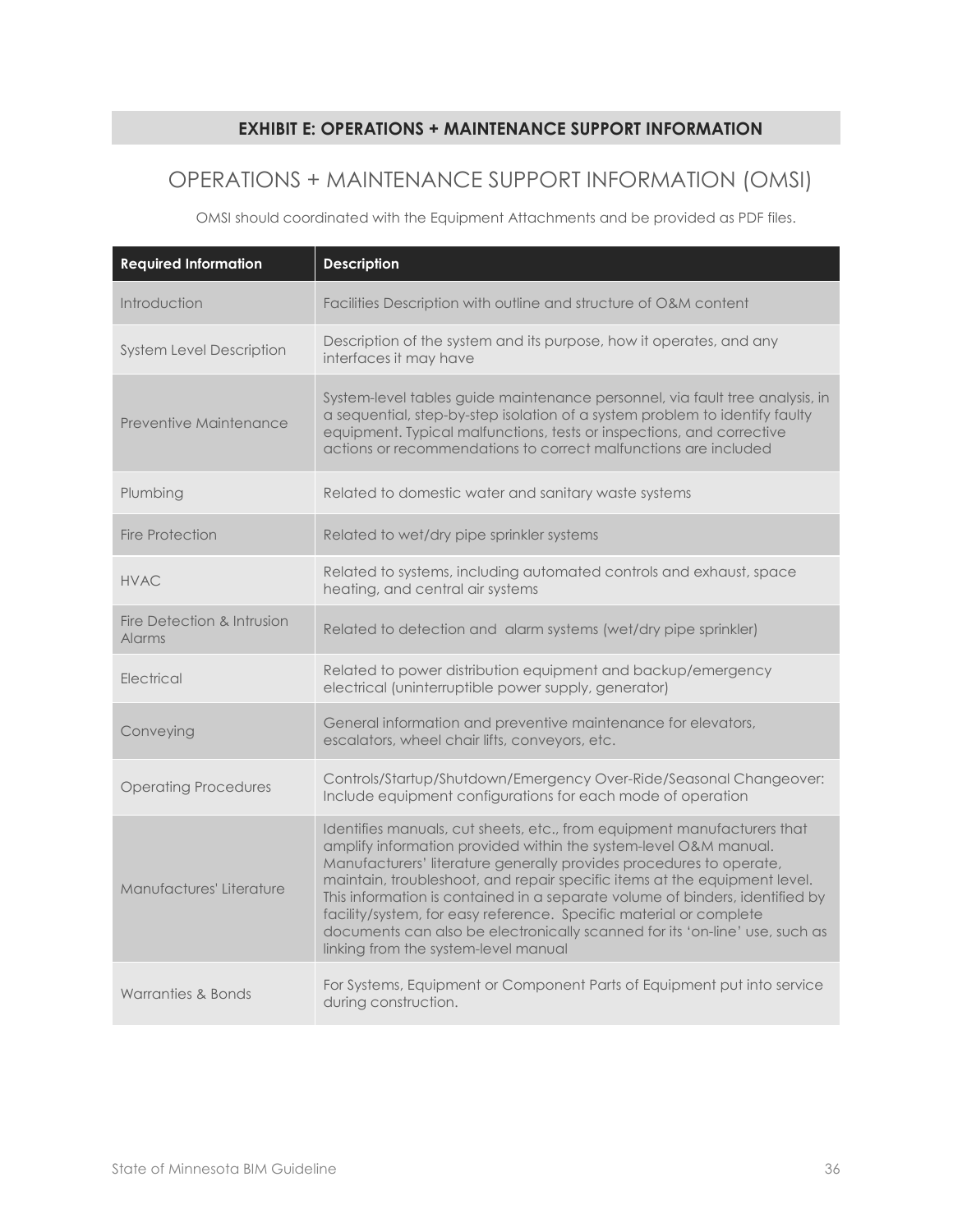#### EXHIBIT F: REVIT SHARED PARAMETERS

## REVIT SHARED PARAMETERS

#### **Overview**

This is an electronic file named State of Minnesota ARCHIBUS Shared Parameters File Template. Use this Revit .rte file to transfer Project Standards from the Template File to the Revit MEP Design Model, Revit MEP Construction Model and the Record Revit MEP Model.

This will create the Instance Parameter fields for metadata requested by the State of Minnesota for MEP Equipment in the project models based on the Exhibit B: Equipment Asset Details. Author the requested information into these fields.

#### Process

- 1. Open the State of Minnesota ARCHIBUS Shared Parameters File Template while also having one of the MEP files listed above open.
- 2. Using the model file as the active and open window, go the 'Mange' tab and select 'Transfer Project Standards'.

|            | ы<br>$\triangleright$ |        | $-5 - 6 -$                                         | $A \circ A$ |               |           |             |             |         |          |                                                                              | <b>Autodesk Rev</b> |  |
|------------|-----------------------|--------|----------------------------------------------------|-------------|---------------|-----------|-------------|-------------|---------|----------|------------------------------------------------------------------------------|---------------------|--|
| <b>MEP</b> | Home                  | Insert | Annotate                                           | Analyze     |               | Architect | Collaborate | <b>View</b> | Manage  | Add-Ins  | Case Design Inc.                                                             | <b>ARCHIBI</b>      |  |
|            | <u>Ye</u>             |        | <b>THE</b>                                         | ⊛           |               |           | <b>to</b>   |             | 으입      | <u>U</u> | 噪                                                                            |                     |  |
| Modify     | MEP<br>Settings       |        | Panel Schedule Materials Object Snaps<br>Templates |             | <b>Styles</b> |           | Project     | Project     | Project | Shared   | Transfer<br>Information Parameters Units Parameters Project Standards Unused | Purge               |  |
|            |                       |        |                                                    |             |               |           |             |             |         |          |                                                                              |                     |  |

- 3. The following 'Select Items to Copy' window will pop up. In the 'Copy from:' drop down select the State of Minnesota ARCHIBUS Shared Parameters File Template.
- 4. Then select the 'Check None' button to deselect all the checked items in the window.
- 5. Find the 'Project Parameters' field and re-select it.
- 6. Then click the 'OK' button.



7. At the Instance Level in Revit you will now find these Shared Parameters for MEP Equipment on the project so that metadata required by the State of Minnesota can be authored into these fields.